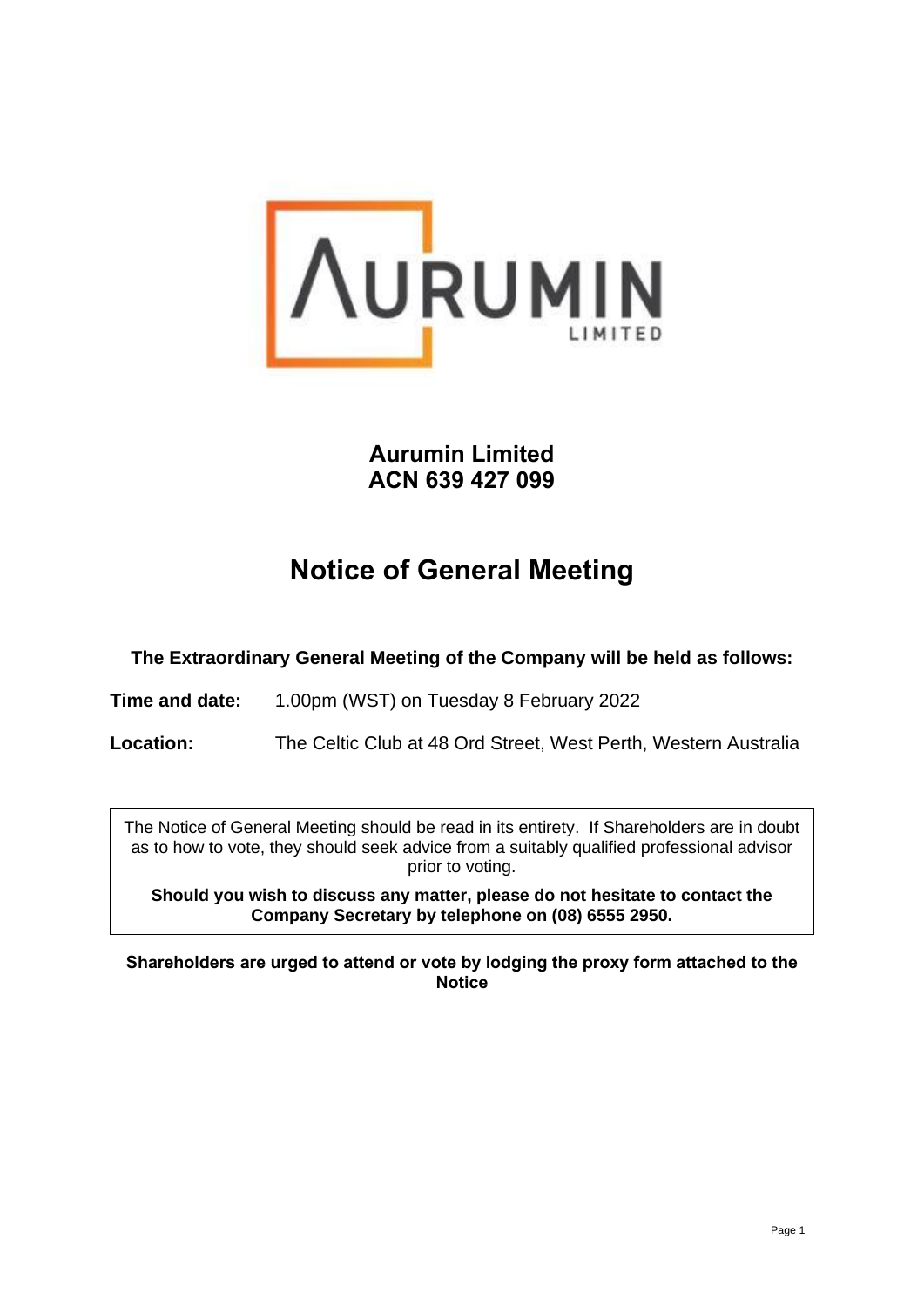### **Aurumin Limited ACN 639 427 099 (Company)**

### **Notice of General Meeting**

Notice is given that the extraordinary general meeting of Aurumin Limited will be held at The Celtic Club at 48 Ord Street, West Perth, Western Australia on Tuesday 8 February 2022 at 1.00pm (**WST**) (**Meeting**).

The Explanatory Memorandum provides additional information on matters to be considered at the Meeting. The Explanatory Memorandum and the Proxy Form form part of the Notice.

Terms and abbreviations used in the Notice are defined in [Schedule](#page-21-0) 1.

### **Agenda**

#### <span id="page-1-0"></span>**Resolution 1 – Approval to issue Consideration Shares to Sellers**

To consider and, if thought fit, to pass with or without amendment, as an ordinary resolution the following:

*'That, pursuant to and in accordance with Listing Rule 7.1 and for all other purposes, Shareholders approve the Proposed Acquisition, including the issue of 30,000,000 Consideration Shares to Middle Island as partial consideration to acquire 100% of the issued capital of Sandstone Operations, on the terms and conditions in the Explanatory Memorandum.'*

#### <span id="page-1-1"></span>**Resolution 2 – Ratification of prior issue of Shares issued pursuant the Placement**

To consider and, if thought fit, to pass with or without amendment, each as a **separate** ordinary resolution the following:

*'That, pursuant to and in accordance with Listing Rule 7.4 and for all other purposes, Shareholders ratify the issue of:*

- <span id="page-1-2"></span>(a) *3,825,958 Shares issued pursuant the Placement under Listing Rule 7.1; and*
- <span id="page-1-3"></span>(b) *8,674,042 Shares issued pursuant the Placement under Listing Rule 7.1A,*

*on the terms and conditions in the Explanatory Memorandum.'*

#### <span id="page-1-4"></span>**Resolution 3 – Approval to issue Options to Lead Manager**

To consider and, if thought fit, to pass with or without amendment, as an ordinary resolution the following:

*'That, pursuant to and in accordance with Listing Rule 7.1 and for all other purposes, Shareholders approve the issue of up to 2,000,000 Options to KG Capital (or its nominees) on the terms and conditions in the Explanatory Memorandum.'*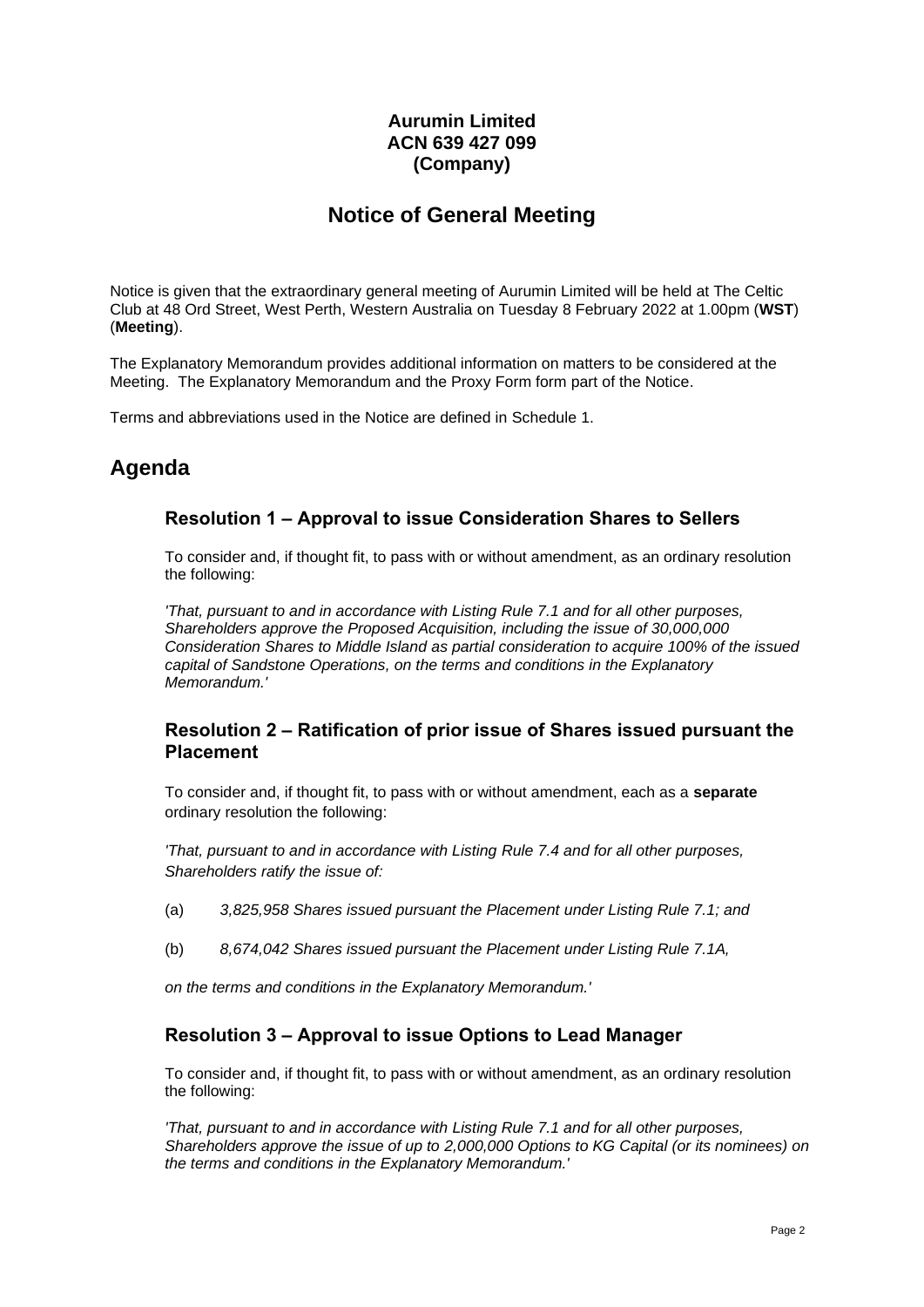### <span id="page-2-0"></span>**Resolution 4 – Approval of issue of Convertible Securities**

To consider and, if thought fit, to pass with or without amendment, as an ordinary resolution the following :

*'That, pursuant to and in accordance with Listing Rule 7.1 and for all other purposes, Shareholders approve the issue of up to 21,378,263 Convertible Notes (including 21,378,263 Shares on conversion of the Convertible Notes) and 10,000,000 Options on the terms and conditions set out in the Explanatory Memorandum.'*

#### <span id="page-2-1"></span>**Resolution 5 – Approval to issue Options to Underwriter**

To consider and, if thought fit, to pass with or without amendment, as an ordinary resolution the following:

*'That, pursuant to and in accordance with Listing Rule 7.1 and for all other purposes, Shareholders approve the issue of up to 2,500,000 Options to Lazarus (or its nominees) on the terms and conditions in the Explanatory Memorandum.'*

### <span id="page-2-2"></span>**Resolution 6 – Approval to issue Director Options**

To consider and, if thought fit, to pass without or without amendment, each as a **separate** ordinary resolution the following:

*'That pursuant to and in accordance with Listing Rule 10.14, sections 195(4) and 208 of the Corporations Act and for all other purposes, Shareholders approve the issue of the Director Options to the Directors (or their respective nominees) under the Plan as follows:*

- <span id="page-2-3"></span>(a) *up to 1,333,333 Director Options to Bradley Valiukas;*
- <span id="page-2-4"></span>(b) *up to 100,000 Director Options to Piers Lewis;*
- <span id="page-2-5"></span>(c) *up to 100,000 Director Options to Darren Holden; and*
- <span id="page-2-6"></span>(d) *up to 100,000 Director Options to Shaun Day,*

*on the terms and conditions in the Explanatory Memorandum.'*

#### **Voting exclusions**

Pursuant to the Listing Rules, the Company will disregard any votes cast in favour of:

- (a) [Resolution 1:](#page-1-0) by or on behalf of any person who is expected to participate in, or who will obtain a material benefit as a result of, the proposed issue (except a benefit solely by reason of being a Shareholder), or any of their respective associates;
- (b) [Resolution 2](#page-1-1)[\(a\)](#page-1-2) and [\(b\):](#page-1-3) by or on behalf of the Placement Participants or any of their respective associates;
- (c) [Resolution 3:](#page-1-4) by or on behalf of KG Capital (or their nominee/s) or any person who will obtain a material benefit as a result of the proposed issue (except a benefit solely by reason of being a Shareholder), or any of their respective associates;
- (d) [Resolution 4:](#page-2-0) by or on behalf of Collins St (or their nominee/s) or any person who is expected to participate in, or who will obtain a material benefit as a result of, the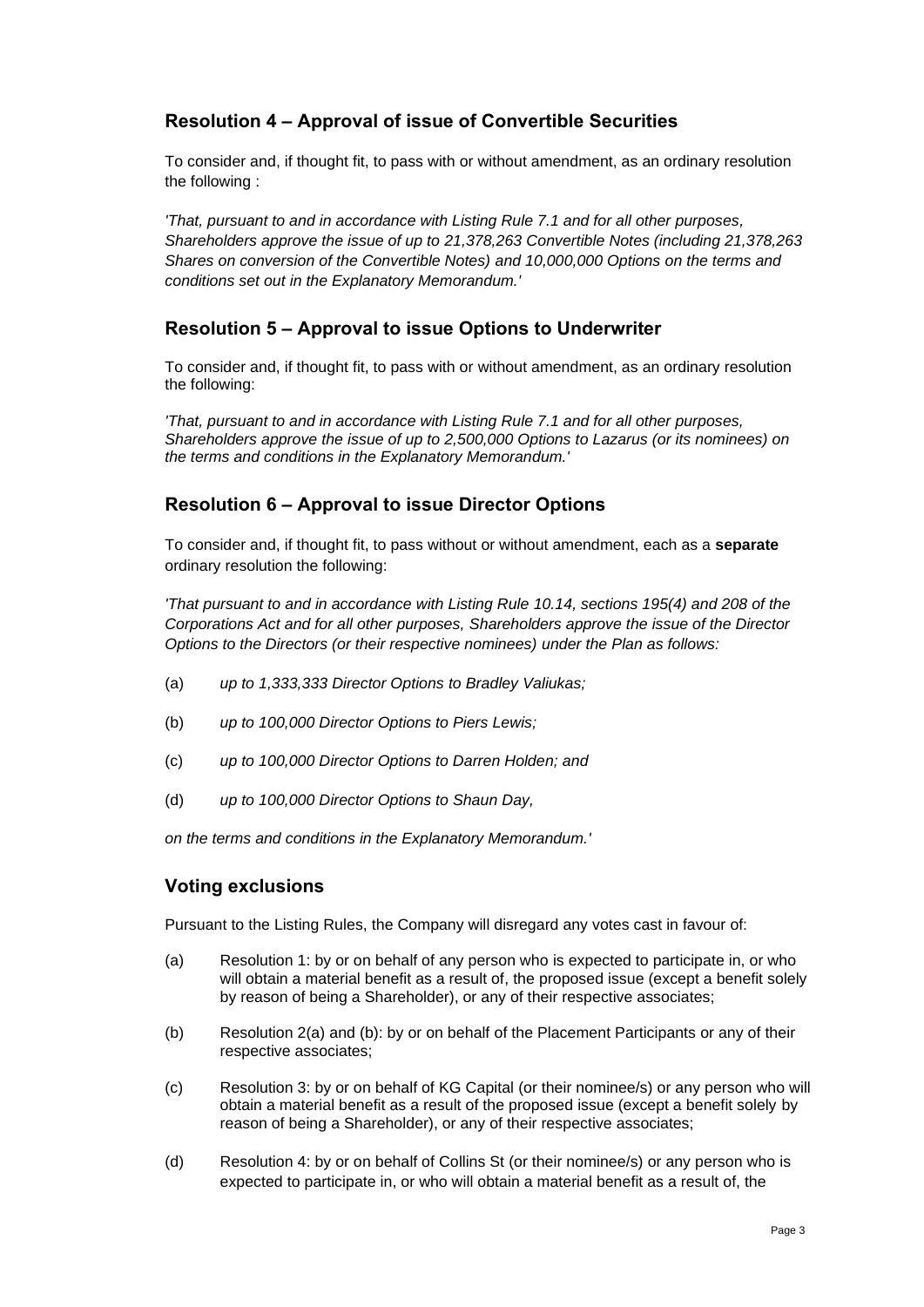proposed issue of the Convertible Securities (except a benefit solely by reason of being a Shareholder), or any of their respective associates;

- (e) [Resolution 5:](#page-2-1) by or on behalf of Lazarus (or their nominee/s) or any person who will obtain a material benefit as a result of the proposed issue (except a benefit solely by reason of being a Shareholder), or any of their respective associates; and
- (f) [Resolution 6](#page-2-2)[\(a\),](#page-2-3) [\(b\),](#page-2-4) [\(c\)](#page-2-5) and [\(d\):](#page-2-6) by or on behalf of a person referred to in Listing Rule 10.14.1, 10.14.2 or 10.14.3 who is eligible to participate in the Plan.

The above voting exclusions do not apply to a vote cast in favour of the relevant Resolution by:

- (a) a person as proxy or attorney for a person who is entitled to vote, in accordance with directions given to the proxy or attorney to vote on the Resolution in that way;
- (b) the Chair as proxy or attorney for a person who is entitled to vote, in accordance with a direction given to the Chair to vote on the Resolution as the Chair decides; or
- (c) a holder acting solely in a nominee, trustee, custodial or other fiduciary capacity on behalf of a beneficiary provided the following conditions are met:
	- (i) the beneficiary provides written confirmation to the holder that the beneficiary is not excluded from voting, and is not an associate of a person excluded from voting, on the Resolution; and
	- (ii) the holder votes on the Resolution in accordance with directions given by the beneficiary to the holder to vote in that way.

### **Voting prohibitions**

[Resolution 6](#page-2-2)[\(a\),](#page-2-3) [\(b\),](#page-2-4) [\(c\)](#page-2-5) and [\(d\):](#page-2-6) In accordance with section 250BD of the Corporations Act, a person appointed as a proxy must not vote, on the basis of that appointment, on this Resolution if:

- (a) the proxy is either a member of the Key Management Personnel or a Closely Related Party of such member; and
- (b) the appointment does not specify the way the proxy is to vote on the Resolution.

However, the above prohibition does not apply if:

- (c) the proxy is the Chair; and
- (d) the appointment expressly authorises the Chair to exercise the proxy even though the Resolution is connected directly or indirectly with remuneration of a member of the Key Management Personnel.

#### **BY ORDER OF THE BOARD**

Arron Canicais Joint Company Secretary **Aurumin Limited** Dated: 7 January 2022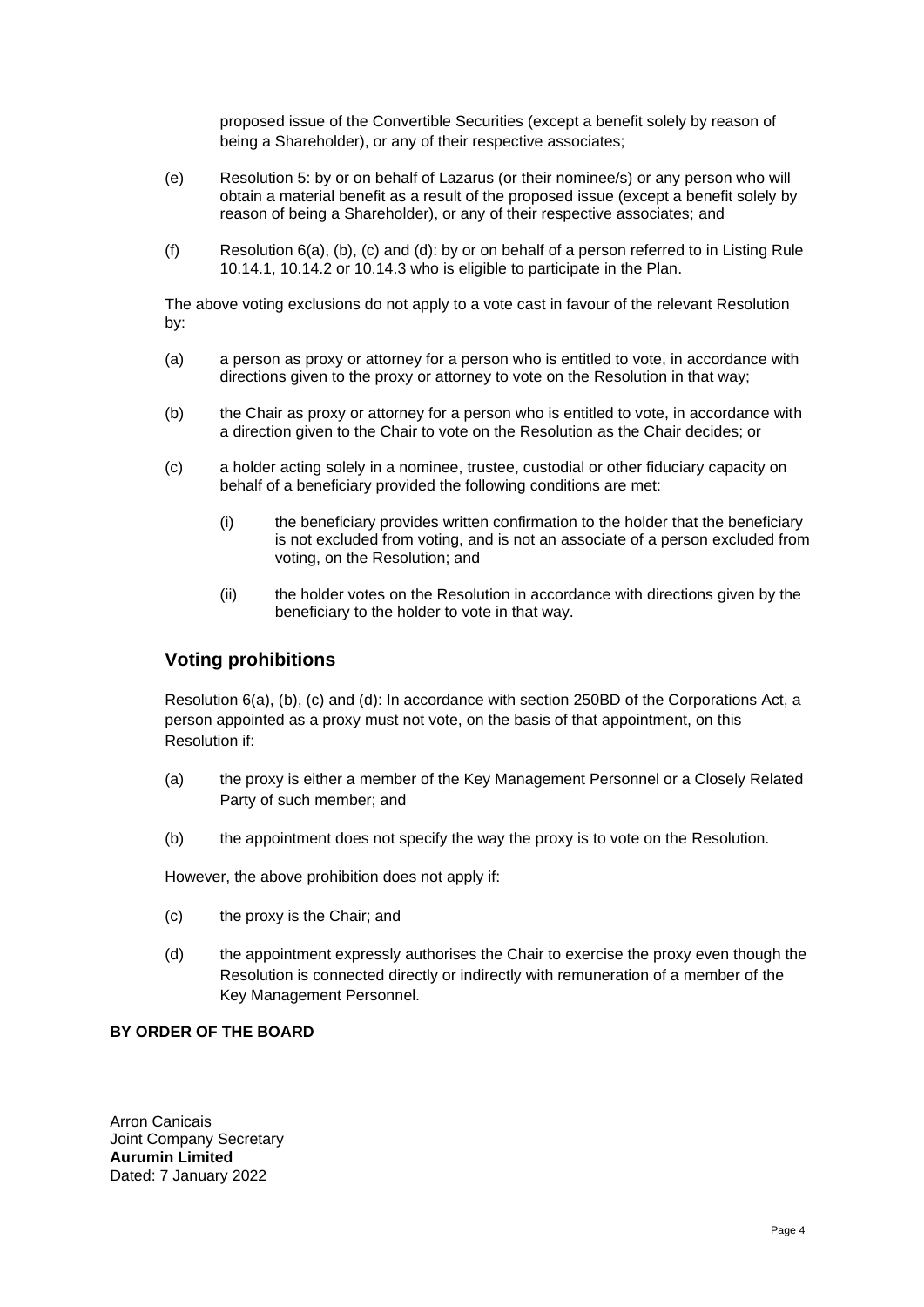### **Aurumin Limited ACN 639 427 099 (Company)**

### **Explanatory Memorandum**

#### 1. **Introduction**

The Explanatory Memorandum has been prepared for the information of Shareholders in connection with the business to be conducted at the Meeting to be held at Celtic Club on Tuesday 8 February 2022 at 1.00pm (WST).

The Explanatory Memorandum forms part of the Notice which should be read in its entirety. The Explanatory Memorandum contains the terms and conditions on which the Resolutions will be voted.

The Explanatory Memorandum includes information about the following to assist Shareholders in deciding how to vote on the Resolutions:

| Section 2  | Action to be taken by Shareholders                                                               |
|------------|--------------------------------------------------------------------------------------------------|
| Section 3  | Background                                                                                       |
| Section 4  | Resolution 1 – Approval to issue Consideration Shares                                            |
| Section 5  | Resolution 2(a) and (b) – Ratification of prior issue of Shares issued<br>pursuant the Placement |
| Section 6  | Resolution 3 – Approval to issue Options to Lead Manager                                         |
| Section 7  | Resolution 4 – Approval of issue of Convertible Securities                                       |
| Section 8  | Resolution 5 - Approval to issue Options to Underwriter                                          |
| Section 9  | Resolution $6(a)$ , (b), (c) and (d) – Approval to issue Director Options                        |
| Schedule 1 | Definitions                                                                                      |
| Schedule 2 | Terms and conditions of Options                                                                  |
| Schedule 3 | Terms and conditions of Convertible Notes                                                        |
| Schedule 4 | Terms and conditions of Director Options                                                         |
| Schedule 5 | <b>Valuation of Director Options</b>                                                             |
| Schedule 6 | Summary of Employee Securities Incentive Plan                                                    |
| Schedule 7 | Summary of Underwriting Agreement termination events                                             |

A Proxy Form is located at the end of the Explanatory Memorandum.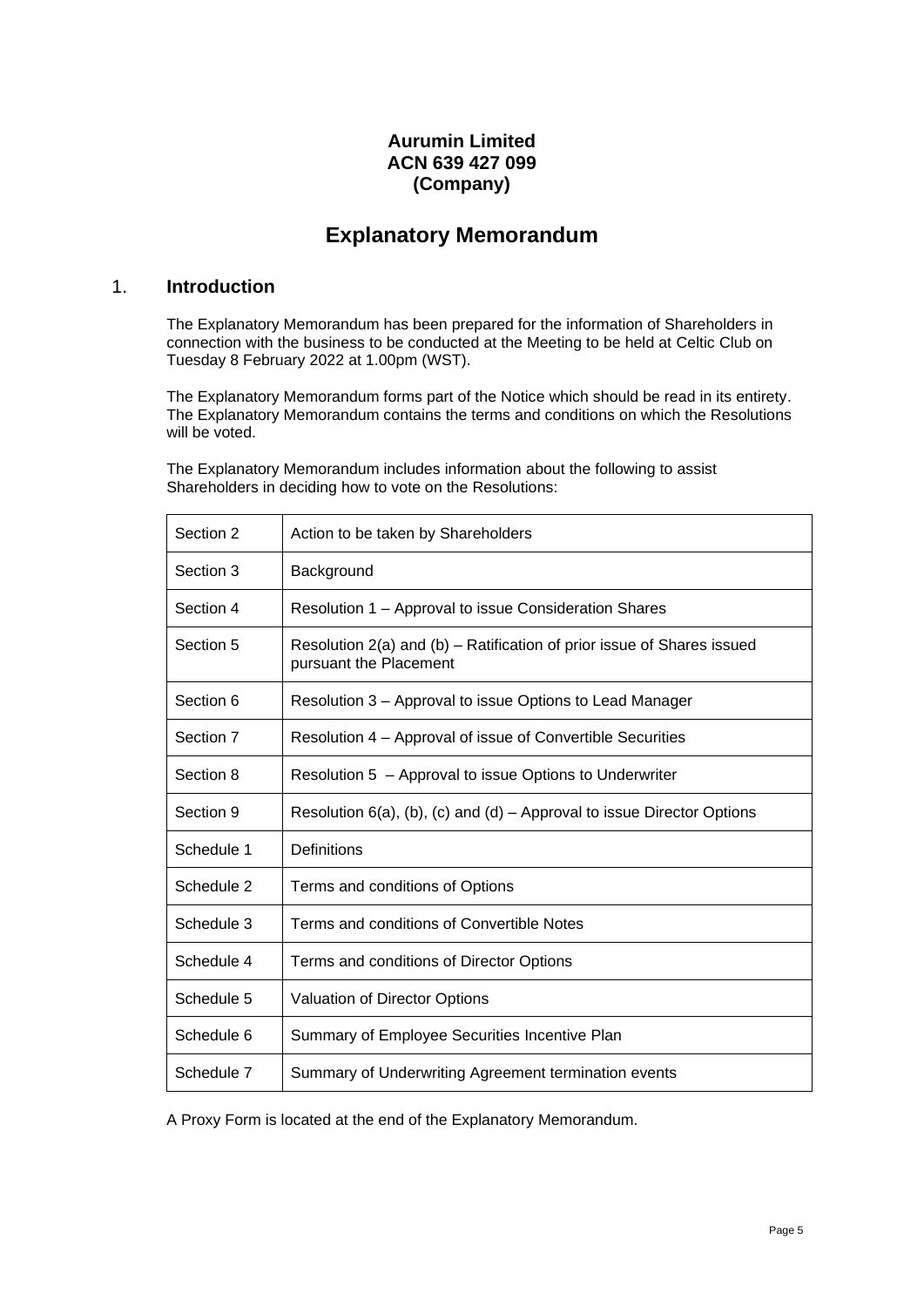#### <span id="page-5-0"></span>2. **Action to be taken by Shareholders**

Shareholders should read the Notice including the Explanatory Memorandum carefully before deciding how to vote on the Resolutions.

#### 2.1 **Impact of COVID-19 on the Meeting**

The health and safety of members and personnel, and other stakeholders, is the highest priority and the Company is acutely aware of the current circumstances resulting from COVID-19.

Based on the best information available to the Board at the time of the Notice, the Board considers it will be in a position to hold an 'in-person' meeting to provide Shareholders with a reasonable opportunity to participate in and vote at the Meeting, while complying with the COVID-19 restrictions regarding gatherings. The Company, however, strongly encourages Shareholders to submit proxies prior to the Meeting.

If the situation in relation to COVID-19 were to change in a way that affected the position above, the Company will provide a further update ahead of the Meeting by releasing an ASX announcement.

#### 2.2 **Voting in person**

Given the current COVID-19 circumstances and in the interests of public health and safety of our Shareholders, the Company will implement arrangements to allow Shareholders to physically attend the Meeting in accordance with COVID-19 protocols and government advice.

The Company will strictly comply with applicable limitations on indoor gatherings in force at the time of the Meeting. If you attend the Meeting in person, you will be required to adhere to COVID-19 protocols in place at the time of the Meeting.

#### 2.3 **Proxies**

Shareholders are encouraged to vote by voting online or by lodging a Proxy Form.

Lodgement of a Proxy Form will not preclude a Shareholder from attending and voting at the Meeting in person.

Lodgement instructions (which include the ability to lodge proxies electronically) are set out in the Proxy Form provided with the Notice of Meeting.

#### 2.4 **Chair's voting intentions**

Subject to the following paragraph, the Chair intends to exercise all available proxies in favour of all Resolutions, unless the Shareholder has expressly indicated a different voting intention.

#### 2.5 **Submitting questions**

Shareholders may submit questions in advance of the Meeting to the Company. Questions must be submitted by emailing the Joint Company Secretary at arron@sccperth.com.au or Victor Goh at victor@sccperth.com.au by Monday 7 February 2022 at 5.00pm (WST).

Shareholders will also have the opportunity to submit questions during the Meeting in respect to the formal items of business. In order to ask a question during the Meeting, please follow the instructions from the Chair.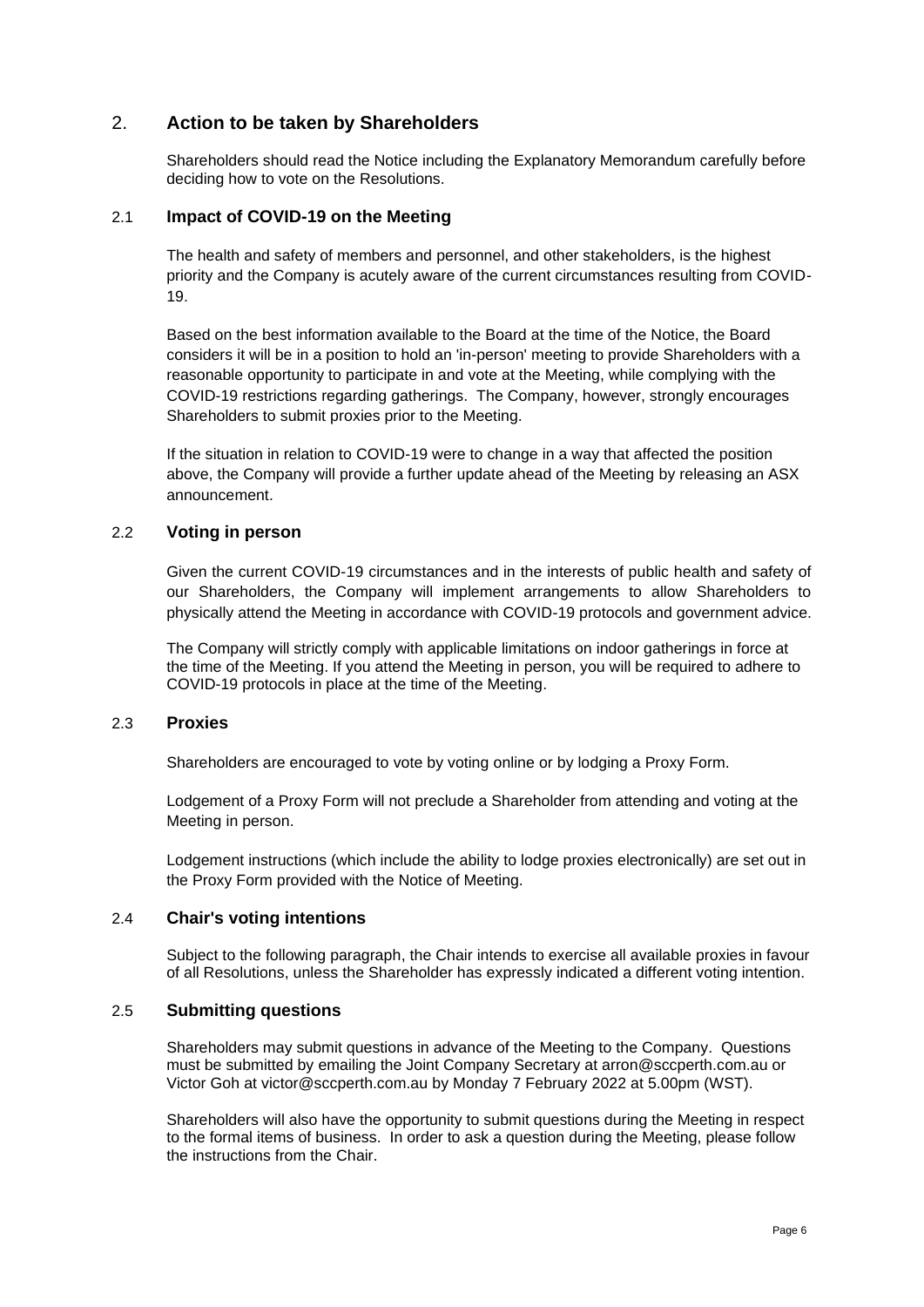The Chair will attempt to respond to the questions during the Meeting. The Chair will request prior to a Shareholder asking a question that they identify themselves (including the entity name of their shareholding and the number of Shares they hold).

#### <span id="page-6-0"></span>3. **Background**

On 16 December 2021, the Company announced that it had entered into a share purchase agreement with Middle Island Resources Limited (ASX: MDI) (**Middle Island**) and Sandstone Operations Pty Ltd (**Sandstone Operations**) (**SPA**) whereby the Company would acquire from Middle Island, 100% of the issued capital of Sandstone Operations, which in turn owns 100% of the Sandstone Operations Gold Project (**Sandstone Gold Project**) (**Proposed Acquisition**).

The Sandstone Gold Project is located near the township of Sandstone Operations approximately 400km northwest of Kalgoorlie in Western Australia (**Site**).

Completion of the Proposed Acquisition will be subject to the satisfaction or waiver of the following material conditions precedent:

- (a) Aurumin's Shareholders approving the Proposed Acquisition, the subject of [Resolution 1,](#page-1-0) the issue of Consideration Shares and the Aurumin Capital Raising (as further described in Section [5.1](#page-8-1) below);
- (b) Middle Island's shareholders approving the sale of the Sandstone Gold Project pursuant to the SPA; and
- (c) other necessary ASX and regulatory approvals and third-party consents being obtained by Aurumin and Middle Island, as needed.

The other material terms of the SPA are as follows:

- (g) the consideration for the Proposed Acquisition pursuant the SPA is \$12,000,000, comprised of a \$6,000,000 cash payment (**Completion Payment**) and 30,000,000 Consideration Shares;
- (h) the Consideration Shares will be subject to a voluntary escrow period of 12 months, subject to early release in the event of a takeover, scheme of arrangement or as permitted by ASX;
- (i) minor royalties payable to former holders of the Sandstone Gold Project tenements granted by Sandstone Operations will continue to subsist and, as such, will be payable by Sandstone Operations in respect of the relevant tenements within the Sandstone Gold Project;
- (j) completion is subject to, and conditional upon, Middle Island and Polymetals Mining Limited **(PMM**) entering into an option agreement (on terms reasonably satisfactory to Aurumin) which provides that Aurumin may pay \$200,000 (**Option Fee**) to PMM in order to terminate various encumbrances in respect of the Sandstone Gold Project, which Option Fee the Company must pay to PMM on completion of the SPA;
- (k) the SPA contains warranties, indemnities and other rights and obligations that are typical for a transaction of this nature; and
- (l) a break fee of \$100,000 will be payable by: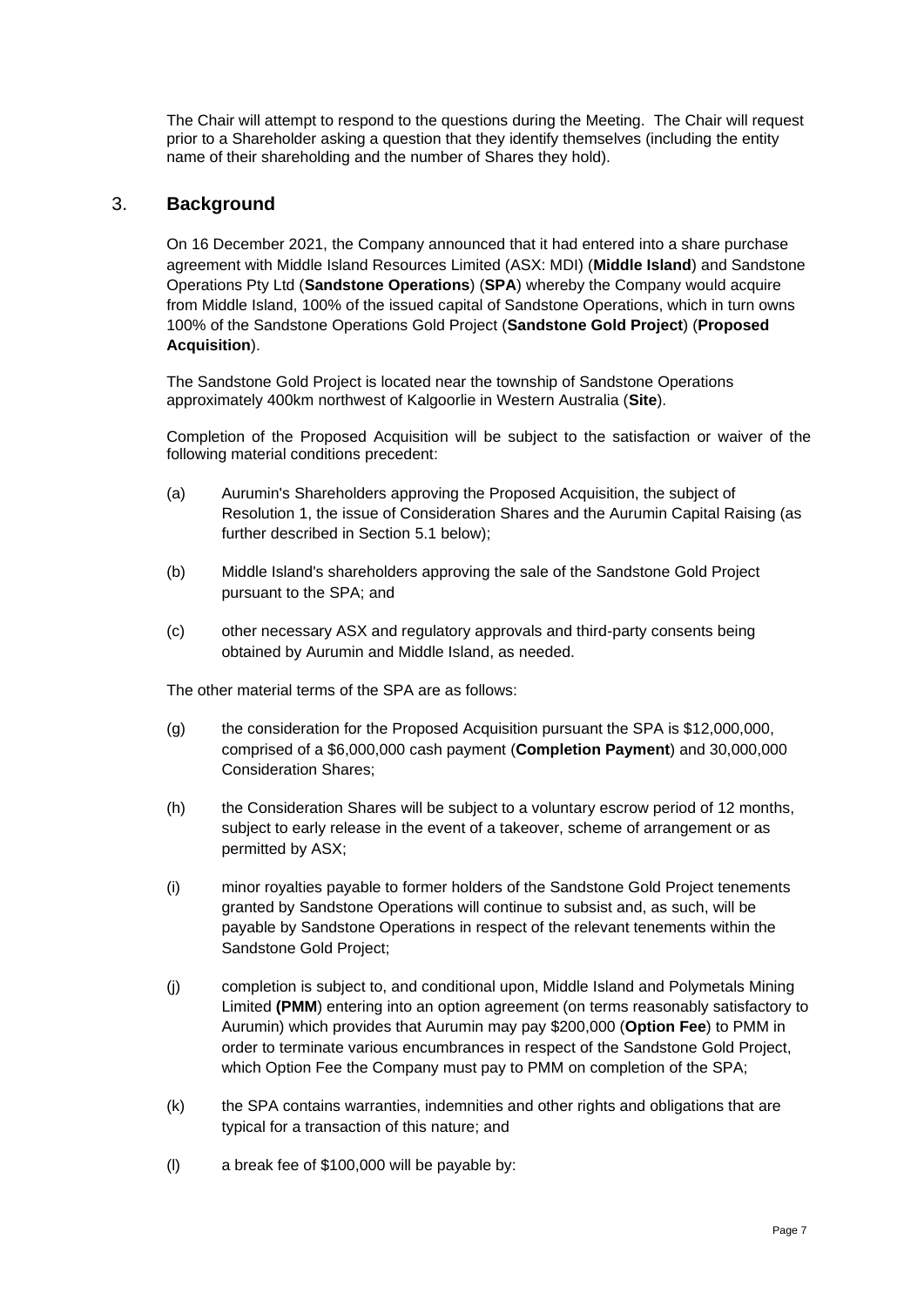- (i) the Company, in the event that Shareholders do not approve the Proposed Acquisition, the issue of the Consideration Shares and the Aurumin Capital Raising on or before 4 February 2022; and
- (ii) Middle Island, in the event that Middle Island shareholders do not approve the sale of the Sandstone Gold Project pursuant to the SPA on or before 4 February 2022.

#### <span id="page-7-0"></span>4. **[Resolution 1](#page-1-0) – [Approval to issue Consideration Shares](#page-1-0)**

As set out above, it is a condition precedent to completion of the Proposed Acquisition that the Company obtain Shareholder approval to issue 30,000,000 Consideration Shares pursuant to Listing Rule 7.1.

Accordingly, [Resolution 1](#page-1-0) seeks Shareholder approval pursuant to and in accordance with Listing Rule 7.1 for the issue of 30,000,000 Consideration Shares to Middle Island (or its nominees) pursuant to the SPA as consideration to acquire the Sandstone Gold Project.

#### <span id="page-7-1"></span>4.1 **Listing Rule 7.1**

Broadly speaking, and subject to a number of exceptions, Listing Rule 7.1 limits the amount of Equity Securities that a listed company can issue without the approval of its shareholders over any 12 month period to 15% of the fully paid ordinary shares it had on issue at the start of that period.

The issue of Consideration Shares do not fit within any of the exceptions to Listing Rule 7.1. While the issue does not exceed the 15% limit in Listing Rule 7.1 and can therefore be made without breaching that rule, the Company wishes to retain as much flexibility as possible to issue additional Equity Securities into the future without having to obtain shareholder approval under Listing Rule 7.1. To do this, the Company is asking shareholders to approve the issue under Listing Rule 7.1 so that it does not use up any of the 15% limit on issuing equity securities without shareholder approval set out in Listing Rule 7.1.

Accordingly, [Resolution 1](#page-1-0) seeks shareholder approval to the issue of the Consideration Shares under and for the purposes of Listing Rule 7.1.

If [Resolution 1](#page-1-0) is passed, the Company can proceed to issue the Consideration Shares without using up any of the Company's 15% limit on issuing Equity Securities without shareholder approval under Listing Rule 7.1 and the relevant conditions precedent pursuant the SPA.

If [Resolution 1](#page-1-0) is not passed, the Company will be unable to proceed with the issue of the Consideration Shares, the SPA will not be satisfied and completion will not occur such that the Company will not acquire any interest in the Sandstone Gold Project.

#### 4.2 **Specific information required under 7.3**

Pursuant to and in accordance with Listing Rule 7.3, the following information is provided in relation to the proposed issue of the Consideration Shares:

- (a) The Consideration Shares will be issued to Middle Island (or its nominees).
- (b) A maximum of 30,000,000 Shares are to be issued as Consideration Shares.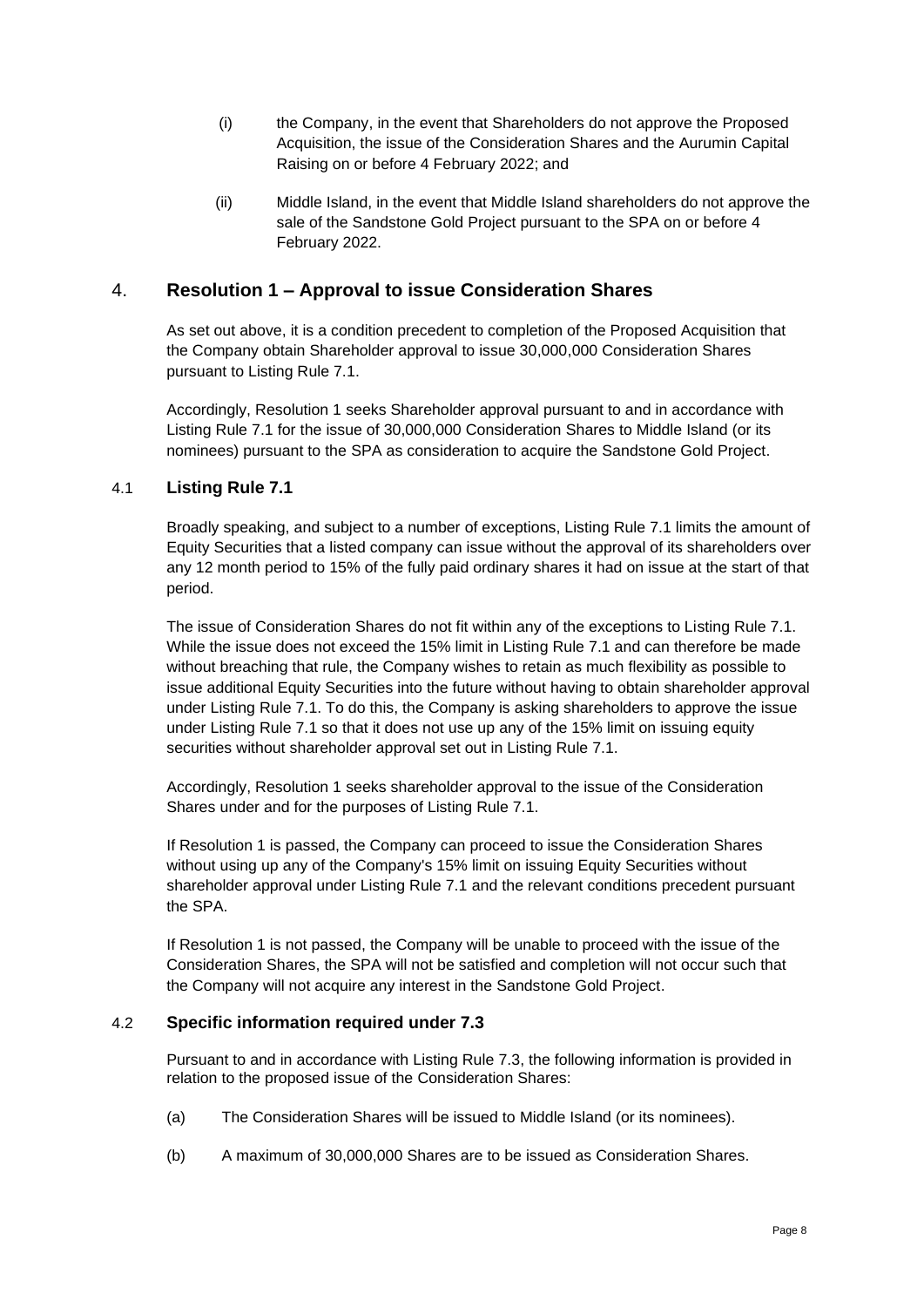- (c) The Consideration Shares will be fully paid ordinary shares in the capital of the Company and will rank equally in all respects with the Company's existing Shares on issue.
- (d) The Consideration Shares are anticipated to be issued on completion of the SPA, and in any event, no later than three months after the date of the Meeting.
- (e) The Consideration Shares will be issued for nil cash consideration on the basis they are consideration for the Sandstone Gold Project pursuant the SPA. The Consideration Shares have a deemed issue price of \$0.20. Accordingly, no funds will be raised from the issue.
- (f) A summary of the material terms of the SPA is set out in Section [3](#page-6-0) above.
- (g) A voting exclusion statement is included in the Notice.

#### 4.3 **Additional information**

[Resolution 1](#page-1-0) is an ordinary Resolution.

The Board recommends Shareholders vote in favour of [Resolution 1.](#page-1-0)

The Board intends to vote any Shares they hold or control in favour of [Resolution 1.](#page-1-0)

#### <span id="page-8-0"></span>5. **[Resolution 2](#page-1-1)[\(a\)](#page-1-2) and [\(b\)](#page-1-3) – [Ratification of prior issue of Shares issued](#page-1-1)  [pursuant the Placement](#page-1-1)**

#### 5.1 **Background**

<span id="page-8-1"></span>The background of the Proposed Acquisition and SPA is set out in Section [3](#page-6-0) above.

On 16 December 2021, the Company announced a capital raising of a minimum of \$8,000,000 and maximum of \$12,500,000 (before costs) (**Aurumin Capital Raising**) which is comprised of three tranches, including a placement for the issue of up to 12,500,000 Shares to unrelated parties at an issue price of \$0.20 per Share to raise a total of \$2,500,000 (before costs) (**Placement**).

Pursuant to the Placement, on 15 December 2021, the Company issued:

- (a) 3,825,958 Shares using its 15% placement capacity under Listing Rule 7.1; and
- (b) 8,674,042 Shares using its 10% placement capacity under Listing Rule 7.1A.

[Resolution 2](#page-1-1)[\(a\)](#page-1-2) and [\(b\)](#page-1-3) seek the approval of Shareholders pursuant to Listing Rule 7.4 to ratify the issue of the Shares pursuant the Placement.

#### 5.2 **Listing Rules 7.1 and 7.1A**

A summary of Listing Rule 7.1 is in Section [4.1](#page-7-1) above.

Listing Rule 7.1A provides that an eligible entity may seek shareholder approval at its annual general meeting to allow it to issue Equity Securities comprising up to 10% of its issued capital. The Company obtained this approval at its annual general meeting held on 19 November 2021.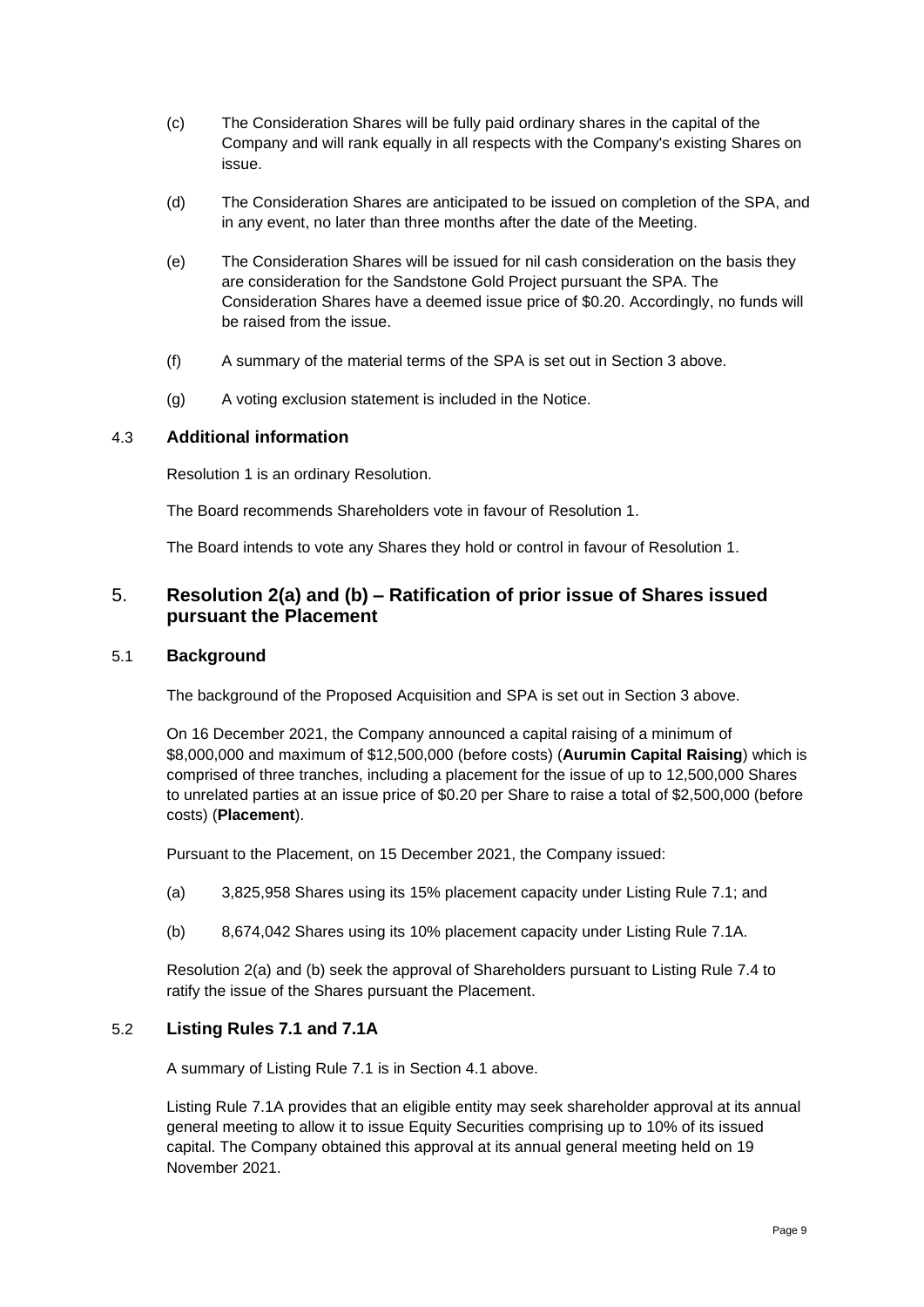The issue of the Shares issued pursuant the Placement does not fit within any of the exceptions to Listing Rules 7.1 and 7.1A and, as it has not yet been approved by Shareholders, effectively uses up part of the Company's placement capacity under each of Listing Rules 7.1 and 7.1A. This reduces the Company's capacity to issue further Equity Securities without Shareholder approval under those Listing Rules for the 12 month period following the issue of the Shares issued pursuant the Placement.

#### 5.3 **Listing Rule 7.4**

Listing Rule 7.4 provides an exception to Listing Rules 7.1 and 7.1A. It provides that where a company in a general meeting ratifies the previous issue of securities made pursuant to Listing Rules 7.1 and 7.1A (and provided that the previous issue did not breach Listing Rules 7.1 and 7.1A), those securities will be deemed to have been made with shareholder approval for the purpose of Listing Rules 7.1 and 7.1A, as applicable.

The effect of Shareholders passing [Resolution 2](#page-1-1)[\(a\)](#page-1-2) and [\(b\)](#page-1-3) will be to allow the Company to retain the flexibility to issue Equity Securities in the future up to the 15% annual placement capacity under Listing Rule 7.1 and the additional 10% annual placement capacity under Listing Rule 7.1A without the requirement to obtain prior Shareholder approval.

To this end, [Resolution 2](#page-1-1)[\(a\)](#page-1-2) and [\(b\)](#page-1-3) seeks Shareholder approval to ratify the issue of Shares issued pursuant the Placement under and for the purposes of Listing Rule 7.4.

If [Resolution 2](#page-1-1)[\(a\)](#page-1-2) is passed, 3,825,958 Shares issued pursuant the Placement will be excluded in calculating the Company's 15% limit in Listing Rule 7.1, effectively increasing the number of Equity Securities it can issue without Shareholder approval over the 12 month period following the issue date.

If [Resolution 2](#page-1-1)[\(b\)](#page-1-3) is passed, 8,674,042 Shares issued pursuant the Placement will be excluded in calculating the Company's 10% limit in Listing Rule 7.1A, effectively increasing the number of Equity Securities it can issue without Shareholder approval over the 12 month period following the issue date (assuming the Company's approval under Listing Rule 7.1A remains in force for this period).

If [Resolution 2](#page-1-1)[\(a\)](#page-1-2) is not passed, 3,825,958 Shares issued pursuant the Placement will continue to be included in the Company's 15% limit in Listing Rule 7.1, effectively decreasing the number of Equity Securities the Company can issue or agree to issue without obtaining prior Shareholder approval, to the extent of 3,825,958 Equity Securities for the 12 month period following the issue of the Shares issued pursuant the Placement.

If [Resolution 2](#page-1-1)[\(b\)](#page-1-3) is not passed, 8,674,042 Shares issued pursuant the Placement will continue to be included in the Company's 10% limit in Listing Rule 7.1A, effectively decreasing the number of Equity Securities the Company can issue or agree to issue without obtaining prior Shareholder approval, to the extent of 8,674,042 Equity Securities for the 12 month period following the issue of the Shares issued pursuant the Placement (assuming the Company's approval under Listing Rule 7.1A remains in force for this period).

#### <span id="page-9-0"></span>5.4 **Specific information required by Listing Rule 7.5**

Pursuant to and in accordance with Listing Rule 7.5, the following information is provided in relation to the ratification of the issue of the Shares issued pursuant the Placement:

(a) The Shares to be issued pursuant the Placement were issued to sophisticated and professional investors, none of whom are considered to be a Material Investor for the purposes of section 7.4 of ASX Guidance Note 21 (**Placement Participants**).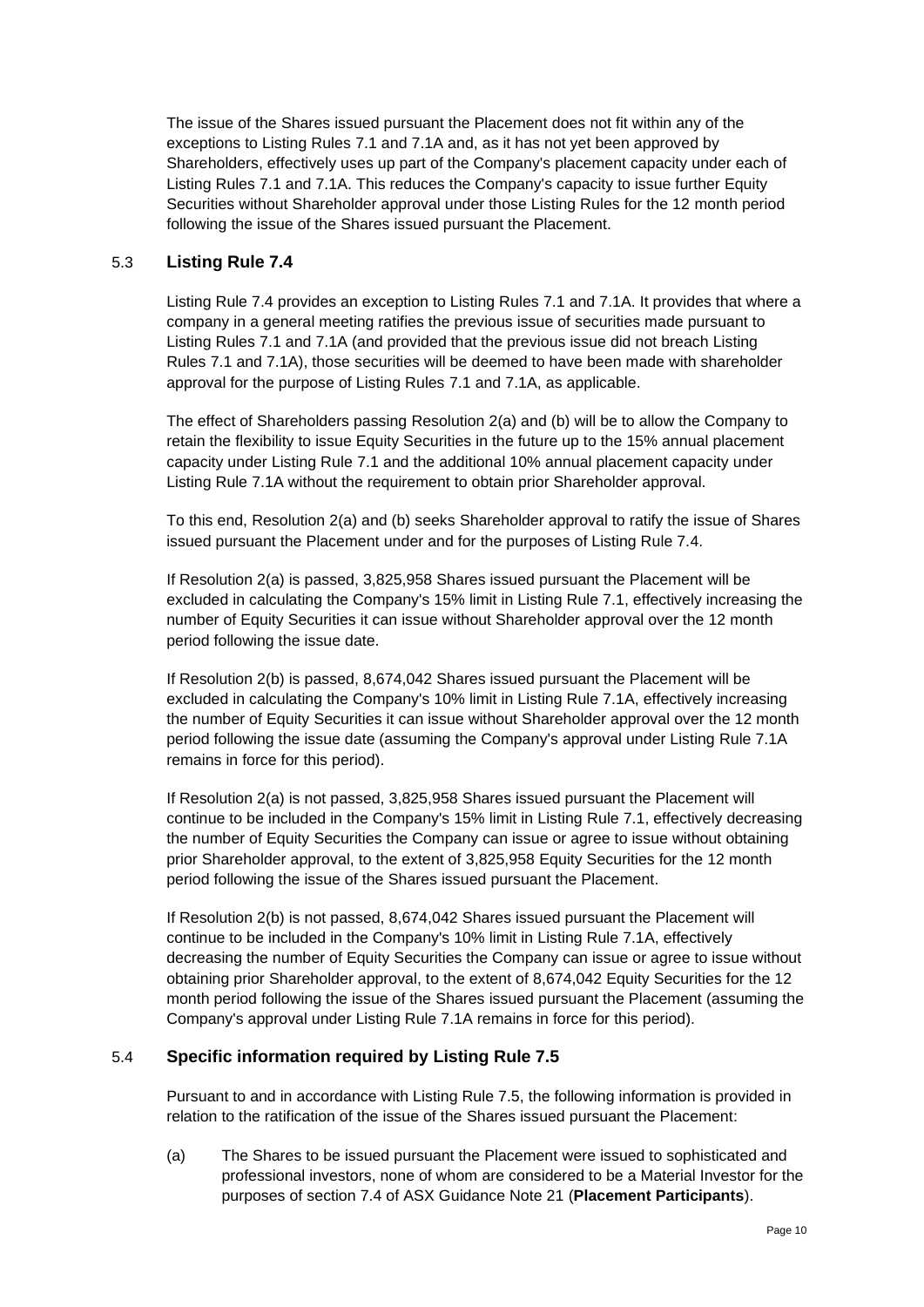- (b) [Resolution 2](#page-1-1) relates to the issue of 12,500,000 Shares, comprising
	- (i) [Resolution 2](#page-1-1)[\(a\):](#page-1-2) 3,825,958 Shares issued pursuant the Placement, being fully paid ordinary shares issued under Listing Rule 7.1.
	- (ii) [Resolution 2](#page-1-1)[\(b\):](#page-1-3) 8,674,042 Shares issued pursuant the Placement, being fully paid ordinary shares issued under Listing Rule 7.1A.
- (c) The Shares issued pursuant the Placement were issued on 15 December 2021.
- (d) The issue price of the Shares issued pursuant the Placement was \$0.20 per Share.
- (e) The Shares issued pursuant the Placement are fully paid ordinary shares in the capital of the Company and rank equally in all respects with the Company's existing Shares on issue.
- (f) The proceeds from the issue of the Shares issued pursuant the Placement are intended to be used :
	- (i) to satisfy in part the \$6,000,000 Completion Payment pursuant the SPA;
	- (ii) to fund exploration on the Company's projects; and
	- (iii) for general working capital.
- (g) A voting exclusion statement is included in the Notice.

#### 5.5 **Additional Information**

[Resolution 2](#page-1-1)[\(a\)](#page-1-2) and [\(b\)](#page-1-3) are ordinary resolutions.

The Board recommends that Shareholders vote in favour of [Resolution 2](#page-1-1)[\(a\)](#page-1-2) and [\(b\).](#page-1-3)

The Board intends to vote any Shares they hold or control in favour of [Resolution 2](#page-1-1)[\(a\)](#page-1-2) and [\(b\).](#page-1-3)

#### <span id="page-10-0"></span>6. **[Resolution 3](#page-1-4) – [Approval to issue Options to Lead Manager](#page-1-4)**

#### <span id="page-10-1"></span>6.1 **Background**

On 15 November 2021, the Company and KG Capital Partners Pty Ltd (**KG Capital**) entered into a lead manager mandate, pursuant to which KG Capital acted as lead manager to the Placement (**Lead Manager Mandate**). In consideration for these services, the Company has agreed to pay and issue the following:

- (a) a capital raising fee of 6% of the gross proceeds of the Placement (before costs); and
- (b) 2,000,000 Options exercisable at \$0.30 each with an expiry date 36 months from the date of issue.

The issue of Options pursuant to paragraph (b) above is subject to the approval of Shareholders under this [Resolution 3.](#page-1-4)

#### 6.2 **Listing Rule 7.1**

A summary of Listing Rule 7.1 is in Section [4.1](#page-7-1) above.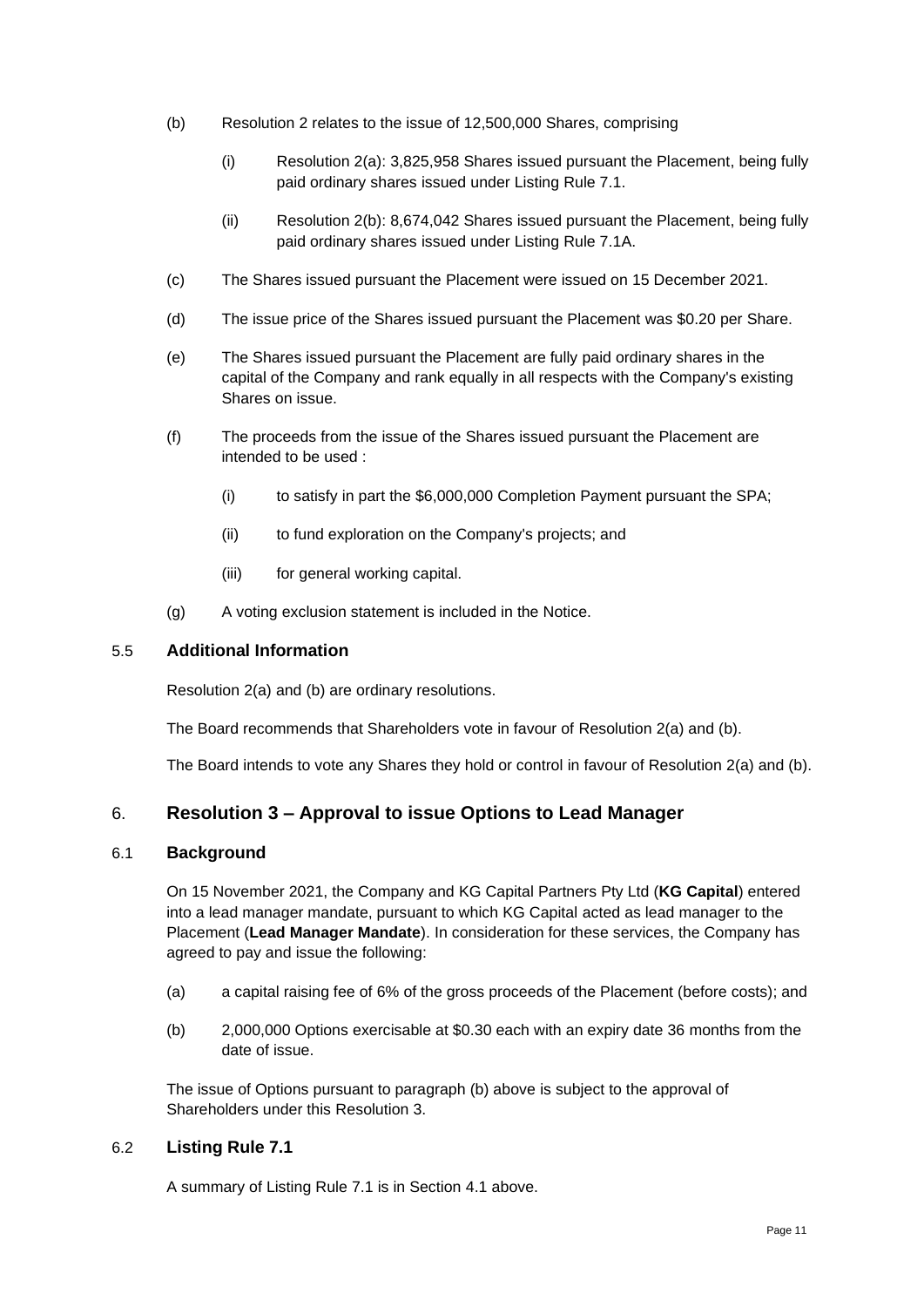The issue of the Options does not fit within any of the exceptions to Listing Rule 7.1 and exceeds the 15% limit in Listing Rule 7.1. It therefore requires the approval of Shareholders under Listing Rule 7.1.

[Resolution 3](#page-1-4) seeks Shareholder approval pursuant to and in accordance with Listing Rule 7.1 for the issue of up to 2,000,000 Options.

If [Resolution 3](#page-1-4) is passed, the Company can proceed with the issue of the Options. If [Resolution 3](#page-1-4) is not passed, the Company will not be able to proceed with the issue of Options and the Company will not be able to satisfy its payment obligations under the Lead Manager Mandate. This in turn may require the Company to negotiate alternative forms of remuneration to be paid to KG Capital as consideration for services under the Lead Manager Mandate, which may include the payment of cash in lieu of the Options.

#### 6.3 **Specific information required by Listing Rule 7.3**

Pursuant to and in accordance with Listing Rule 7.3, the following information is provided in relation to [Resolution 3:](#page-1-4)

- (a) The Options will be issued to KG Capital (or its nominees) in consideration for lead manager services.
- (b) A maximum of 2,000,000 Options will be issued.
- (c) The Options will be exercisable at \$0.30 each with any expiry date 36 months from the date of issue and will otherwise be issued on the terms and conditions in [Schedule](#page-24-0) 2.
- (d) The Options will be issued occur no later than three months after the date of the Meeting.
- (e) Nil funds will be raised as the Options are being issued as part consideration for lead manager services.
- (f) A summary of the material terms of the Lead Manager Mandate is set out in Section [6.1](#page-10-1) above.
- (g) A voting exclusion statement is included in the Notice.

#### 6.4 **Additional Information**

[Resolution 3](#page-1-4) is an ordinary resolution.

The Board recommends that Shareholders vote in favour of [Resolution 3.](#page-1-4)

The Board intends to vote any Shares they hold or control in favour of [Resolution 3.](#page-1-4)

#### <span id="page-11-0"></span>7. **[Resolution 4](#page-2-0) – [Approval of issue of Convertible](#page-2-0) Securities**

#### <span id="page-11-1"></span>7.1 **Background**

On 15 December 2021, the Company announced it had entered into a convertible note agreement with Collins St Asset Management Pty Ltd (as trustee for the Collins St Value Fund) (**Collins St**) (**Convertible Note Agreement**).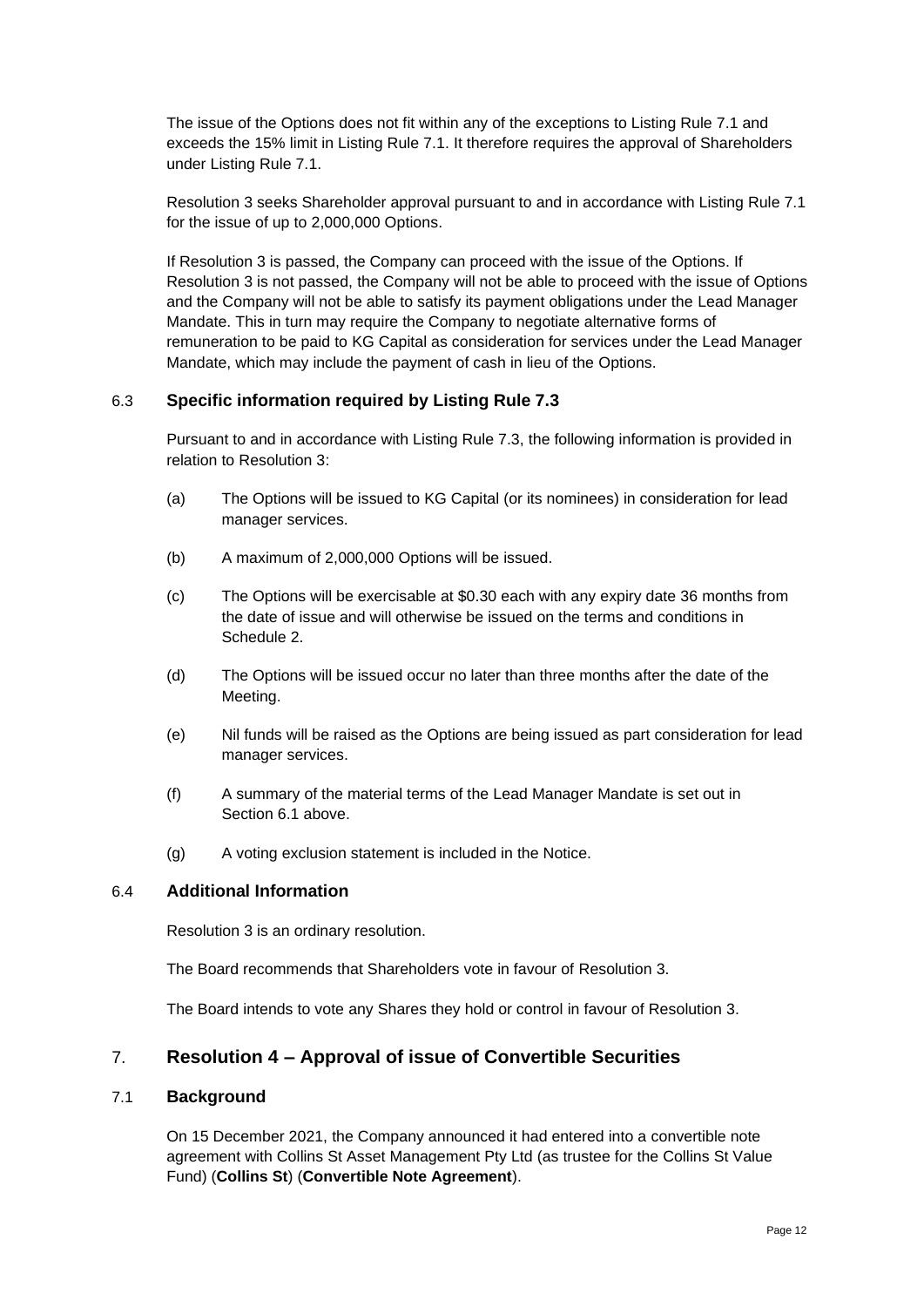As part of the Aurumin Capital Raising (further details in respect of which are set out above in Section [5.1\)](#page-8-1), the Company will issue 21,378,263 Convertible Notes with a face value of \$6,413,479 (**Convertible Notes**) to raise \$5,000,000 (before costs). In the event of default of payment of any amounts owing pursuant the Convertible Note Agreement, the Convertible Notes accrue interest at a rate of 15% per annum, however no interest is payable if the Convertible Notes are converted into Shares or redeemed.

The issue of the Convertible Notes is subject to, and conditional upon Aurumin having obtained ASX and Aurumin shareholder approval for the issue of the Convertible Notes (including Shares to be issued on conversion) and the issue of 10,000,000 free attaching Options (**Attaching Options**).

[Resolution 4](#page-2-0) seeks Shareholder approval pursuant to Listing Rule 7.1 and for all other purposes for the issue of the Convertible Notes and Attaching Options (together, **Convertible Securities**)**.**

A summary of the Convertible Note Agreement is set out in Section [7.2](#page-12-0) below.

#### <span id="page-12-0"></span>7.2 **Summary of Convertible Note Agreement**

The other material terms of the Convertible Notes are as follows:

- (a) the maturity date is 30 months after the date of issue (**Maturity Date**);
- (b) the Convertible Notes will be convertible into Shares, at the Noteholder's election, at any time up the Maturity Date;
- (c) the Convertible Notes will be redeemable in cash:
	- (i) at the Company's election, on or before the Maturity Date, subject to redeeming a minimum of \$1,000,000 and issuing the Noteholder such number of additional options (on the same terms as the Attaching Options) as is equal to the repayment amount divided by the \$0.30 per Share conversion price (**Conversion Price**); and
	- (ii) to the extent the Convertible Notes have not been fully converted or redeemed by the Maturity Date, on the Maturity Date, provided that the Company must also issue the Noteholder such number of additional options (on the same terms as the Attaching Options) as is equal to the outstanding face value divided by the Conversion Price; and
	- (iii) in the event that the Company undertakes a further capital raising in the period after 15 December 2022 and before the Maturity Date, and the Company's market capitalisation in the 30 day period before the further capital raising is less than \$40 million, the Noteholder may redeem the Convertible Notes in an amount of up to half of the quantum of the further capital raising.

The Company will be required to grant Collins St a first ranking security over all of its assets to secure the funds advanced pursuant to the Convertible Notes;

The Company will be required until the outstanding face value has been unconditionally repaid in full or has been fully converted into Shares to maintain a cash balance at all times of no less than \$1,500,000.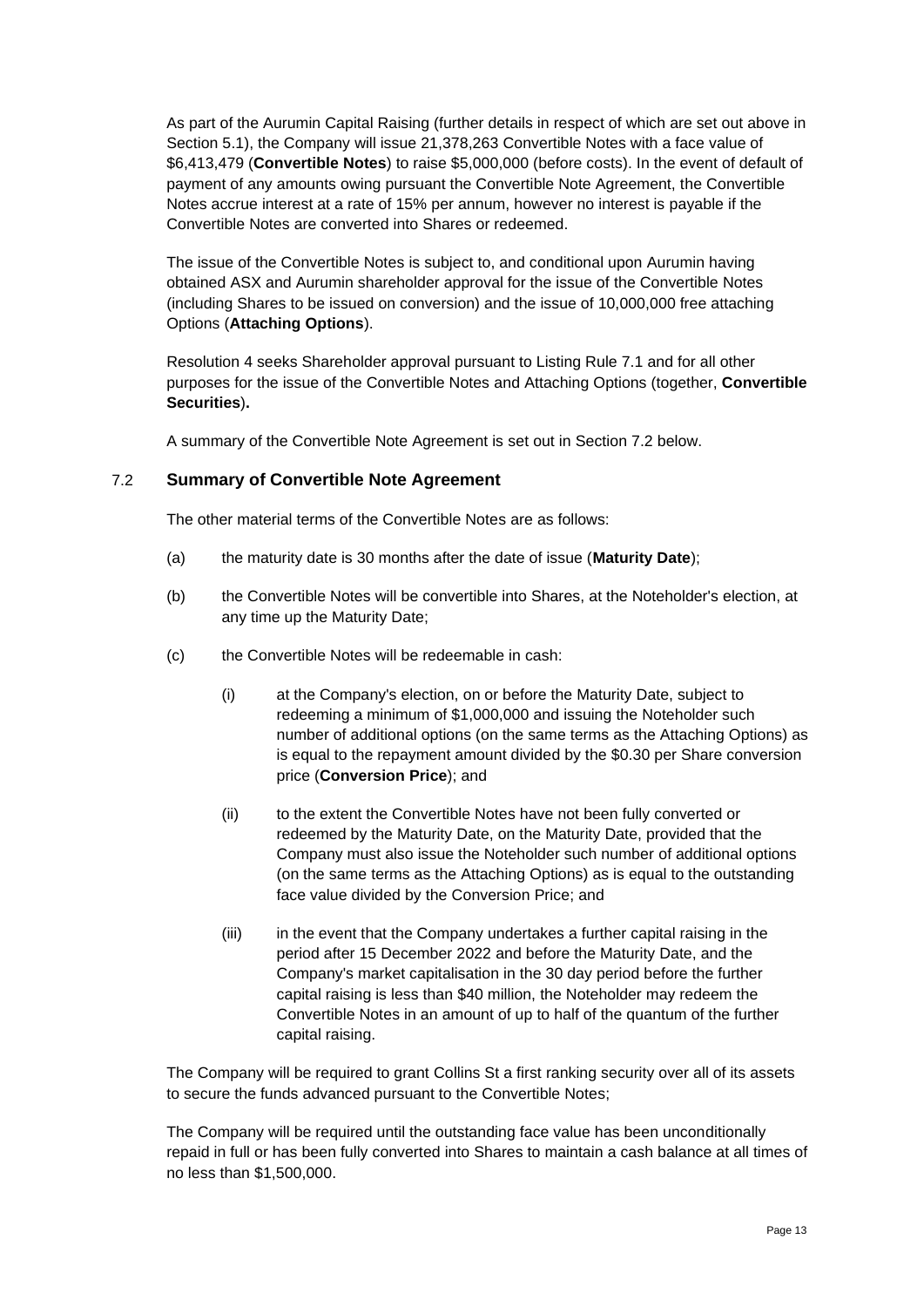The Convertible Notes are non-interest bearing, however will accrue interest at the rate of 15% per annum in the event of default of payment of any amounts owing.

The subscription amount of \$5,000,000 will only be able to be utilised by the Company for the sole purpose of contributing to the \$6,000,000 Completion Payment pursuant the SPA and financing the Company's existing mining exploration activities.

The Convertible Notes otherwise contain representations and warranties, events of defaults, covenants, indemnities and other terms considered standard for an agreement of this nature.

The terms and conditions of the Convertible Notes are set out in [Schedule](#page-26-0) 3.

The Conversion Price represents a 50% premium to the Shares issued under the Placement.

#### 7.3 **Listing Rule 7.1**

A summary of Listing Rule 7.1 is in Section [4.1](#page-7-1) above.

If [Resolution 4](#page-2-0) is passed, the Convertible Notes and Attaching Options will be issued.

If [Resolution 4](#page-2-0) is not passed, then:

- (a) the Convertible Notes and Attaching Options will not be issued;
- (b) the Company must repay the subscription amount of \$5,000,000 plus accrued interest to the relevant subscriber, in accordance with the terms and conditions summarised in [Schedule](#page-26-0) 3; and
- (c) the Aurumin Capital Raising will not be completed and the Company will not acquire the Sandstone Gold Project.

#### 7.4 **Specific information required by Listing Rule 7.3**

Pursuant to and in accordance with Listing Rule 7.3, the following information is provided in relation to the issue of the Convertible Securities:

- (a) The Convertible Notes and Attaching Options will be issued to Collins St, an unrelated party to the Company.
- (b) A maximum of 21,378,263 Convertible Notes and Attaching Options will be issued. On conversion of the Convertible Notes, a maximum of 21,378,263 Shares will be issued.
- (c) A summary of the material terms of the Convertible Notes was first disclosed in the Company's announcement dated 15 December 2021 and is in [Schedule](#page-26-0) 3. The Shares issued on conversion of the Convertible Notes and exercise of the Attaching Options will be fully paid ordinary shares in the capital of the Company and rank equally in all respects with the Company's existing Shares. The Options will be exercisable at \$0.30 each and expire 36 months from the date of issue, and otherwise be on the terms and conditions in [Schedule](#page-24-0) 2.
- (d) The Convertible Securities will be issued within 10 business days after Shareholder approval is obtained in respect of this [Resolution 4,](#page-2-0) and in any event no later than 3 months after the date of this Meeting.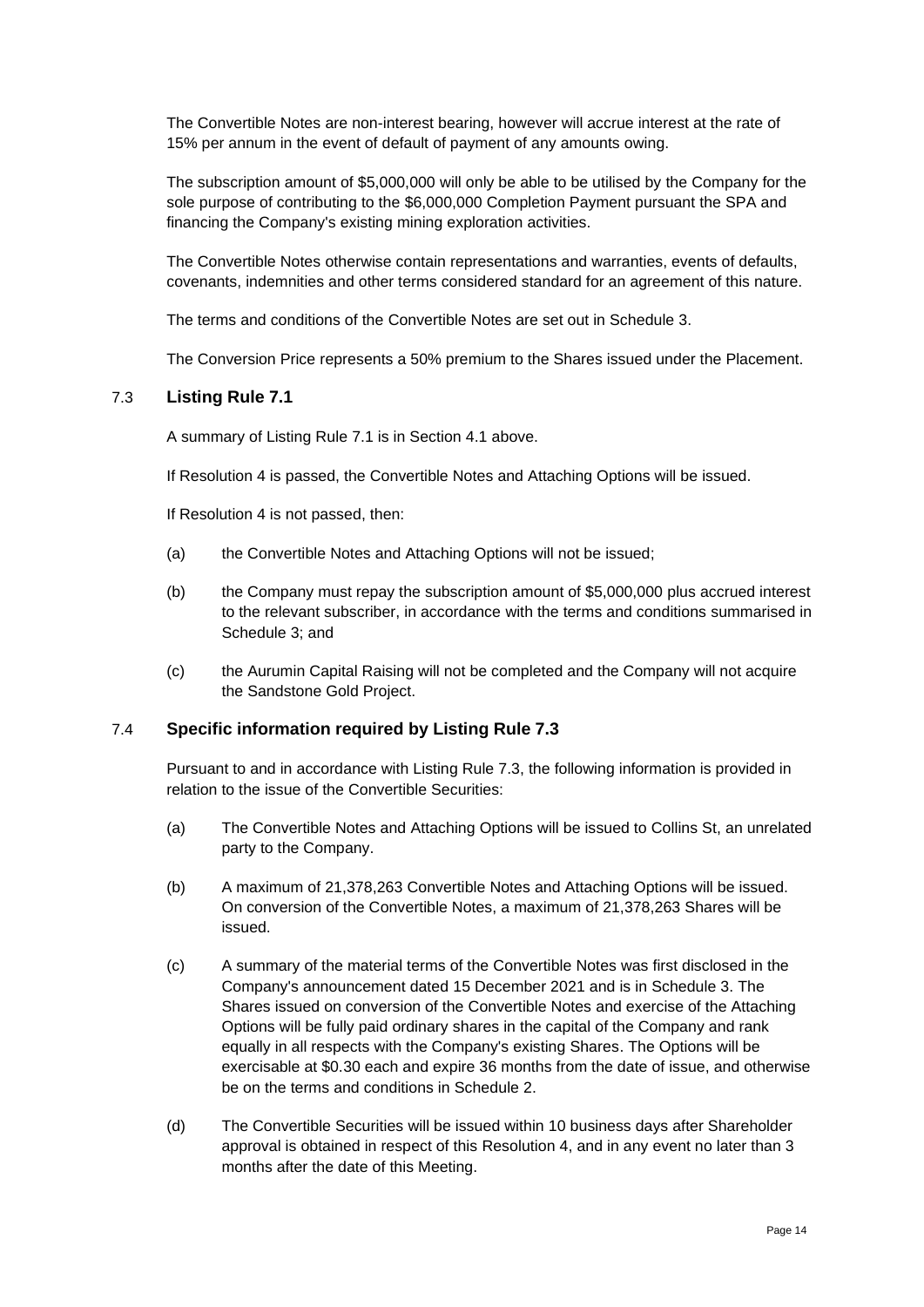- (e) The Convertible Notes were issued with a total face value of \$6,413,479. The relevant conversion price of the Convertible Notes into Shares is \$0.30 each. The Options will be issued for nil additional consideration as they are free-attaching to the Convertible Notes.
- (f) The Convertible Notes \$5,000,000 subscription amount will be used for the sole purpose of contributing to the \$6,000,000 Completion Payment pursuant the SPA and financing the Company's existing mining exploration activities.
- (g) The Convertible Notes were issued under an agreement between the Company and Collins St pursuant to which Collins St provided a binding commitment to subscribe for the Convertible Notes on the material terms first disclosed in the Company's announcement dated 15 December 2021 and summarised in this Notice (refer to [Schedule](#page-26-0) 3) and otherwise on terms considered standard for agreements of this nature.
- (h) A voting exclusion statement is included in the Notice.

#### 7.5 **Additional information**

[Resolution 4](#page-2-0) is an ordinary resolution.

The Board recommends that Shareholders vote in favour of [Resolution 4.](#page-2-0)

The Board intends to vote any Shares they hold or control in favour of [Resolution 4.](#page-2-0)

#### <span id="page-14-0"></span>8. **[Resolution 5](#page-2-1) – Approval to issue [Options to Underwriter](#page-2-1)**

#### <span id="page-14-2"></span>8.1 **Background**

On 15 December 2021, the Company and Lazarus Corporate Finance Pty Ltd (**Lazarus**) entered into an underwriting agreement pursuant to which Lazarus agreed to act as underwriter and partially underwrite the Company's offer to eligible shareholders to participate in a non-renounceable pro rata entitlement offer of 1 new Shares for every 4 Shares held as at the record date, at an issue price of \$0.20 per Share to raise a minimum of \$2,000,000 and maximum of \$4,962,022 (before costs) (**Entitlement Offer**) (**Underwriting Agreement**).

The issue of the Options to Lazarus is subject to the approval of Shareholders under this [Resolution 5.](#page-2-1)

A summary of the Underwriting Agreement is set out in Section [8.2](#page-14-1) below.

#### <span id="page-14-1"></span>8.2 **Summary of Underwriting Agreement**

Pursuant the Underwriting Agreement, Lazarus has agreed to:

- (a) partially underwrite the Entitlement Offer to the extent of \$2,000,000; and
- (b) the Company has granted Lazarus the right to place any shortfall Shares under the Entitlement Offer in consultation with the Company.

The obligations of Lazarus pursuant to the Underwriting Agreement are subject to various conditions precedent, which materially include obtaining shareholder approval pursuant to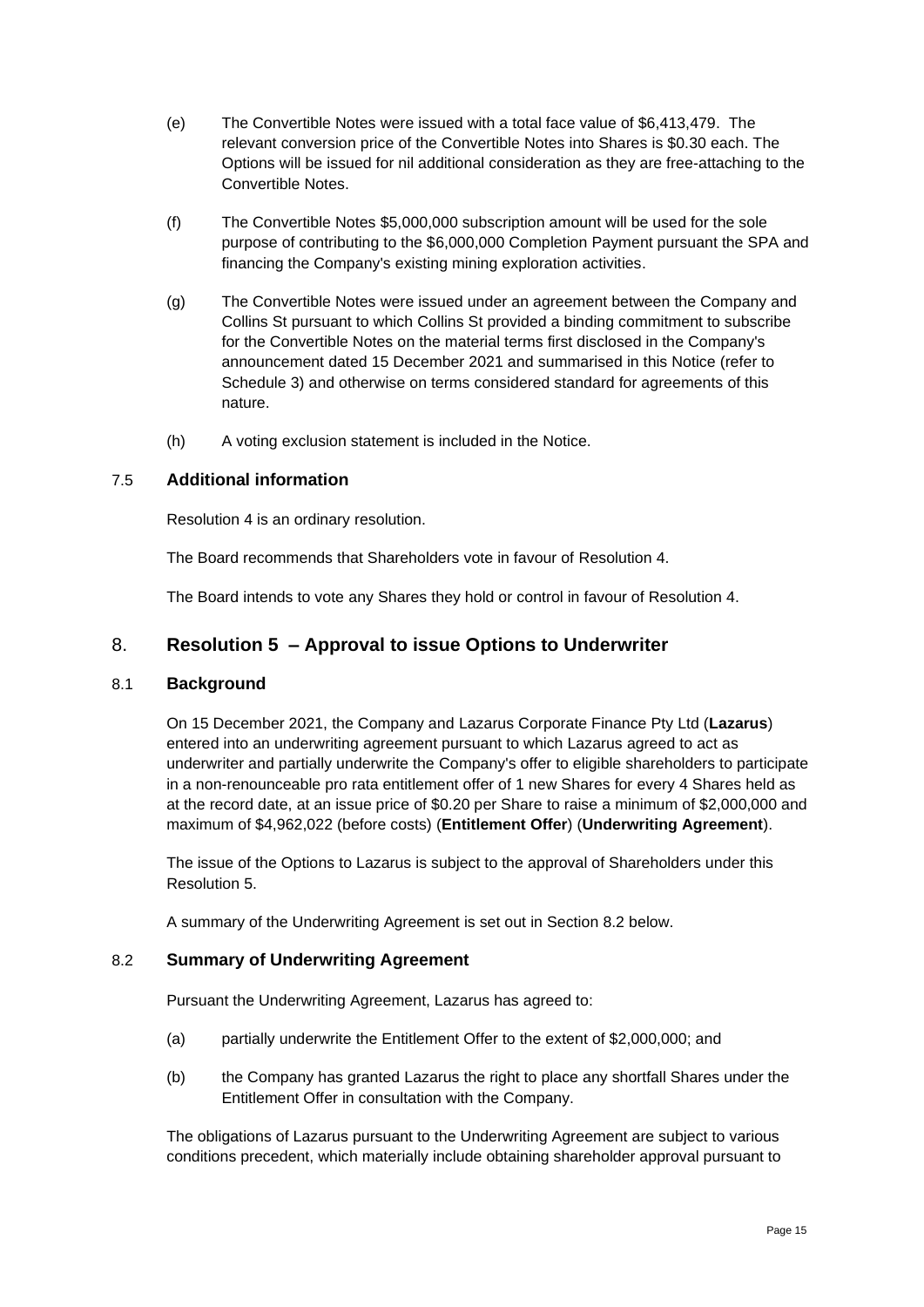Listing Rule 7.1 to the issue of options to Lazarus pursuant to the Underwriting Agreement.

Pursuant to the Underwriting Agreement, Lazarus will receive the following aggregate consideration (in addition to reimbursement for expenses properly incurred by Lazarus in performing its obligations thereunder):

- (a) an underwriting fee of 6% of the of the underwritten amount to the Entitlement Offer;
- (b) a selling fee of 6% of the gross proceeds received from the sale of any Shortfall Shares offered pursuant to the Entitlement Offer and not underwritten pursuant to the Underwriting Agreement and which are placed by Lazarus; and
- (c) 2,500,000 Options exercisable at \$0.30 each with an expiry date 36 months from the date of issue.

The obligation of Lazarus to underwrite the Entitlement Offer is subject to certain absolute rights of termination, a summary of which is contained in [Schedule](#page-51-0) 7 (including the Company ceasing to be listed and certain market, commodity and share price falls) and qualified rights of termination on giving written notice to the Company (including where the Company suffers an insolvency event, the Company breaches the Underwriting Agreement or the Company suffers a material adverse change).

The Underwriting Agreement otherwise contains terms and conditions considered standard for an agreement of this nature.

#### 8.3 **Listing Rule 7.1**

A summary of Listing Rule 7.1 is in Section [4.1](#page-7-1) above.

The issue of the Options to Lazarus does not fit within any of the exceptions to Listing Rule 7.1 and exceeds the 15% limit in Listing Rule 7.1. It therefore requires the approval of Shareholders under Listing Rule 7.1.

[Resolution 5](#page-2-1) seeks Shareholder approval pursuant to and in accordance with Listing Rule 7.1 for the issue of up to 2,500,000 Options to Lazarus (or its nominees).

If [Resolution 5](#page-2-1) is passed, the Company can proceed with the issue of the 2,500,000 Options to Lazarus (or its nominees).

If [Resolution 5](#page-2-1) is not passed, the Company will not be able to proceed with the issue of Options to Lazarus (or its nominees) and the Company will not be able to satisfy its payment obligations under the Underwriting Agreement and the Entitlement Offer will not be partially underwritten such that there may be a shortfall in the total amount to be raised under the Entitlement Offer. In addition, if [Resolution 5](#page-2-1) is not passed this may require the Company to negotiate alternative forms of remuneration to be paid to Lazarus as consideration for partial underwriting services under the Underwriting Agreement, which may include the payment of cash in lieu of the Options the subject of this [Resolution 5.](#page-2-1)

#### 8.4 **Specific information required by Listing Rule 7.3**

Pursuant to and in accordance with Listing Rule 7.3, the following information is provided in relation to [Resolution 5:](#page-2-1)

(a) The Options the subject of this [Resolution 5](#page-2-1) will be issued to Lazarus in consideration for underwriting services.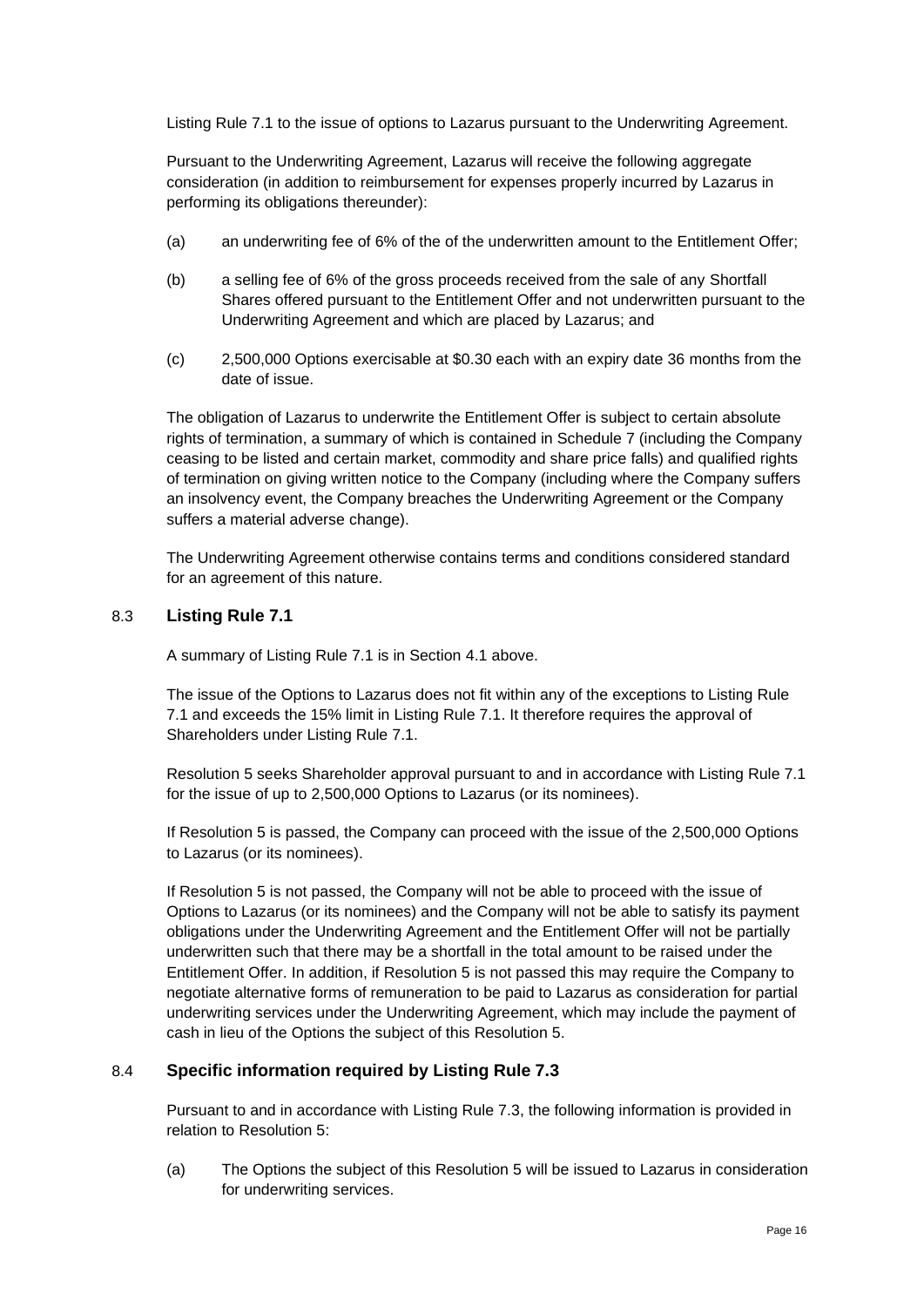- (b) A maximum of 2,500,000 Options will be issued.
- (c) The Options to be issued to Lazarus will be exercisable at \$0.30 each with any expiry date 36 months from the date of issue and will otherwise be issued on the terms and conditions in [Schedule](#page-24-0) 2.
- (d) The Options to be issued to Lazarus will be issued no later than three months after the date of the Meeting.
- (e) Nil funds will be raised as the Options the subject of this [Resolution 5](#page-2-1) are being issued as consideration for underwriting services.
- (f) A summary of the material terms of the Underwriting Agreement is set out in Section [8.2](#page-14-1) above.
- (g) A voting exclusion statement is included in the Notice.

#### 8.5 **Additional Information**

[Resolution 5](#page-2-1) is an ordinary resolution.

The Board recommends that Shareholders vote in favour of [Resolution 5.](#page-2-1)

The Board intends to vote any Shares they hold or control in favour of [Resolution 5.](#page-2-1)

### 9. **[Resolution 6](#page-2-2)[\(a\),](#page-2-3) [\(b\),](#page-2-4) [\(c\)](#page-2-5) and [\(d\)](#page-2-6) – [Approval to issue Director Options](#page-2-2)**

#### <span id="page-16-1"></span>9.1 **Background**

The Company is proposing, subject to obtaining Shareholder approval, to issue up to a total of 1,633,333 Options (**Director Options**) to the Messrs Bradley Valiukas, Piers Lewis, Darren Holden and Shaun Day (together, the **Directors**) (or their respective nominees) as follows:

<span id="page-16-0"></span>

| <b>Directors</b>        | <b>Director Options</b> |
|-------------------------|-------------------------|
| <b>Bradley Valiukas</b> | 1,333,333               |
| <b>Piers Lewis</b>      | 100,000                 |
| Darren Holden           | 100,000                 |
| Shaun Day               | 100,000                 |
| TOTAL                   | 1,633,333               |

The Company is in an important stage of development with significant opportunities in both the near and long-term, and the proposed issue of the Director Options seeks to align the efforts of the Directors in seeking to achieve growth of the Share price and in the creation of Shareholder value. In addition, the Board believes that incentivising with Options is a prudent means of conserving the Company's available cash reserves. The Board believes it is important to offer these Director Options to continue to attract and maintain highly experienced and qualified Board members in a competitive market.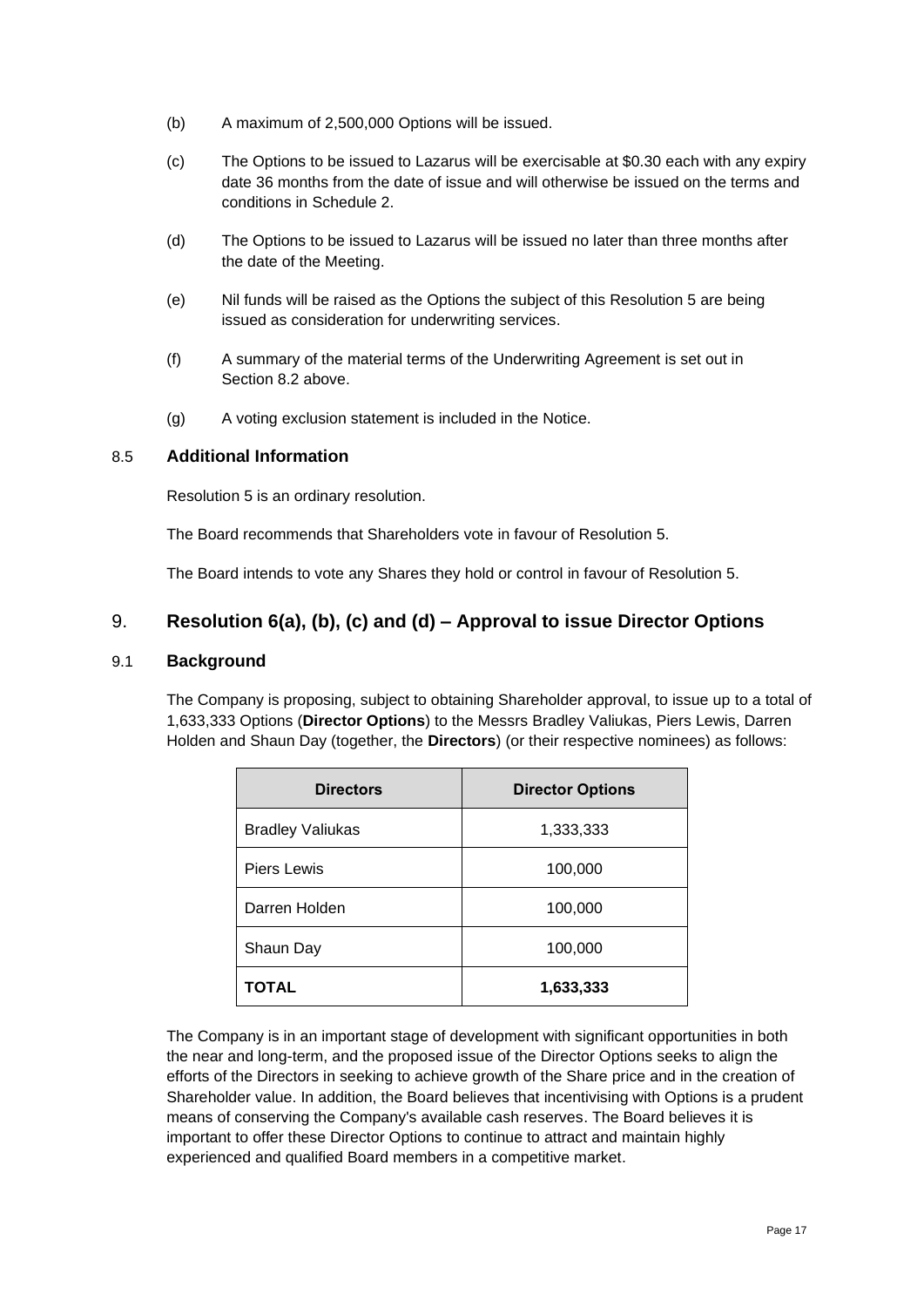[Resolution 6](#page-2-2)[\(a\),](#page-2-3) [\(b\),](#page-2-4) [\(c\)](#page-2-5) and [\(d\)](#page-2-6) seeks Shareholder approval pursuant to Listing Rule 10.14 and section 195(4) of the Corporations Act for the issue of the Director Options to the Directors (or their respective nominees) under the Plan, the terms of which are summarised in [Schedule](#page-47-0) 6.

#### 9.2 **Listing Rule 10.14**

Listing Rule 10.14 provides that an entity must not permit any of the following persons to acquire Equity Securities under an employee incentive scheme without the approval of its Shareholders:

- (a) a director of the entity (Listing Rule 10.14.1);
- (b) an associate of a person referred to in Listing Rule 10.14.1 (Listing Rule 10.14.2); and
- (c) a person whose relationship with the entity or a person referred to in Listing Rule 10.14.1 or 10.14.2 is such that, in ASX's opinion, the acquisition should be approved by Shareholders,

unless it obtains the approval of its shareholders.

The proposed issue of the Director Options falls within Listing Rule 10.14.1 (or Listing Rule 10.14.2 if a Director elects for the Director Options to be granted to their nominee) and therefore requires the approval of Shareholders under Listing Rule 10.14.

As Shareholder approval is sought under Listing Rule 10.14, approval under Listing Rule 7.1 or 10.11 is not required.

If [Resolution 6](#page-2-2)[\(a\),](#page-2-3) [\(b\),](#page-2-4) [\(c\)](#page-2-5) and [\(d\)](#page-2-6) are passed the Company will be able to proceed with the issue of the Director Options to the Directors (or their respective nominees) and the Directors will be remunerated accordingly.

If [Resolution 6](#page-2-2)[\(a\),](#page-2-3) [\(b\),](#page-2-4) [\(c\)](#page-2-5) and [\(d\)](#page-2-6) are not passed, the Company will not be able to proceed with the issue of the Director Options to the Directors (or their respective nominees) and the Company may need to consider other forms of performance-based remuneration, including by the payment of cash.

#### 9.3 **Specific information required by Listing Rule 10.15**

Under and for the purposes of Listing Rule 10.15, the following information is provided in relation to the proposed issue of the Director Options:

- (a) the Director Options will be issued under the Plan to Messrs:
	- (i) Bradley Valiukas pursuant to [Resolution 6](#page-2-2)[\(a\);](#page-2-3)
	- (ii) Piers Lewis pursuant to [Resolution 6](#page-2-2)[\(b\);](#page-2-4)
	- (iii) Darren Holden pursuant to [Resolution 6](#page-2-2)[\(c\);](#page-2-5) and
	- (iv) Shaun Day pursuant to [Resolution 6](#page-2-2)[\(d\),](#page-2-6)

(or their respective nominees);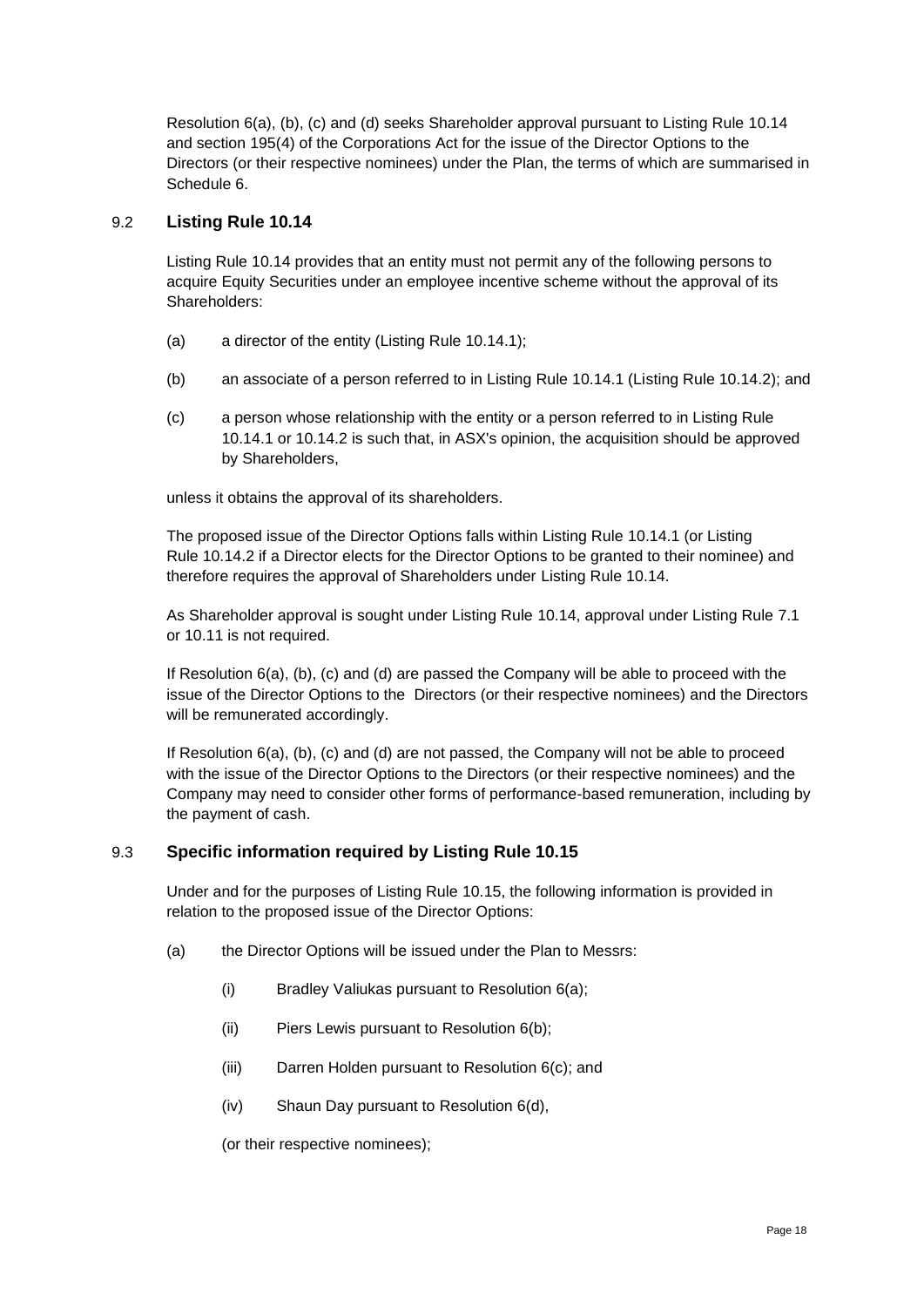- (b) each of the Directors is a related party of the Company by virtue of being a Director and falls into the category stipulated by Listing Rule 10.14.1. In the event the Director Options are issued to a nominee of a Director, that nominee will fall into the category stipulated by Listing Rule 10.14.2;
- (c) the maximum number of Director Options to be issued to the Directors (or their respective nominees) under the Plan is 1,633,333, in the proportions set out in Section [9.1](#page-16-1) above;
- (d) the current total remuneration package for each of the Directors as at the date of this Notice are set out below:

| <b>Directors</b>        | <b>Salary and fees</b> | <b>Superannuation</b> |
|-------------------------|------------------------|-----------------------|
| <b>Bradley Valiukas</b> | \$220,000              | 20,900                |
| Piers Lewis             | 26,968                 | ۰                     |
| Darren Holden           | 18,471                 | 1,755                 |
| Shaun Day               | 20,008                 | ۰                     |

(e) The following securities have previously been issued to the Directors under the Plan:

| <b>Related Party</b>    | <b>Type of</b><br><b>Security</b> | <b>Number</b> | Date of<br>issue | <b>Consideration</b> |  |
|-------------------------|-----------------------------------|---------------|------------------|----------------------|--|
| <b>Bradley Valiukas</b> | Options                           | 4,000,000     | 16 Sep 2020      | Nil                  |  |
| <b>Piers Lewis</b>      | Options                           | 500,000       | 16 Sep 2020      | Nil                  |  |
| Darren Holden           | Option                            | 400,000       | 16 Sep 2020      | Nil                  |  |
| Shaun Day               | Option                            | 400,000       | 16 Sep 2020      | Nil                  |  |

- (f) The Director Options have an exercise price of \$0.40 per Director Option and expire on 31 July 2025, and will otherwise be issued on the terms and conditions in [Schedule](#page-44-0) 4:
- (g) The Board considers that Director Options, rather than Shares, are an appropriate form of incentive on the basis that the issue of the Options:
	- (i) results in no immediate dilution to the existing Shareholders;
	- (ii) aligns the Directors' interests with long term Shareholder value; and
	- (iii) encourages the retention of the Directors;
- (h) A valuation of the Director Options is in [Schedule](#page-46-0) 5, with a summary for each Director below:

| <b>Director</b>            | <b>Value of Director Options</b> |
|----------------------------|----------------------------------|
|                            | <b>Total</b>                     |
| <b>Bradley</b><br>Valiukas | \$132,017                        |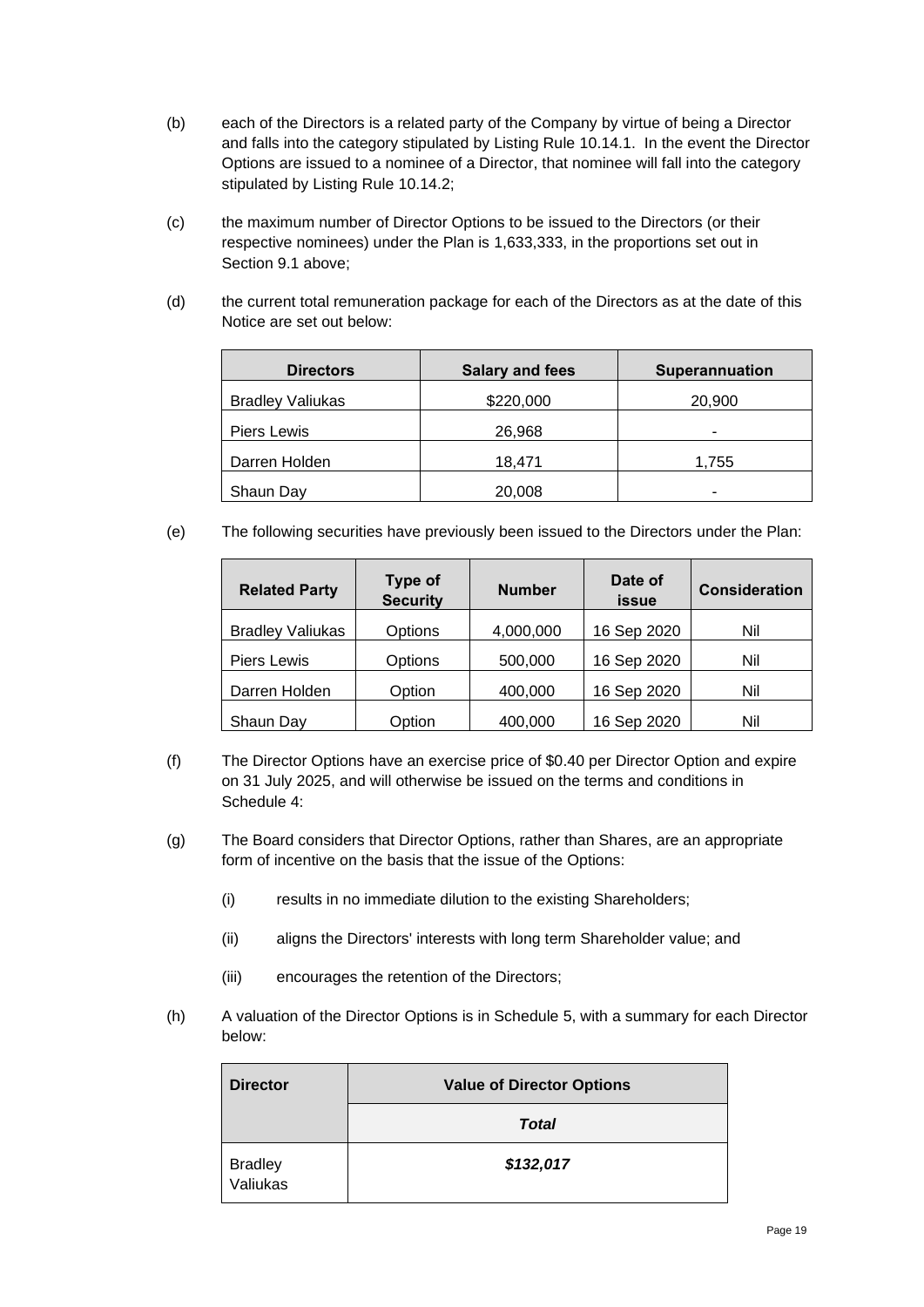| <b>Director</b> | <b>Value of Director Options</b> |
|-----------------|----------------------------------|
|                 | <b>Total</b>                     |
| Piers Lewis     | \$9,901                          |
| Darren Holden   | \$9,901                          |
| Shaun Day       | \$9,901                          |

The Company has used the Black-Scholes model to determine the fair value of the Director Options, based on share price of \$0.19 per share on 23 December 2021, to determine the number of Director Options to be issued.

The Director Options equate to the following percentages of the Directors' remuneration as follows:

- (i) in the case of Mr Valiukas, 53% of his fixed remuneration;
- (ii) in the case of Mr Lewis, 37% of his fixed remuneration;
- (iii) in the case of Mr Holden, 49% of his fixed remuneration; and
- (iv) in the case of Mr Day, 49% of his fixed remuneration;
- (i) the Director Options will be issued no later than three years after the date of the Meeting (or such later date as permitted by any ASX waiver or modification of the Listing Rules);
- (j) the Director Options will have an issue price of nil as they will be issued as part of each Director's remuneration package;
- (k) a summary of the material terms of the Plan is set out in [Schedule](#page-47-0) 6;
- (l) no loan will be provided to the Directors in relation to the issue of the Director Options;
- (m) details of any Securities issued under the Plan will be published in the annual report of the Company relating to a period in which they were issued, along with a statement that approval for the issue was obtained under Listing Rule 10.14. Any additional persons covered by Listing Rule 10.14 who become entitled to participate in the Plan after any or all of [Resolution 6](#page-2-2)[\(a\),](#page-2-3) [\(b\),](#page-2-4) [\(c\)](#page-2-5) and [\(d\)](#page-2-6) are approved and who were not named in the Notice will not participate until approval is obtained under that rule; and
- (n) a voting exclusion statement is included in the Notice.

#### 9.4 **Chapter 2E of the Corporations Act**

In accordance with Chapter 2E of the Corporations Act, in order to give a financial benefit to a related party, the Company must:

(a) obtain Shareholder approval in the manner set out in section 217 to 227 of the Corporations Act; and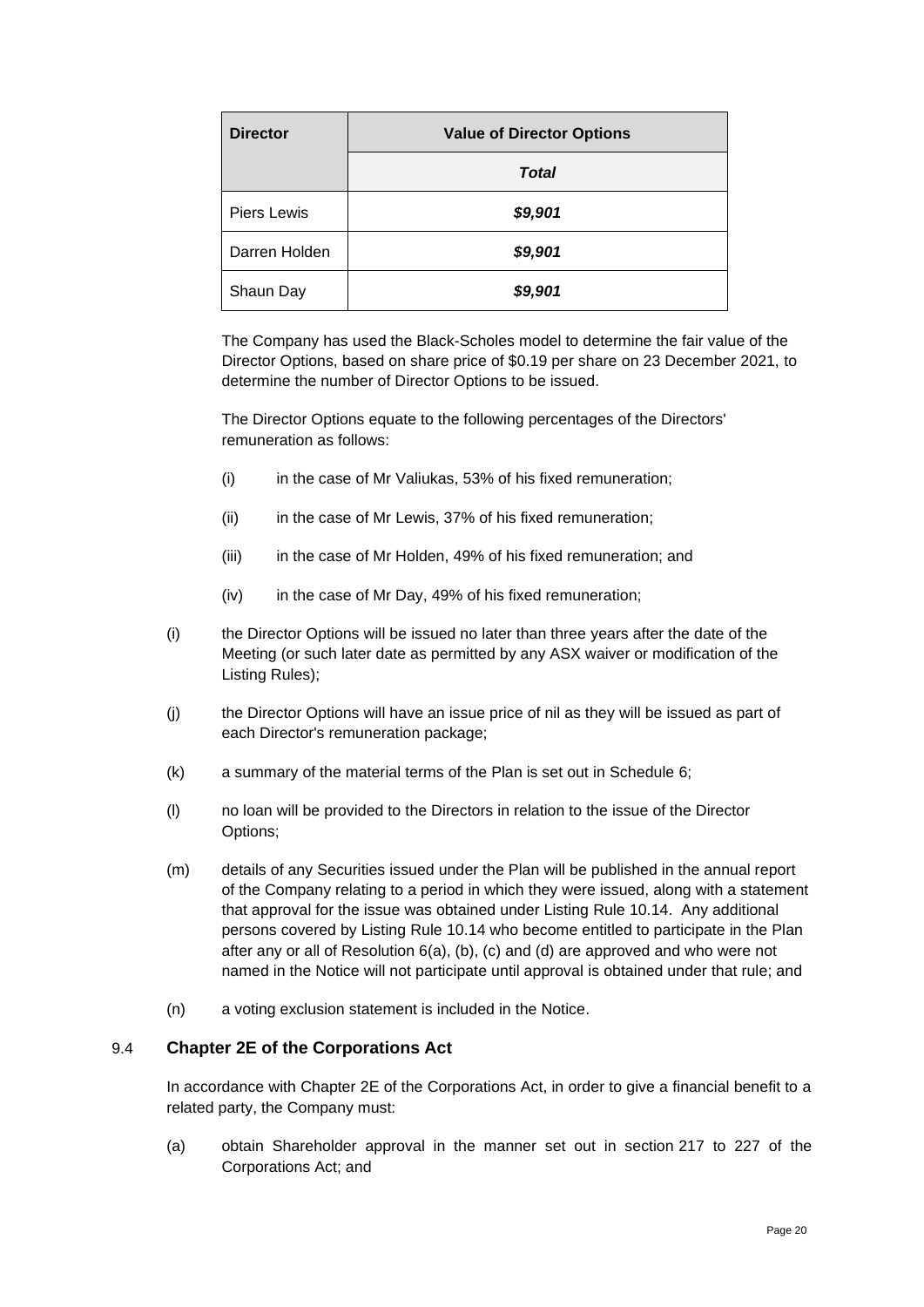(b) give the benefit within 15 months following such approval,

unless the giving of the financial benefit falls within an exception set out in sections 210 to 216 of the Corporations Act.

The grant of the Director Options constitutes giving a financial benefit to the Directors, who are related parties of the Company by virtue of being Directors.

The Board, other than:

- (a) Mr Valiukas in respect of [Resolution 6](#page-2-2)[\(a\);](#page-2-3)
- (b) Mr Lewis in respect of [Resolution 6](#page-2-2)[\(b\);](#page-2-4)
- (c) Mr Holden in respect of [Resolution 6](#page-2-2)[\(c\);](#page-2-5) and
- (d) Mr Day in respect of [Resolution 6](#page-2-2)[\(d\),](#page-2-6)

has resolved that the issue of Director Options pursuant to [Resolution 6](#page-2-2)[\(a\),](#page-2-3) [\(b\),](#page-2-4) [\(c\)](#page-2-5) and [\(d\)](#page-2-6) constitutes 'reasonable remuneration' in the circumstances, and therefore falls within the scope of the exception in section 211 of the Corporations Act.

#### 9.5 **Board Recommendation**

[Resolution 6](#page-2-2)[\(a\),](#page-2-3) [\(b\),](#page-2-4) [\(c\)](#page-2-5) and [\(d\)](#page-2-6) are ordinary resolutions.

The Board, other than:

- (a) Mr Valiukas in respect of [Resolution 6](#page-2-2)[\(a\);](#page-2-3)
- (b) Mr Lewis in respect of [Resolution 6](#page-2-2)[\(b\);](#page-2-4)
- (c) Mr Holden in respect of [Resolution 6](#page-2-2)[\(c\);](#page-2-5) and
- (d) Mr Day in respect of [Resolution 6](#page-2-2)[\(d\),](#page-2-6)

recommends that Shareholders vote in favour of [Resolution 6](#page-2-2)[\(a\),](#page-2-3) [\(b\),](#page-2-4) [\(c\)](#page-2-5) and [\(d\).](#page-2-6)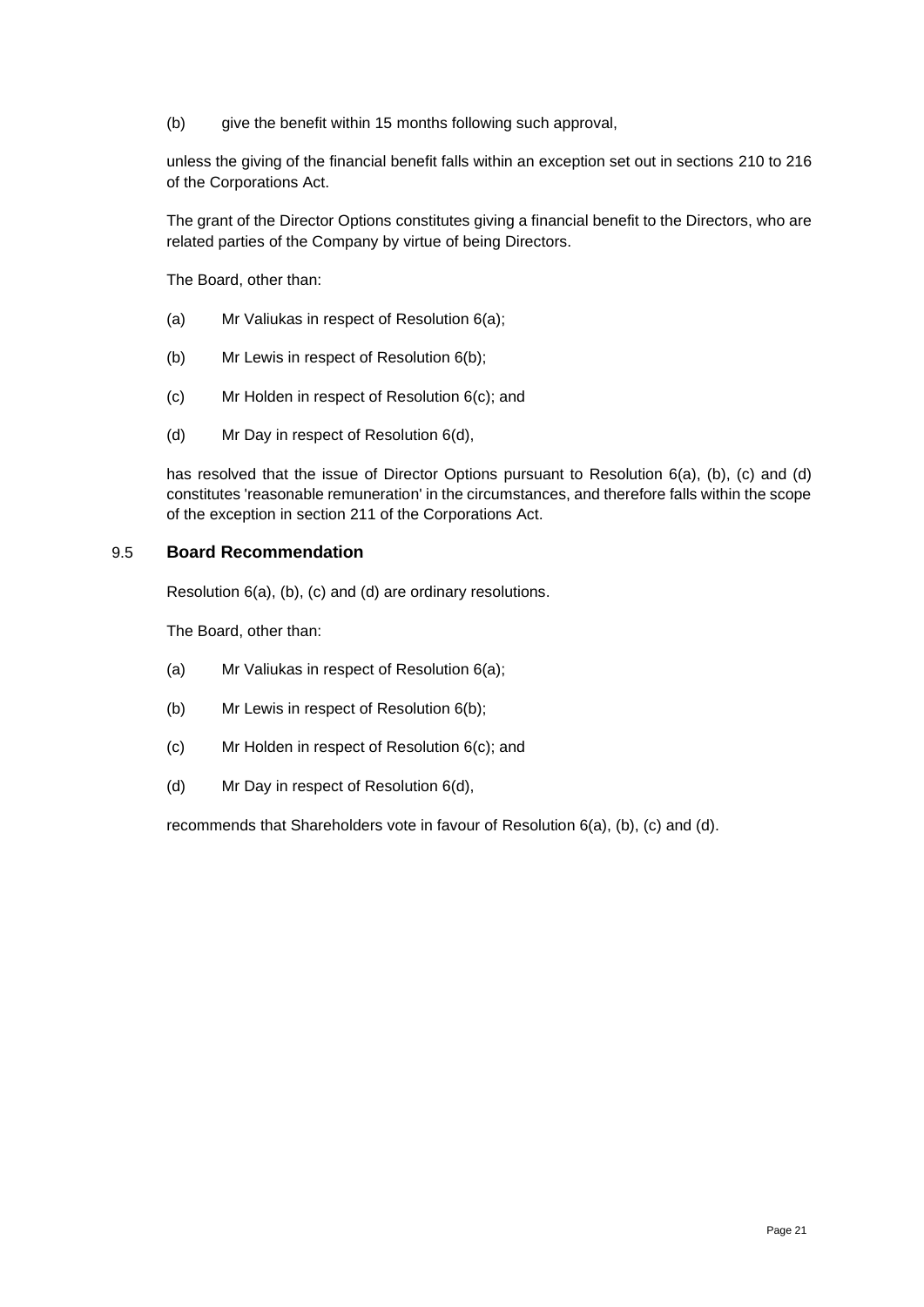# <span id="page-21-0"></span>**Schedule 1 Definitions**

In the Notice, words importing the singular include the plural and vice versa.

| \$ or A\$                                 | means Australian Dollars.                                                                                                                                                                                                                                                                                                                                                                                                                                                                                                                       |                                                                      |  |  |  |  |
|-------------------------------------------|-------------------------------------------------------------------------------------------------------------------------------------------------------------------------------------------------------------------------------------------------------------------------------------------------------------------------------------------------------------------------------------------------------------------------------------------------------------------------------------------------------------------------------------------------|----------------------------------------------------------------------|--|--|--|--|
| <b>ASX</b>                                | means the ASX Limited (ABN 98 008 624 691) and, where the context<br>permits, the Australian Securities Exchange operated by ASX Limited.                                                                                                                                                                                                                                                                                                                                                                                                       |                                                                      |  |  |  |  |
| <b>Board</b>                              | means the board of Directors.                                                                                                                                                                                                                                                                                                                                                                                                                                                                                                                   |                                                                      |  |  |  |  |
| Chair                                     | means the person appointed to chair the Meeting of the Company<br>convened by the Notice.                                                                                                                                                                                                                                                                                                                                                                                                                                                       |                                                                      |  |  |  |  |
| <b>Closely Related Party</b>              | means:                                                                                                                                                                                                                                                                                                                                                                                                                                                                                                                                          |                                                                      |  |  |  |  |
|                                           | (a)                                                                                                                                                                                                                                                                                                                                                                                                                                                                                                                                             | a spouse or child of the member; or                                  |  |  |  |  |
|                                           | (b)                                                                                                                                                                                                                                                                                                                                                                                                                                                                                                                                             | has the meaning given in section 9 of the Corporations Act.          |  |  |  |  |
| <b>Collins St</b>                         |                                                                                                                                                                                                                                                                                                                                                                                                                                                                                                                                                 | means Collins St Asset Management Pty Ltd (ACN 601 897 974).         |  |  |  |  |
| <b>Company or Aurumin</b>                 |                                                                                                                                                                                                                                                                                                                                                                                                                                                                                                                                                 | means Aurumin Limited (ACN 639 427 099).                             |  |  |  |  |
| <b>Consideration Shares</b>               | means up to 30,000,000 Shares to be issued to the Middle Island (or its<br>nominees) pursuant to the SPA, which are the subject of Resolution 1.                                                                                                                                                                                                                                                                                                                                                                                                |                                                                      |  |  |  |  |
| <b>Constitution</b>                       |                                                                                                                                                                                                                                                                                                                                                                                                                                                                                                                                                 | means the constitution of the Company as at the date of the Meeting. |  |  |  |  |
| <b>Convertible Notes</b>                  | has the meaning in given in Section 7.1.                                                                                                                                                                                                                                                                                                                                                                                                                                                                                                        |                                                                      |  |  |  |  |
| <b>Convertible Securities</b>             | means the Convertible Notes and Options, the subject of Resolution 4.                                                                                                                                                                                                                                                                                                                                                                                                                                                                           |                                                                      |  |  |  |  |
| <b>Corporations Act</b>                   | means the Corporations Act 2001 (Cth).                                                                                                                                                                                                                                                                                                                                                                                                                                                                                                          |                                                                      |  |  |  |  |
| <b>Director</b>                           | means a director of the Company.                                                                                                                                                                                                                                                                                                                                                                                                                                                                                                                |                                                                      |  |  |  |  |
| <b>Director Options</b>                   | has the meaning in given in Section 9.1.                                                                                                                                                                                                                                                                                                                                                                                                                                                                                                        |                                                                      |  |  |  |  |
| <b>Entitlement Offer</b>                  | has the meaning in given in Section 8.1.                                                                                                                                                                                                                                                                                                                                                                                                                                                                                                        |                                                                      |  |  |  |  |
| <b>Equity Security</b>                    | has the same meaning as in the Listing Rules.                                                                                                                                                                                                                                                                                                                                                                                                                                                                                                   |                                                                      |  |  |  |  |
| <b>Explanatory</b><br><b>Memorandum</b>   | means the explanatory memorandum which forms part of the Notice.                                                                                                                                                                                                                                                                                                                                                                                                                                                                                |                                                                      |  |  |  |  |
| <b>Key Management</b><br><b>Personnel</b> | has the same meaning as in the accounting standards issued by the<br>Australian Accounting Standards Board and means those persons<br>having authority and responsibility for planning, directing and controlling<br>the activities of the Company, or if the Company is part of a<br>consolidated entity, of the consolidated entity, directly or indirectly,<br>including any Director (whether executive or otherwise) of the<br>Company, or if the Company is part of a consolidated entity, of an entity<br>within the consolidated group. |                                                                      |  |  |  |  |
| <b>KG Capital</b>                         |                                                                                                                                                                                                                                                                                                                                                                                                                                                                                                                                                 | means KG Capital Partners Pty Ltd (ACN 638 926 959).                 |  |  |  |  |
| Lazarus                                   | means Lazarus Corporate Finance Pty Ltd (ACN 149 263 543).                                                                                                                                                                                                                                                                                                                                                                                                                                                                                      |                                                                      |  |  |  |  |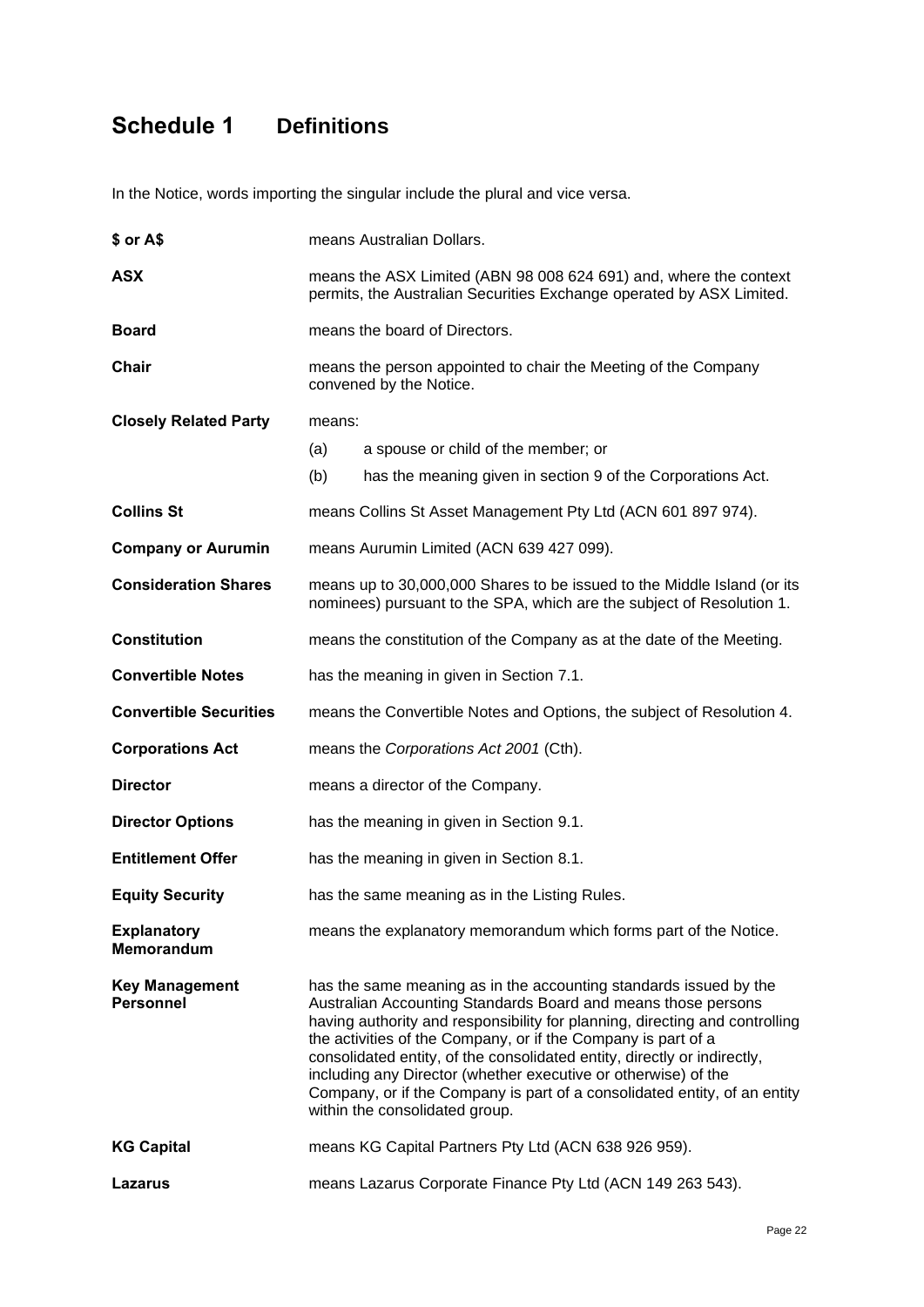| <b>Lead Manager Mandate</b>               | has the meaning given in Section 6.1                                                                                                                              |                                                                                                                                                    |  |  |  |
|-------------------------------------------|-------------------------------------------------------------------------------------------------------------------------------------------------------------------|----------------------------------------------------------------------------------------------------------------------------------------------------|--|--|--|
| <b>Listing Rules</b>                      | means the listing rules of ASX.                                                                                                                                   |                                                                                                                                                    |  |  |  |
| <b>Material Investor</b>                  | means, in relation to the Company:                                                                                                                                |                                                                                                                                                    |  |  |  |
|                                           | (a)                                                                                                                                                               | a related party;                                                                                                                                   |  |  |  |
|                                           | (b)                                                                                                                                                               | Key Management Personnel;                                                                                                                          |  |  |  |
|                                           | (c)                                                                                                                                                               | a substantial Shareholder;                                                                                                                         |  |  |  |
|                                           | (d)                                                                                                                                                               | an advisor; or                                                                                                                                     |  |  |  |
|                                           | (e)                                                                                                                                                               | an associate of the above,                                                                                                                         |  |  |  |
|                                           | of issue.                                                                                                                                                         | who received or will receive Securities in the Company which constitute<br>more than 1% of the Company's anticipated capital structure at the time |  |  |  |
| <b>Meeting</b>                            |                                                                                                                                                                   | has the meaning given in the introductory paragraph of the Notice.                                                                                 |  |  |  |
| <b>Middle Island</b>                      | (ASX:MDI).                                                                                                                                                        | means Middle Island Resources Limited (ACN 142 361 608)                                                                                            |  |  |  |
| <b>Notice</b>                             |                                                                                                                                                                   | means this notice of general meeting.                                                                                                              |  |  |  |
| <b>Option</b>                             |                                                                                                                                                                   | means an option to acquire a Share.                                                                                                                |  |  |  |
| <b>Placement</b>                          |                                                                                                                                                                   | has the meaning given in Section 5, the subject of Resolution 2.                                                                                   |  |  |  |
| <b>Placement Participants</b>             | means the sophisticated and professional investors described in<br>Section 5.4.                                                                                   |                                                                                                                                                    |  |  |  |
| Plan                                      | means the Company's Employee Securities Incentive Plan, the terms of<br>which are summarised in the Company's prospectus dated 8 December<br>2020 and Schedule 6. |                                                                                                                                                    |  |  |  |
| <b>Proposed Acquisition</b>               |                                                                                                                                                                   | has the meaning given in Section 3.                                                                                                                |  |  |  |
| <b>Proxy Form</b>                         |                                                                                                                                                                   | means the proxy form attached to the Notice.                                                                                                       |  |  |  |
| <b>Resolution</b>                         |                                                                                                                                                                   | means a resolution referred to in the Notice.                                                                                                      |  |  |  |
| <b>Sandstone Gold Project</b>             |                                                                                                                                                                   | means the Sandstone Operations Gold Project located at the Site.                                                                                   |  |  |  |
| <b>Sandstone Operations</b>               |                                                                                                                                                                   | means Sandstone Operations Pty Ltd (ACN 611 811 280).                                                                                              |  |  |  |
| <b>Schedule</b>                           |                                                                                                                                                                   | means a schedule to the Notice.                                                                                                                    |  |  |  |
| <b>Section</b>                            | means a section of the Explanatory Memorandum.                                                                                                                    |                                                                                                                                                    |  |  |  |
| <b>Securities</b>                         | means any Equity Securities of the Company (including Shares,<br>Options and/or performance rights).                                                              |                                                                                                                                                    |  |  |  |
| <b>Share</b>                              | means a fully paid ordinary share in the capital of the Company.                                                                                                  |                                                                                                                                                    |  |  |  |
| <b>Shareholder</b>                        | means the holder of a Share.                                                                                                                                      |                                                                                                                                                    |  |  |  |
| <b>Share Purchase</b><br><b>Agreement</b> | has the meaning given in Section 3.                                                                                                                               |                                                                                                                                                    |  |  |  |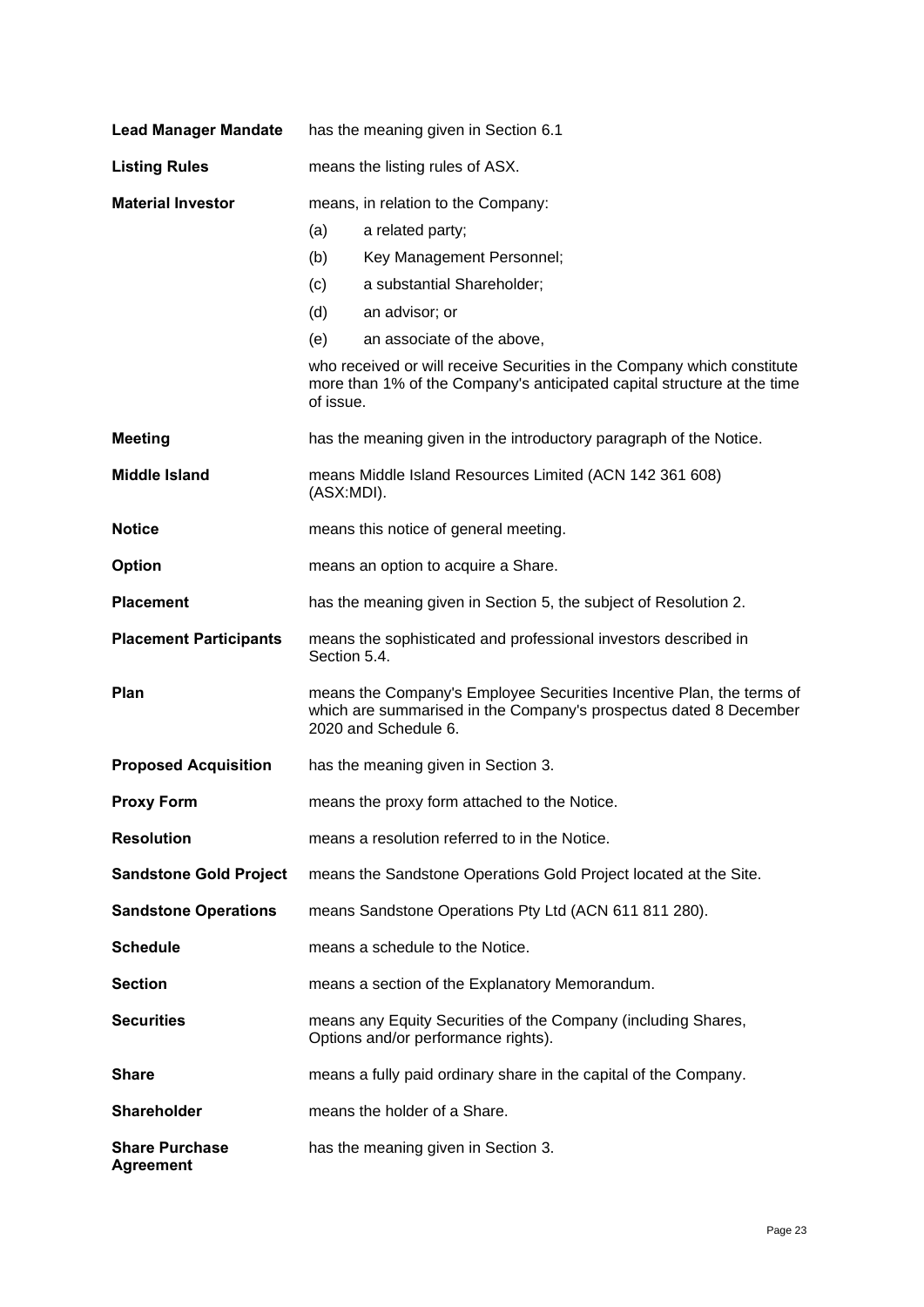| <b>Site</b>        | has the meaning given in Section 3.                                         |
|--------------------|-----------------------------------------------------------------------------|
| <b>SPA</b>         | has the meaning given in Section 3.                                         |
| <b>Trading Day</b> | has the meaning given in the Listing Rules.                                 |
|                    | <b>Underwriting Agreement</b> has the meaning in given in Section 8.1.      |
| <b>VWAP</b>        | means volume weighted average market price.                                 |
| <b>WST</b>         | means Western Standard Time, being the time in Perth, Western<br>Australia. |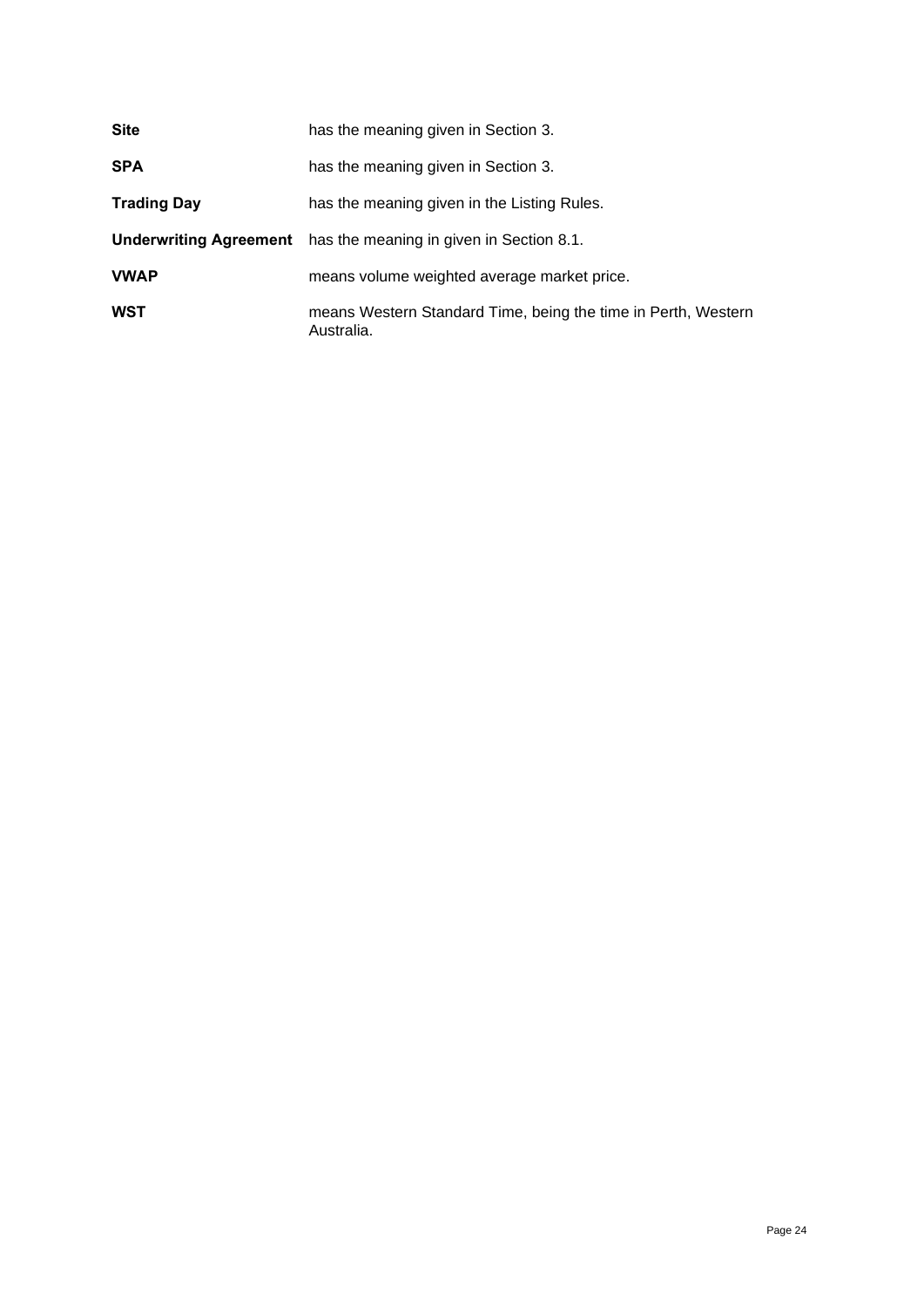### <span id="page-24-0"></span>**Schedule 2 Terms and conditions of Options**

The terms of the Options are as follows:

- 1. (**Entitlement**): Each Option entitles the holder to subscribe for one Share upon exercise of the Option.
- 2. (**Issue Price**): No cash consideration is payable for the issue of the Options.
- 3. (**Exercise Price**): The Options have an exercise price of \$0.30 per Option (**Exercise Price**).
- 4. (**Expiry Date**): The Options expire at 5.00 pm (WST on the date is 36 months from issue, being 15 February 2025 (**Expiry Date**). An Option not exercised before the Expiry Date will automatically lapse on the Expiry Date.
- 5. (**Exercise Period**): The Options are exercisable at any time and from time to time on or prior to the Expiry Date.
- 6. (**Quotation of the Options**): The Company will not apply for quotation of the Options on ASX.
- 7. (**Transferability of the Options**): The Options are not transferable, except with the prior written approval of the Company.
- 8. (**Notice of Exercise**): The Options may be exercised by notice in writing to the Company in the manner specified on the Option certificate (**Notice of Exercise**) and payment of the Exercise Price for each Option being exercised in Australian currency by electronic funds transfer or other means of payment acceptable to the Company.

Any Notice of Exercise of an Option received by the Company will be deemed to be a notice of the exercise of that Option as at the date of receipt of the Notice of Exercise and the date of receipt of the payment of the Exercise Price for each Option being exercised in cleared funds (**Exercise Date**).

- 9. (**Timing of issue of Shares on exercise**): Within 5 Business Days after the Exercise Date the Company will:
	- (a) allot and issue the number of Shares required under these terms and conditions in respect of the number of Options specified in the Notice of Exercise and for which cleared funds have been received by the Company;
	- (b) if required, give ASX a notice that complies with section 708A(5)(e) of the Corporations Act; and
	- (c) if admitted to the official list of ASX at the time, apply for official quotation on ASX of Shares issued pursuant to the exercise of the Options.
- <span id="page-24-1"></span>10. (**Restrictions on transfer of Shares**): If the Company is required but unable to give ASX a notice under paragraph [9\(b\),](#page-24-1) or such a notice for any reason is not effective to ensure that an offer for sale of the Shares does not require disclosure to investors, Shares issued on exercise of Options may not be traded and will be subject to a holding lock until 12 months after their issue unless the Company, at its sole discretion, elects to issue a prospectus pursuant to section 708A(11) of the Corporations Act.
- 11. (**Shares issued on exercise**): Shares issued on exercise of the Options will rank equally with the then Shares of the Company.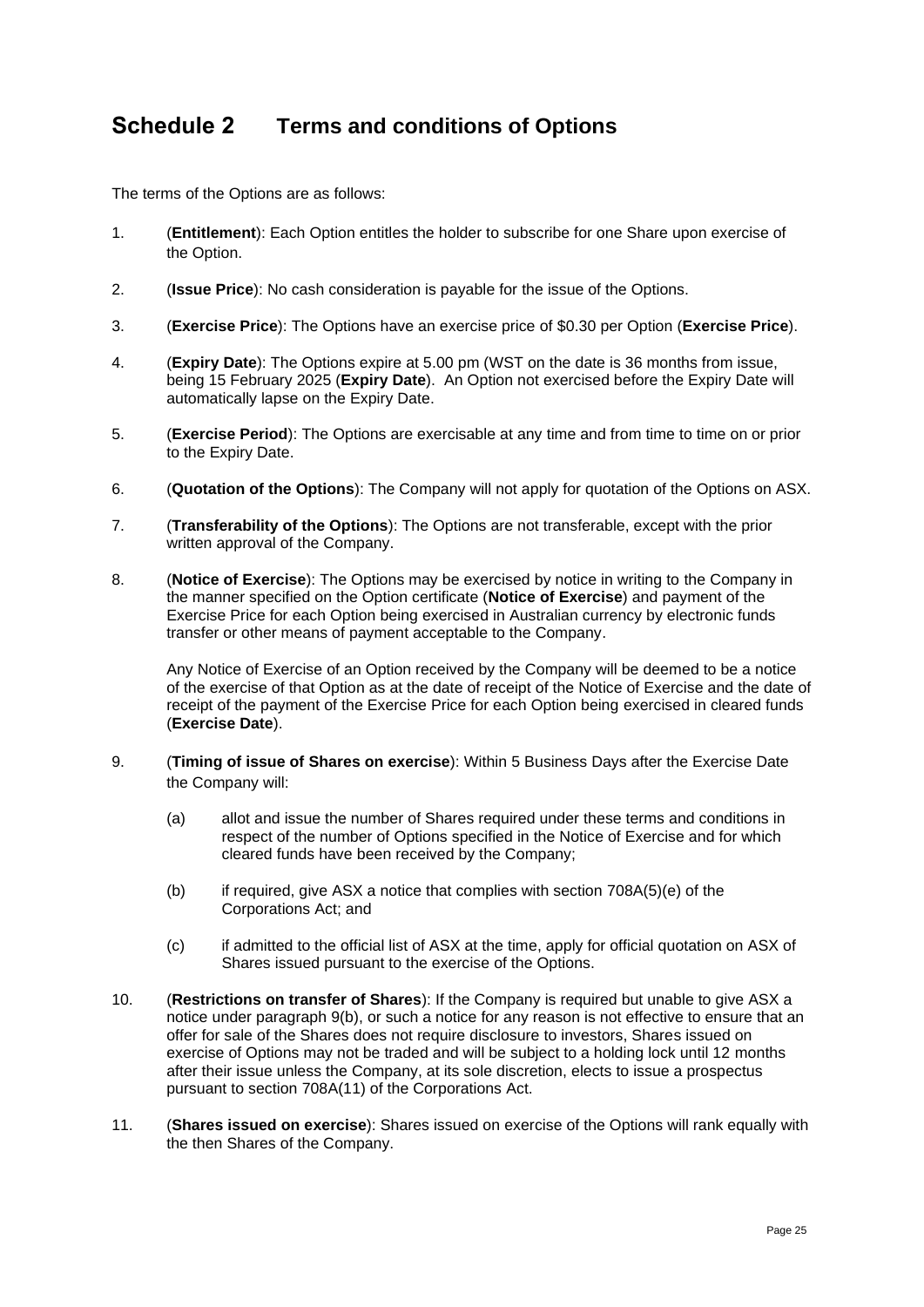- 12. (**Reconstruction of capital**): If at any time the issued capital of the Company is reconstructed, all rights of an Option holder are to be changed in a manner consistent with the Corporations Act and the Listing Rules at the time of the reconstruction.
- 13. (**Participation in new issues**): There are no participation rights or entitlements inherent in the Options and holders will not be entitled to participate in new issues of capital offered to Shareholders during the currency of the Options without exercising the Options.
- 14. (**Adjustment for bonus issues of Shares**): If the Company makes a bonus issue of Shares or other securities to existing Shareholders (other than an issue in lieu or in satisfaction of dividends or by way of dividend reinvestment):
	- (a) the number of Shares which must be issued on the exercise of an Option will be increased by the number of Shares which the Option holder would have received if the Option holder had exercised the Option before the record date for the bonus issue; and
	- (b) no change will be made to the Exercise Price.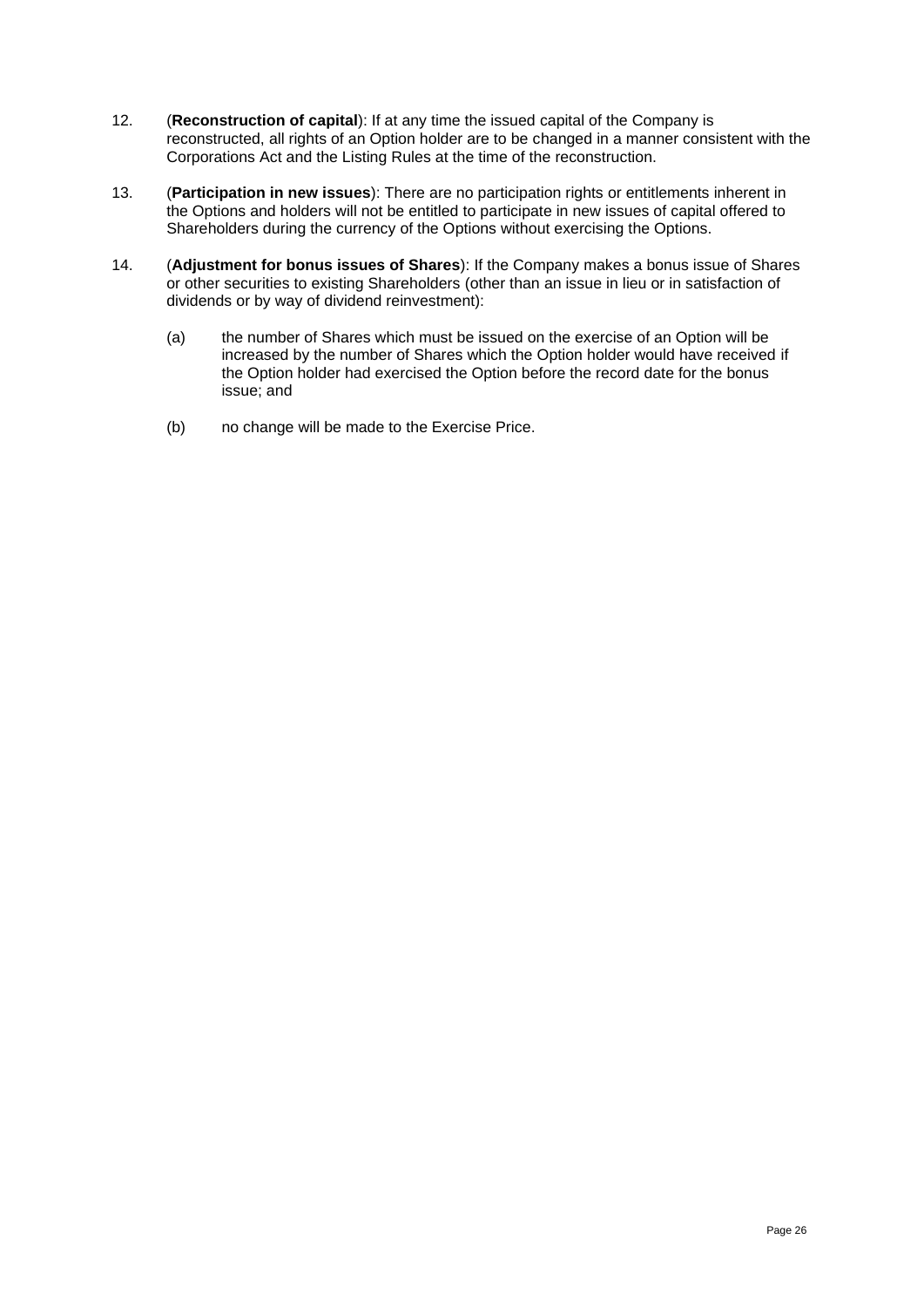### <span id="page-26-0"></span>**Schedule 3 Terms and conditions of Convertible Notes**

#### **1 Definitions and Interpretations**

#### 1.1 **Definitions**

In the Agreement:

#### **Agreement** means:

- <span id="page-26-1"></span>(a) this secured Convertible Note Agreement;
- <span id="page-26-2"></span>(b) each Note;
- <span id="page-26-3"></span>(c) each Option; and
- (d) each document, agreement or instrument entered into under, pursuant to or for the purposes of anything in paragraphs [\(a\),](#page-26-1) [\(b\)](#page-26-2) or [\(c\)](#page-26-3) of this definition;

**Allotment Date** means the date on which Ordinary Shares are issued in respect of a Conversion;

**ASX** means ASX Limited or the Australian Securities Exchange, as the context requires;

#### **Authorisation** means:

- (a) any consent, registration, filing, agreement, notice of non objection, notarisation, certificate, licence, approval, permit, authority or exemption from, by or with a Governmental Agency or the ASX; or
- (b) in relation to anything which a Governmental Agency or the ASX may prohibit or restrict within a specific period, the expiry of that period without intervention or action or notice of intended intervention or action;

**Bonus Entitlement Date** means a date, occurring before the Repayment Date, on which entitlements to participate in a bonus issue are ascertained for the holders of the Ordinary Shares by way of capitalisation of profits or otherwise (but for the avoidance of any doubt does not relate to a date for determining entitlements to any issue which is not a bonus issue);

**Business Day** means a day on which banks are open for business in Melbourne excluding a Saturday, Sunday or public holiday;

**Cleansing Notice** means a written notice by the Company to ASX pursuant to section 708A(12)(C) of the Corporations Act, in a form and containing the information required by *ASIC Corporations (Sale Offers: Securities Issued on Conversion of Convertible Notes) Instrument 2016/82*, that is sufficient to permit secondary trading on the ASX of the Ordinary Shares to which it relates on Conversion of the Note;

**Completion Date** means the day which is 5 Business Days after satisfaction of the Conditions Precedent;

**Compulsory Acquisition** means an actual or proposed compulsory acquisition, resumption, appropriation or confiscation of, or freezing, restraining or forfeiture order in connection with, assets under legislation or otherwise, including a restriction or order under which compensation is payable in connection with assets;

**Conversion** means the conversion of all or any portion of the Outstanding Face Value into Ordinary Shares in accordance with the Agreement;

**Conversion Date** means, in respect of a Note, the date on which a Conversion Notice is given to the Company;

**Conversion Notice** means a notice given by the Subscriber substantially in the form set out in the Agreement;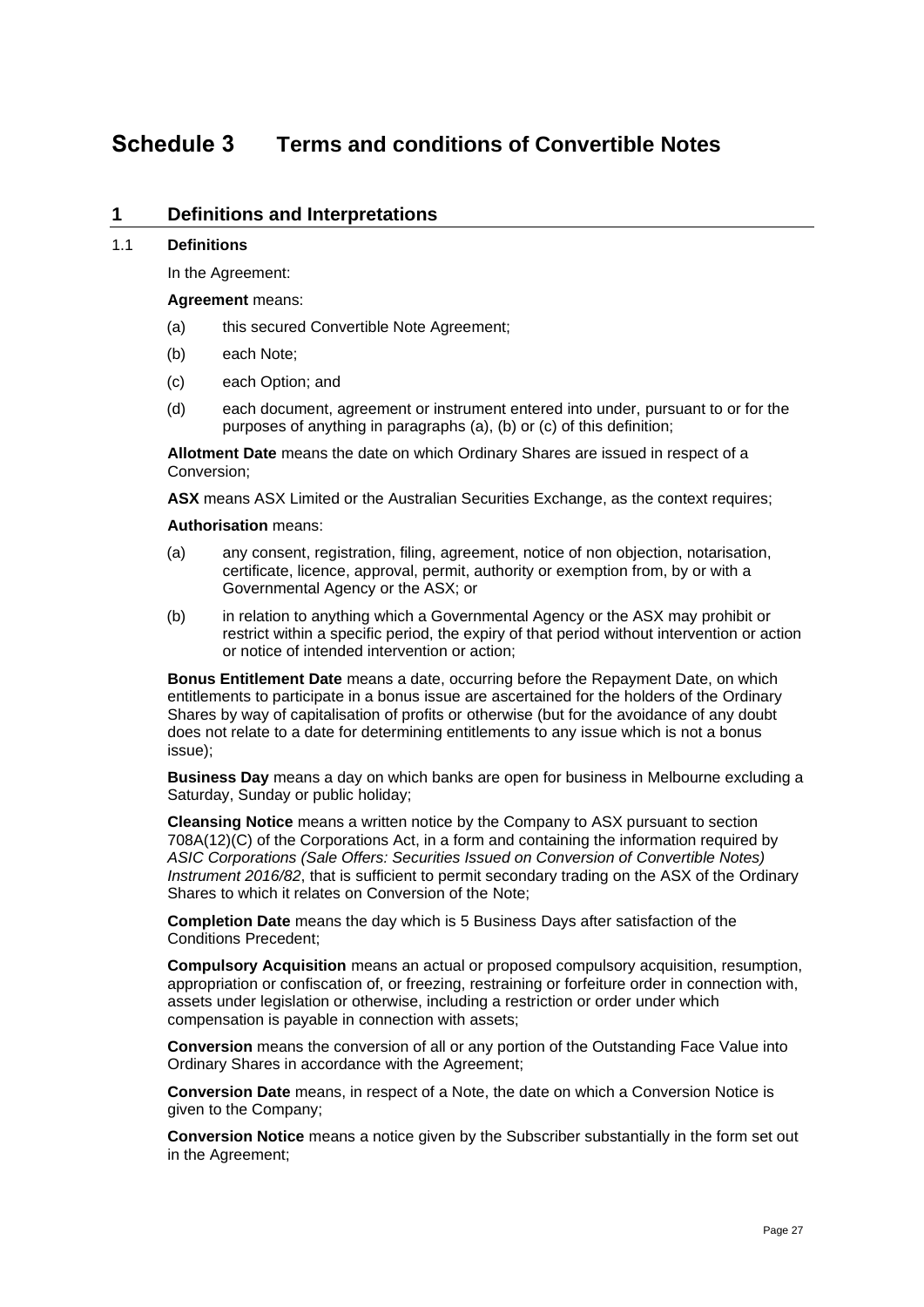**Conversion Price** means \$0.30 per Ordinary Share as adjusted in accordance with clause [10;](#page-35-0)

**Corporations Act** means the *Corporations Act 2001* (Cth);

**Deadline** means 26 February 2022;

**Default** means a Liquidity Event or an Event of Default;

**Encumbrance** means an interest or power:

- (a) reserved in or over an interest in any asset including, but not limited to, any retention of title; or
- (b) created or otherwise arising in or over any interest in any asset under a security agreement, bill of sale, mortgage, charge, lien, pledge, trust or power or any other agreement having similar effect,

by way of, or having similar commercial effect to, security for the payment of a debt, any other monetary obligation or the performance of any other obligation, and includes, but is not limited to, any agreement to grant or create any of the above and includes a security interest within the meaning of section 12(1) of the *Personal Property Security Act 2009* (Cth);

**Event of Default** means any of the events or circumstances described in clause [16.1;](#page-40-0)

**Face Value** means \$6,413,479;

**Financial Indebtedness** means any indebtedness, present or future, actual or contingent, in respect of moneys borrowed or raised in any financial accommodation whatever including, without limitation, under or in respect of any overdraft facility, bill, bond, note, certificate or deposit, transferable or negotiable instrument, acceptance, Guarantee, redeemable or repurchasable share or stock, discounting arrangement, finance lease, swap, option, futures contract or analogues transaction, put option, hire purchase, deferred purchase price (for more than 90 days) of any asset or service, or any obligation to deliver goods or provide services paid for in advance by any financier or in connection with any other financing transaction provided that, in all cases, financial indebtedness shall not include trade creditors incurred in the ordinary course of the Company's business ;

**Financial Report** means in relation to an entity, the following financial statements and information in relation to the entity, prepared for its financial half year or financial year:

- (a) a statement of financial performance;
- (b) a statement of financial position; and
- (c) a statement of cashflows,

together with any notes to those documents and any accompanying reports, statements, declarations and other documents or information;

**Governmental Agency** means any government or government department, any governmental, semi-governmental or judicial authority or person, any statutory body exercising any administrative or legislative function;

**Group** in relation to a body corporate means that body corporate and each of its related bodies corporate;

**Guarantee** means guarantee, indemnity, letter of credit or letter of comfort which gives rise to legal liabilities, whether of suretyship or otherwise, or any other obligation (whatever called and of whatever nature):

- (c) to pay, to purchase, to provide funds (whether by way of advance of money, the purchase of or subscription for, shares or other securities the purchase of assets, rights or services or otherwise) for the payment or discharge of;
- (d) to indemnify against the consequences of default in the payment of; or
- (e) otherwise to be responsible for,

any obligation or indebtedness, any dividend, capital or premium on shares or stock, or the insolvency or financial condition of any other person;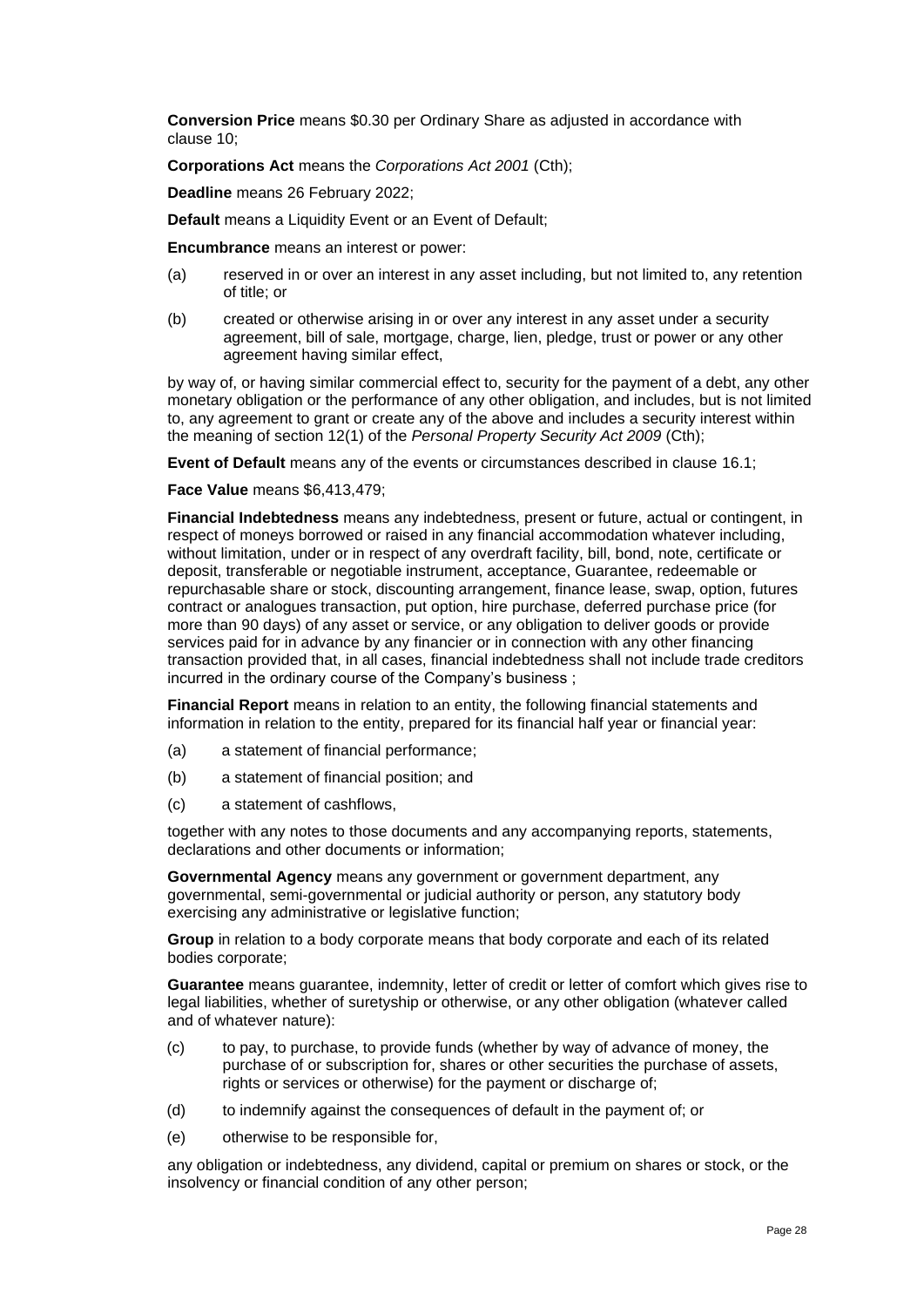**Immediately Available Funds** means cash or bank cheque or any other payment that the relevant parties agree in writing;

**Issue Date** means the date of issue of the Note in accordance with the Agreement;

**Liquidity Event** means the happening of one or more of the following events in respect of the Company:

- (a) except for the purpose of a solvent reconstruction or amalgamation which has the prior written consent of the parties, process is filed in a court seeking an order that it be wound up or that a controller be appointed to it or any of its assets, unless the application is withdrawn, struck out or dismissed within 21 days of it being filed;
- (b) an order is made that it would be wound up or that a controller be appointed to it or any of its assets;
- (c) a resolution that it be wound up is passed or proposed;
- (d) a liquidator, provisional liquidator, controller or any similar official is appointed to, or takes possession or control of, all or any of its assets or undertaking;
- (e) an administrator is appointed to it, a resolution that an administrator be appointed to it is passed or proposed, or any other steps are taken to appoint an administrator to it;
- (f) it enters into, or resolves to enter into, an arrangement, compromise or composition with any of, or any class of, its creditors or members, or an assignment for the benefit of any of, or any class of, its creditors, or process is filed in a court seeking approval of any such arrangement, compromise or composition;
- (g) a reorganisation, moratorium, deed of company arrangement or other administration involving one or more of its creditors is proposed or effected;
- (h) any action is taken by the Australian Securities & Investments Commission or any other Governmental Agency with a view to cancelling its registration or to dissolving it, or an application is made to the Australian Securities & Investments Commission or any other Governmental Agency that any such action be taken;
- (i) it is insolvent:
	- (i) within the meaning of Section 95A of the Corporations Act;
	- (ii) as disclosed in its accounts or otherwise;
	- (iii) as it is unable to pay its debts;
	- (iv) as it is presumed to be insolvent under any applicable law;
	- (v) as a result of the operation of section 459F(1) of the Corporations Act , it is taken to have failed to comply with a statutory demand;
	- (vi) as it stops or suspends or threatens to stop or suspend:
		- (A) the payment of all or a class of its debts; or
		- (B) the conduct of all or a substantial part of its business or threatens to do so;
- (j) completion of any consolidation or merger of the Company with or into, or acquisition of, any other corporation or other entity or person, or any other corporate reorganisation, which would result in the current holders of all voting securities of the Company owning less than 50% of the outstanding voting power of the surviving entity (or its parent) immediately following such consolidation, merger, acquisition or reorganisation, or any transaction or series of related transactions;
- (k) completion of a sale, lease or other disposition of all or substantially all of the assets of the Company; or
- (l) anything having a substantially similar effect to any of the events specified in the preceding paragraphs happens to it under the law of any jurisdiction;

**Listing Rules** means the listing rules of the ASX;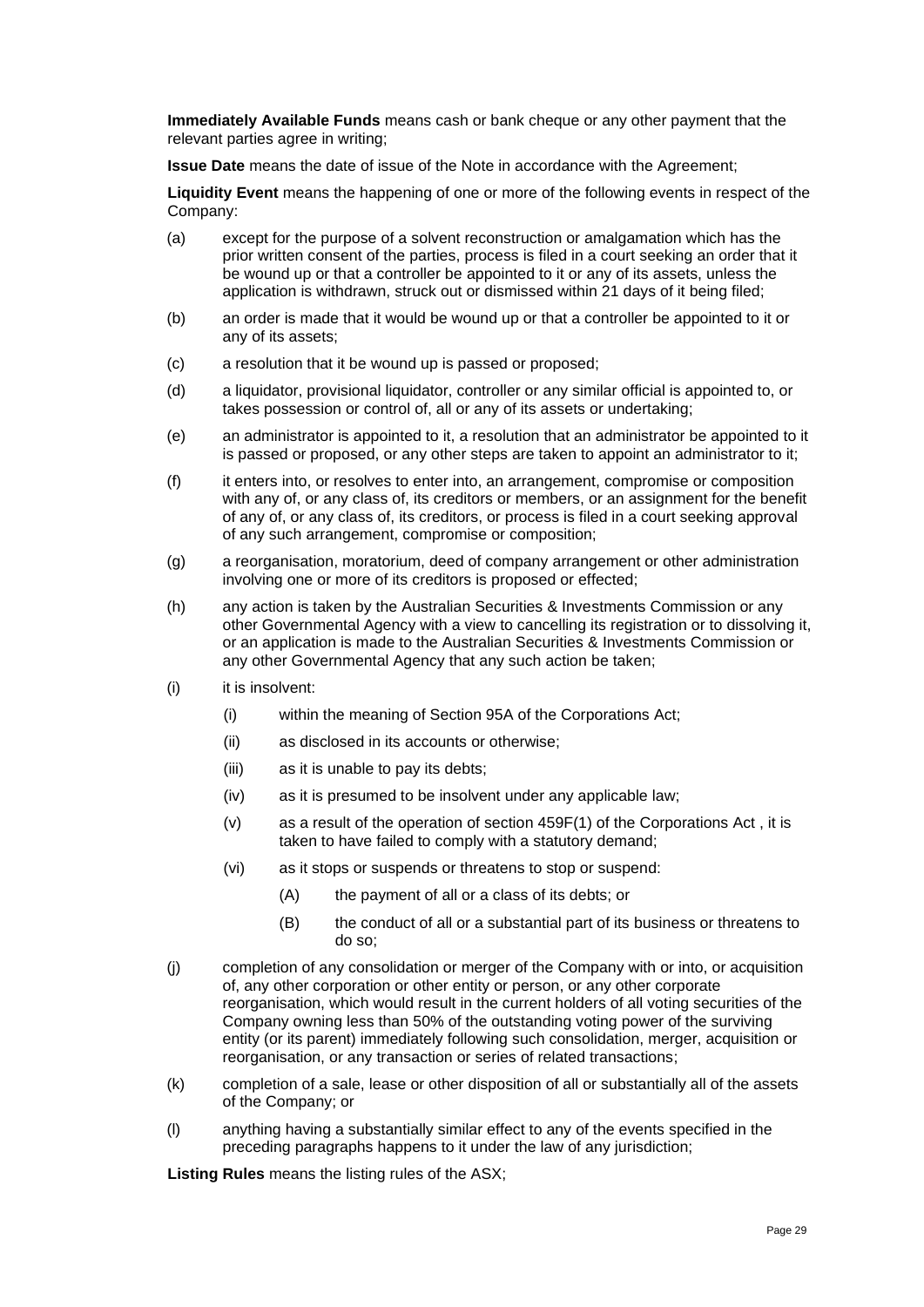**Loss** includes any damage, loss, cost, liability or expense of any kind and however arising (including as a result of any claim), including penalties, fines and interest and including any that are prospective or contingent and the amount of which for the time being are not ascertained or ascertainable;

**Material Adverse Effect** means a material adverse effect on the Company's ability to perform and comply with its obligations under the Note or on the Noteholder's rights under the Agreement provided that, for the avoidance of doubt, an event or circumstances which is general in nature is not a Material Adverse Effect;

**Note** means any note issued under and in accordance with the Agreement;

**Noteholder** means the person who is or, if more than one, the several persons who are, for the time being the holder or holders of a Note;

**Note Certificate** means a certificate in the form set out in the Agreement and issued to a Subscriber in respect of a Note held by it for the time being;

**Option** means an option to purchase an Ordinary Share at the Conversion Price at any time before the 36 month anniversary of the Issue Date and otherwise on the terms set out in the Agreement;

**Option Certificate** means a certificate in the form set out in the Agreement and issued to the Subscriber in respect of each Option held by it for the time being;

**Optionholder** means the person who is or, if more than one, the several persons who are, for the time being the holder or holders of an Option;

**Ordinary Share** means a fully paid ordinary share in the capital of the Company;

**Outstanding Face Value** means, in respect of the Note

- (a) an amount in dollars equal to the difference between the Face Value and the portion or those portions of that Note that have been previously repaid, redeemed and or converted (if at all and as the case may be) in accordance with these terms; and
- (b) which amount is evidenced in the Note Certificate;

**Permitted Encumbrance** means a Security Interest which:

- (a) is a possessory lien arising by operation of law in the ordinary course of business and in the absence of default;
- (b) is a banker's lien arising by operation of law or practice over moneys deposited with a banker in the ordinary course of ordinary business;
- (c) constituted by title retention in connection with the acquisition of goods in the ordinary course of ordinary business provided there is no default in the obligation to pay for the goods when due and payable; and
- (d) is created by statute in favour of a governmental agency securing the payment of taxes except as created because of any failure to duly pay any taxes;
- (e) is permitted under a Security Document; or
- (f) is entered into with the prior written consent of the Subscriber;

**Power** means any right, power, authority, discretion or remedy conferred on the Subscriber by any Transaction Document or any applicable law;

**PPSA** means the *Personal Property Securities Act 2009* (Cth);

**Relevant Jurisdiction** means the laws of the Commonwealth of Australia and, where applicable, Western Australia;

**Register of Noteholders** means the register of Noteholders maintained by the Company in accordance with clause [13.1\(a\);](#page-36-0)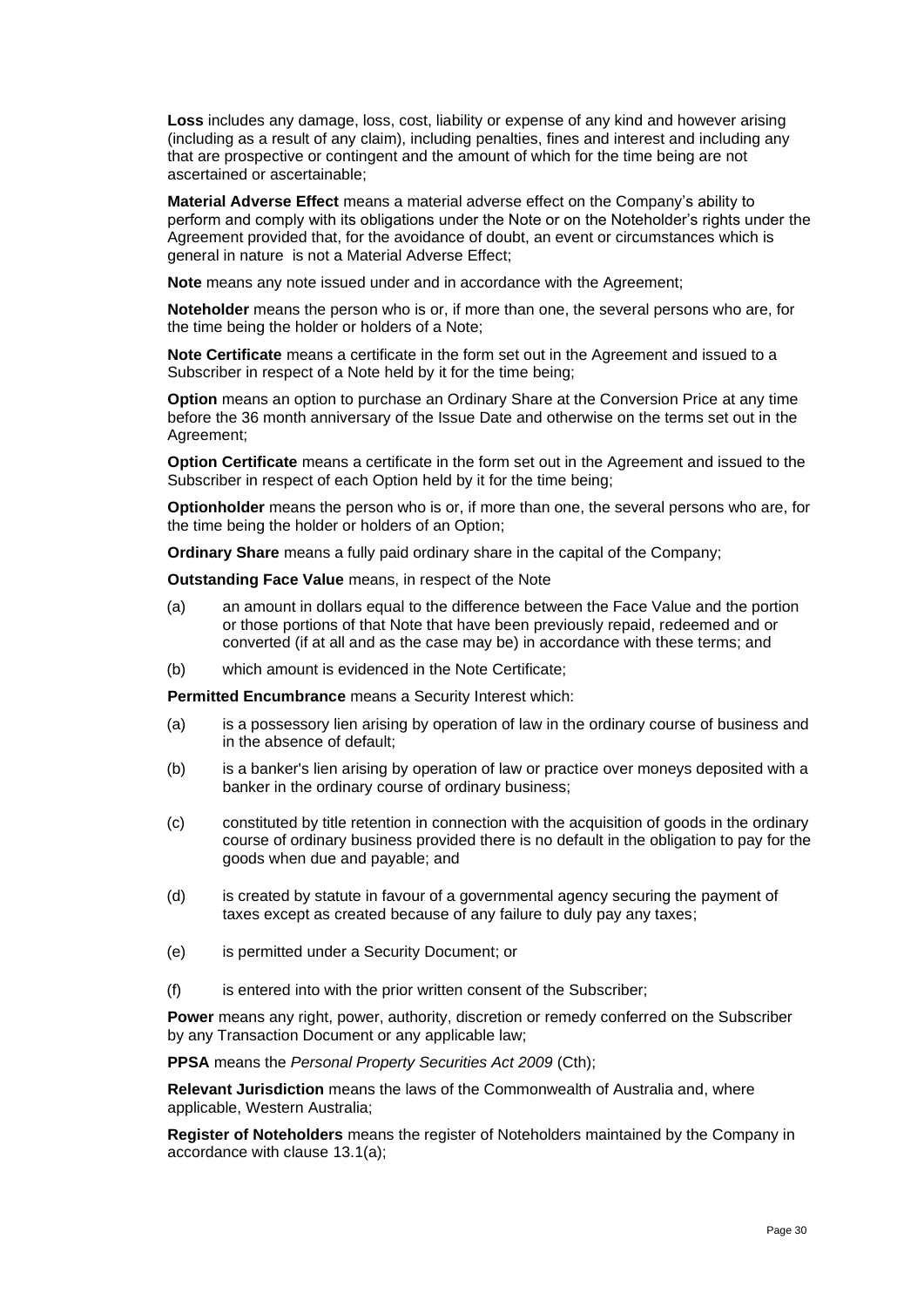**Register of Optionholders** means the register of Optionholders maintained by the Company in accordance with clause [13.1\(a\);](#page-36-0)

**Repayment Date** means, in respect of the Note, the earlier of:

- (a) 30 months from the Issue Date;
- (b) the happening of an Event of Default; and
- (c) any other date as agreed between the Company and the Noteholder;

**Repayment Notice** means a notice delivered by the Company to the Subscriber in accordance with clause [6.1;](#page-32-0)

**Sandstone Gold Project** means the project known as the Sandstone Gold Project in Western Australia;

**Secured Property** means the security intended to be granted under the

- (a) Security Documents; and
- (b) any Transaction Document;

**Security** means any security created or expressed to be created in favour of the Subscriber by a Security Document;

**Security Documents** means documents pursuant to which the Subscriber is granted first ranking security over the assets of the Company and each Subsidiary of the Company which documents may include, without limitation, general security deeds, specific security deeds and mining mortgages and which documents will be on terms required by the Subscriber in its absolute discretion;

**Security Interest** means a mortgage, pledge, lien, charge, assignment, hypothecation, secured interest, title retention arrangement, preferential right or other arrangement (including a conditionally repayable deposit or "flawed asset" arrangement), trust or power, in each case having the same or a similar commercial effect as a grant of security, and any agreement to create or give any such arrangements and, to the extent not covered above, includes a security interest within the meaning of the Personal Property Securities Act 2009 (Cth);

**Subsidiary** of a body corporate means a subsidiary as defined in Part 1.2, Division 6 of the Corporations Act and includes any subsidiary formed or acquired after the date of the Agreement:

**Tax** means:

- (a) any tax, including goods and services tax, levy, charge, impost, duty, fee, deduction, compulsory loan or withholding; or
- (b) any income, stamp or transaction duty, tax or charge,

which is assessed, levied, imposed or collected by any Governmental Agency and includes, but is not limited to, any interest, fine, penalty, charge, fee or other amount imposed on or in respect of any of the above;

**Tax Act** means the Income Tax Assessment Act 1936 (Cth) or the Income Tax Assessment Act 1997 (Cth), as the context requires;

**Tax Consolidated Group** means a consolidated group (as defined in the Tax Act);

**Title Document** means any original, duplicate or counterpart certificate or document of title including any real property certificate of title, a certificate of units in a unit trust, share certificate or certificate evidencing an investment instrument or negotiable instrument (each as defined in the PPSA);

**Transaction Documents** means:

- <span id="page-30-0"></span>(a) the Agreement;
- (b) each Note;
- (c) each Security Document;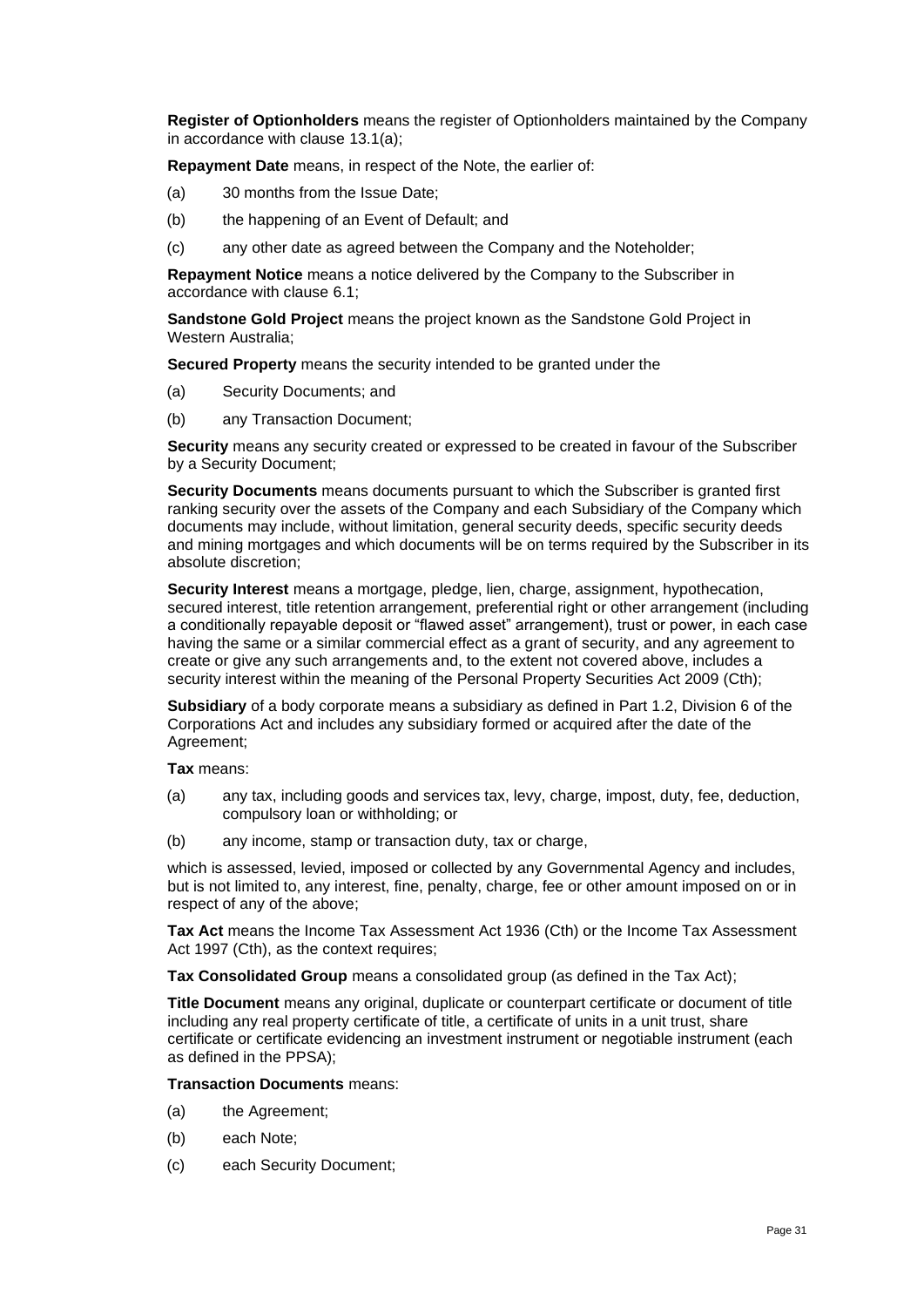- <span id="page-31-0"></span>(d) any other document that the parties agree is a Transaction Document ;
- (e) each document, agreement or instrument entered into under, pursuant to or for the purposes of anything in paragraph [\(a\)](#page-30-0) to [\(d\).](#page-31-0)

#### **2 Use of funds**

The Company must use the Subscription Monies solely to:

- (a) pay the purchase price of the Sandstone Gold Project; and
- (b) financing the mining exploration activities of the Company which are operational as at the date of the Agreement.

#### **3 Security Documents**

#### 3.1 **Subscriber to prepare Security Documents**

After execution of the Agreement, the parties must work together in good faith, which includes providing all requested information, to facilitate the Subscriber procuring the drafting of the Security Documents.

#### 3.2 **Subscriber to deliver Security to the Company**

The Subscriber must deliver the Security Documents to the Company no later than 10 Business Days before the Completion Date.

#### **4 Convertible Note**

#### 4.1 **General**

The Note:

- (a) is governed by the Agreement;
- (b) is paid for in full on issue by the Subscriber; and
- (c) may be converted into Ordinary Shares in accordance with the terms of the Note and the Agreement.

#### 4.2 **Acknowledgement of indebtedness**

The Company acknowledges that, on and from the Issue Date and at all times before the Repayment Date or the Conversion of the full amount of the Outstanding Face Value (as the case may be), it will be indebted to the Subscriber to the extent of the Outstanding Face Value in respect of the Note.

#### <span id="page-31-1"></span>**5 Interest**

#### 5.1 **Ordinary interest**

Other than as set out in this clause [5,](#page-31-1) interest is not payable on the Note.

#### <span id="page-31-2"></span>5.2 **Default Interest**

- (a) The Company must pay interest on:
	- (i) any amount of the Outstanding Face Value that is due and payable, but unpaid; and
	- (ii) any interest payable but unpaid under this clause [5.2.](#page-31-2)
- (b) The rate of interest payable under this clause is 15% per annum.

#### 5.3 **Accrual of Interest**

The interest payable under clause [5.2:](#page-31-2)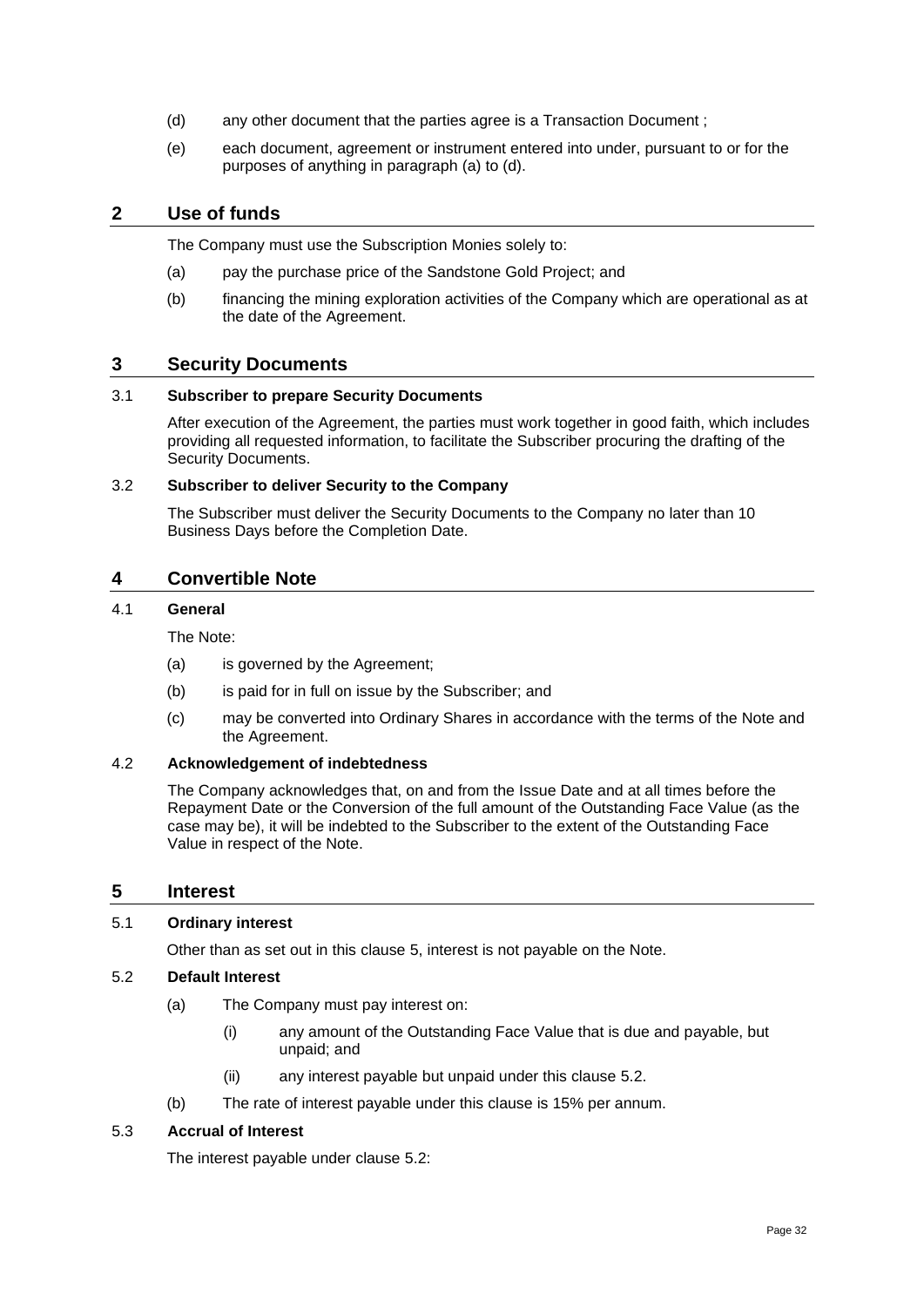- (a) accrues from day to day from and including the due date for payment up to the actual date of payment, before and, as an additional and independent obligation, after any judgment or other thing into which the liability to pay the Outstanding Face Value becomes merged; and
- (b) may be capitalised by the Subscriber at monthly intervals.

#### 5.4 **Exercise of conversion right**

The issue and allotment of Ordinary Shares on Conversion does not operate to discharge the Company in any way from its obligations to make any payment of interest owing under this clause [5.](#page-31-1)

#### **6 Repayment and redemption**

#### <span id="page-32-1"></span><span id="page-32-0"></span>6.1 **Company may issue Repayment Notice**

The Company may, on or before the Repayment Date:

- (a) deliver to the Subscriber one or more notices of its intention to redeem some or all of the Outstanding Face Value of the Note by paying the redemption amount set out in the notice to the Subscriber (**Repayment Notice**). Each Repayment Notice must:
	- (i) be dated; and
	- (ii) state the amount of the Outstanding Face Value it will redeem (**Repayment Amount**), which must be for a minimum of \$1,000,000 of the Outstanding Face Value (unless the Outstanding Face Value is less than \$1,000,000, in which case the notice must be for the full balance of the Outstanding Face Value); and
	- (iii) specify:
		- (A) the Outstanding Face Value of the Note that will remain immediately following the redemption (which is the Outstanding Face Value immediately following the redemption less the Repayment Amount); and
		- (B) the date the Note (or any portion of the Note) is to be redeemed and the Repayment Amount paid to the Company, which must not be less than 3 Business Days and not more than 5 Business Days after the date of the Repayment Notice.
- (b) The Subscriber may (at its sole discretion) reject any Repayment Notice that does not materially meet the requirements of clause [6.1\(a\).](#page-32-1)
- (c) Subject to clause [6.1\(f\),](#page-32-2) the Company must pay the Repayment Amount to the Subscriber in Immediately Available Funds, as directed by the Subscriber, on the date for payment set out in the Repayment Notice.
- <span id="page-32-3"></span>(d) The Company need not (but may at its election) make a payment to the Subscriber pursuant to this clause unless the Subscriber surrenders to the Company the Note Certificate for the Note.
- (e) If less than the entire Outstanding Face Value of the Note is to be redeemed pursuant to clause [6.1\(a\),](#page-32-1) the Company must issue to the Subscriber a new Note Certificate for the Outstanding Face Value immediately following that redemption and the parties agree that the old Note Certificate will, upon issue of the new Note Certificate, be deemed cancelled regardless of whether or not it has been surrendered under clause [6.1\(d\).](#page-32-3)
- <span id="page-32-2"></span>(f) Contemporaneously with the Company redeeming the Note pursuant to this clause [6.1,](#page-32-0) the Company must issue to the Subscriber the number of Options determined in accordance with the below formula:

*Number of additional Options to be issued = Repayment Amount redeemed / the Conversion Price.*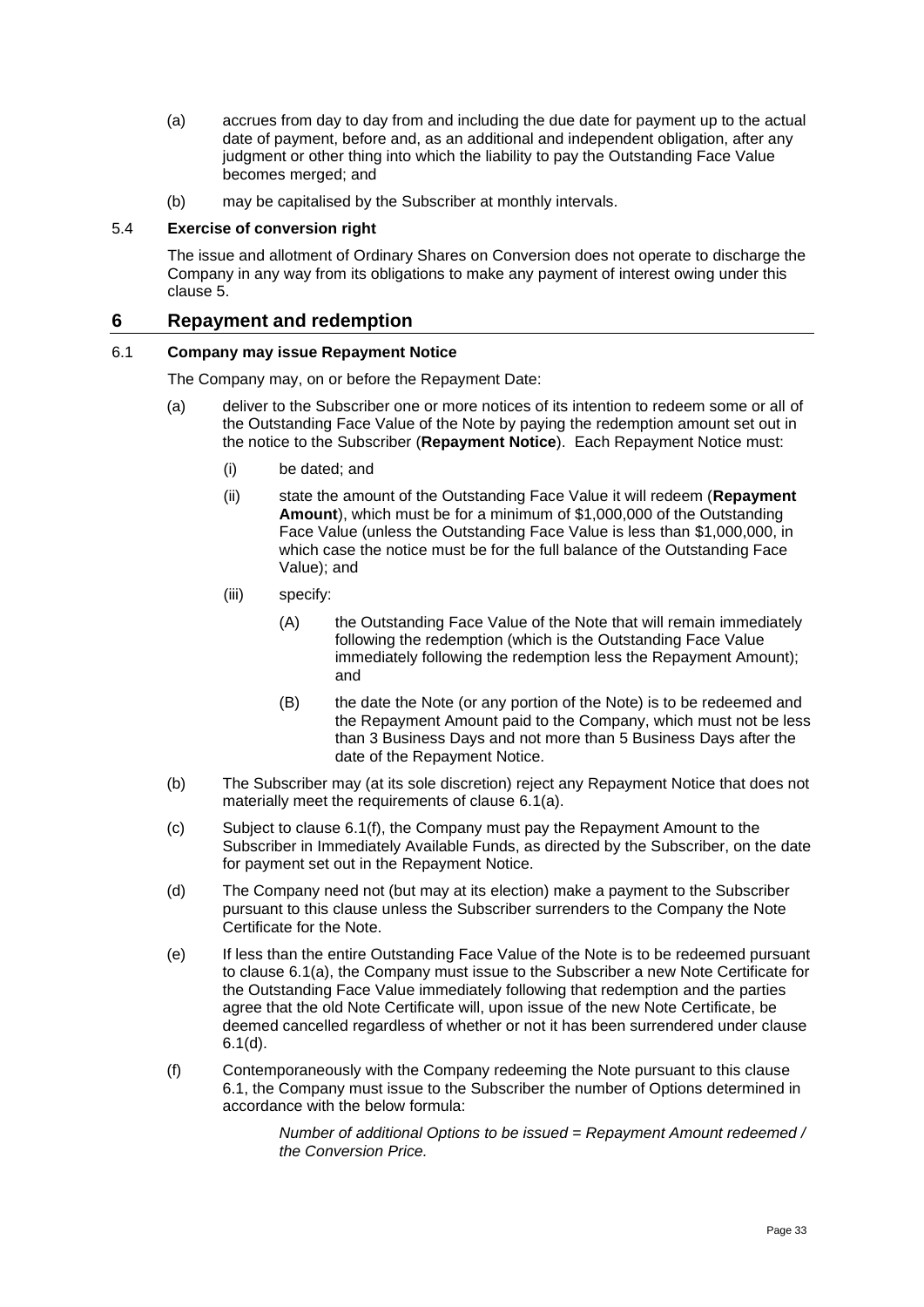#### 6.2 **Maturity**

If the Note has not been fully converted or redeemed pursuant to the Agreement by the Repayment Date, then the Company must:

- <span id="page-33-0"></span>(a) redeem the Outstanding Face Value of the Note by paying that amount to the Subscriber in Immediately Available Funds within 5 Business Days after the Repayment Date; and
- <span id="page-33-1"></span>(b) issue to the Subscriber contemporaneously with the redemption of the Outstanding Face Value of the Note in clause [6.2\(a\),](#page-33-0) the number of additional Options in accordance with the below formula:

*Number of additional Options to be issued = Outstanding Face Value of the Notes to be redeemed / the Conversion Price.*

#### 6.3 **Payments in gross**

The Company must make all payments due to the Subscriber without any set off counterclaim or condition or any deduction or withholding for any Tax or any other reason, unless the required to make a deduction or withholding by applicable law.

#### 6.4 **Additional payments**

If The Company is required to make a deduction or withholding in respect of Tax from any payment to be made to the Subscriber,

the Company:

- (a) indemnifies the Subscriber against that Tax; and
- (b) must pay to the Subscriber an additional amount which the Subscriber determines to be necessary to ensure that the Subscriber receives when due a net amount (after payment of any Tax in respect of each additional amount) that is equal to the full amount it would have received if a deduction or withholding or payment of Tax had not been made.

#### 6.5 **Obligations cease**

Upon the payment of all amounts owing to a Subscriber in respect of the Note, the obligations in connection with the Note are extinguished.

#### **7 Capital raise**

If the Company issues any Ordinary Shares or rights convertible into Ordinary Shares for the purposes of raising capital:

- (a) after the 12 month anniversary of the date of the Agreement and before the Repayment Date; and
- (b) at any time during the 30 day period before the capital raise is announced to the ASX the market capitalisation of the Company is less than \$40 million (to be determined at the price Ordinary Shares trade on the ASX during that 30 day period multiplied by the number of Ordinary Shares on issue in the Company),

then the Subscriber may, within 30 days after funds are received by the Company in respect of the fundraise, redeem Notes up to half the value of the fundraise. For the avoidance of doubt, such redemption will not require the Company to issue the Subscriber additional Options in the manner contemplated in clauses [6.1\(f\)](#page-32-2) or [6.2\(b\).](#page-33-1)

#### <span id="page-33-2"></span>**8 Conversion**

(a) At any time prior to the Repayment Date, the Subscriber may deliver one or more Conversion Notices (in any number of tranches) to the Company in respect of the some or all of the Outstanding Face Value.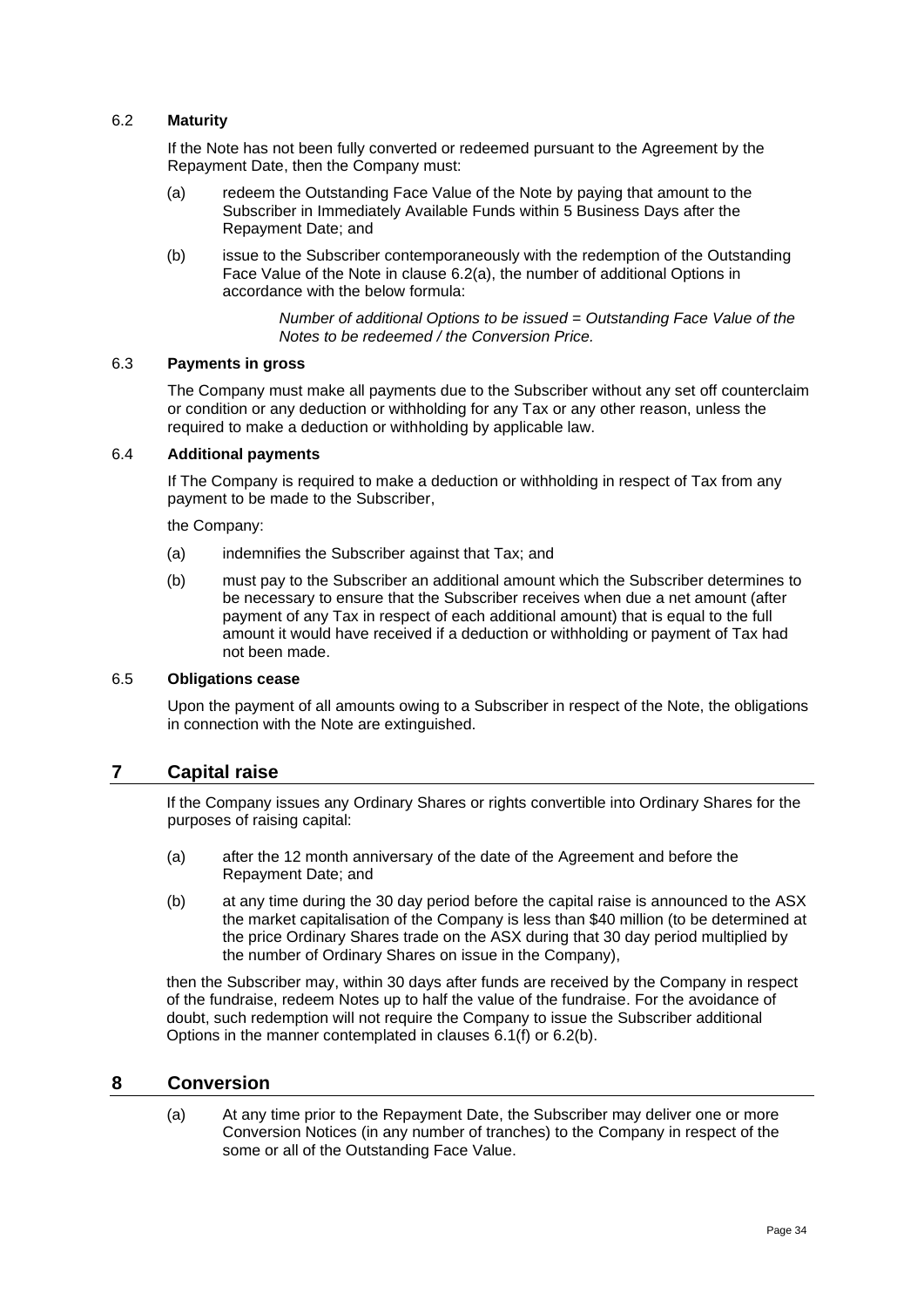(b) If the Subscriber issues a Conversion Notice pursuant to clause [8\(a\)](#page-33-2) the amount of the Outstanding Face Value of the Note set out in the Conversion Notice must be converted into Ordinary Shares at the Conversion Price subject to clause 8.1(c).

#### **9 Conversion Notice**

- (a) A Conversion Notice requires the Company to convert the Note (or a portion of the Note) specified in the Conversion Notice:
	- (i) as at the relevant Conversion Date; and
	- (ii) to the extent specified in the Conversion Notice.
- (b) A Conversion Notice must specify the amount (or portion) of the Outstanding Face Value to be converted.
- (c) A Conversion Notice must be accompanied by the Note Certificate. Where:
	- (i) the Conversion Notice is not accompanied by the Note Certificate because it is lost or destroyed; and
	- (ii) the Company would be obliged to issue a replacement Note Certificate,

then the Conversion Notice will be deemed to have been properly given on the date that is received by the Company in accordance with the Agreement.

#### 9.2 **New Note Certificate**

If less than the Outstanding Face Value of the Note immediately before the Conversion Date is to be converted the Company must issue to the Subscriber a new Note Certificate for the Outstanding Face Value immediately following the Conversion Date and must update the Register of Noteholders accordingly.

#### 9.3 **Allotment and ranking of shares**

- (a) Each Ordinary Share issued upon Conversion must:
	- (i) be allotted within five Business Days after the Conversion Date or within five Business Days;
	- (ii) be issued in accordance with the constitutional documents of the Company and the relevant provisions of the Corporations Act and Listing Rules; and
	- (iii) rank equally with, and have all rights, benefits and obligations identical with, the existing Ordinary Shares.
- (b) The Ordinary Shares issued on Conversion will participate in full in any dividend payment or other entitlement in respect of Ordinary Shares where the Subscriber gives a Conversion Notice on or before the entitlement date (including a Bonus Entitlement Date) for the dividend payment or other entitlement.
- (c) The issue of the Ordinary Shares calculated in accordance with the Agreement will be treated for all purposes as full repayment of the Outstanding Face Value converted and the obligation of the Company to the Subscriber in relation to the Note (or portion of the Note) will cease except in respect of any obligation or liability which has accrued on or before the Conversion Date.
- (d) If required for any Ordinary Shares issued on Conversion to be freely tradable, the Company must on or within 5 Business Days after the Allotment Date lodge with the ASX a notice in accordance with section 708A of the Corporations Act in relation to those Ordinary Shares, or if the Company is unable to do so, the Company must lodge a disclosure document with ASIC within 10 Business Days of the Allotment Date provided that the Subscriber will not dispose of the Ordinary Shares, or grant any interest in the Ordinary Shares, until such time as a disclosure document is lodged with ASIC.
- (e) The Company must make an application for official quotation by the ASX of all Ordinary Shares issued and allotted on Conversion as soon as reasonably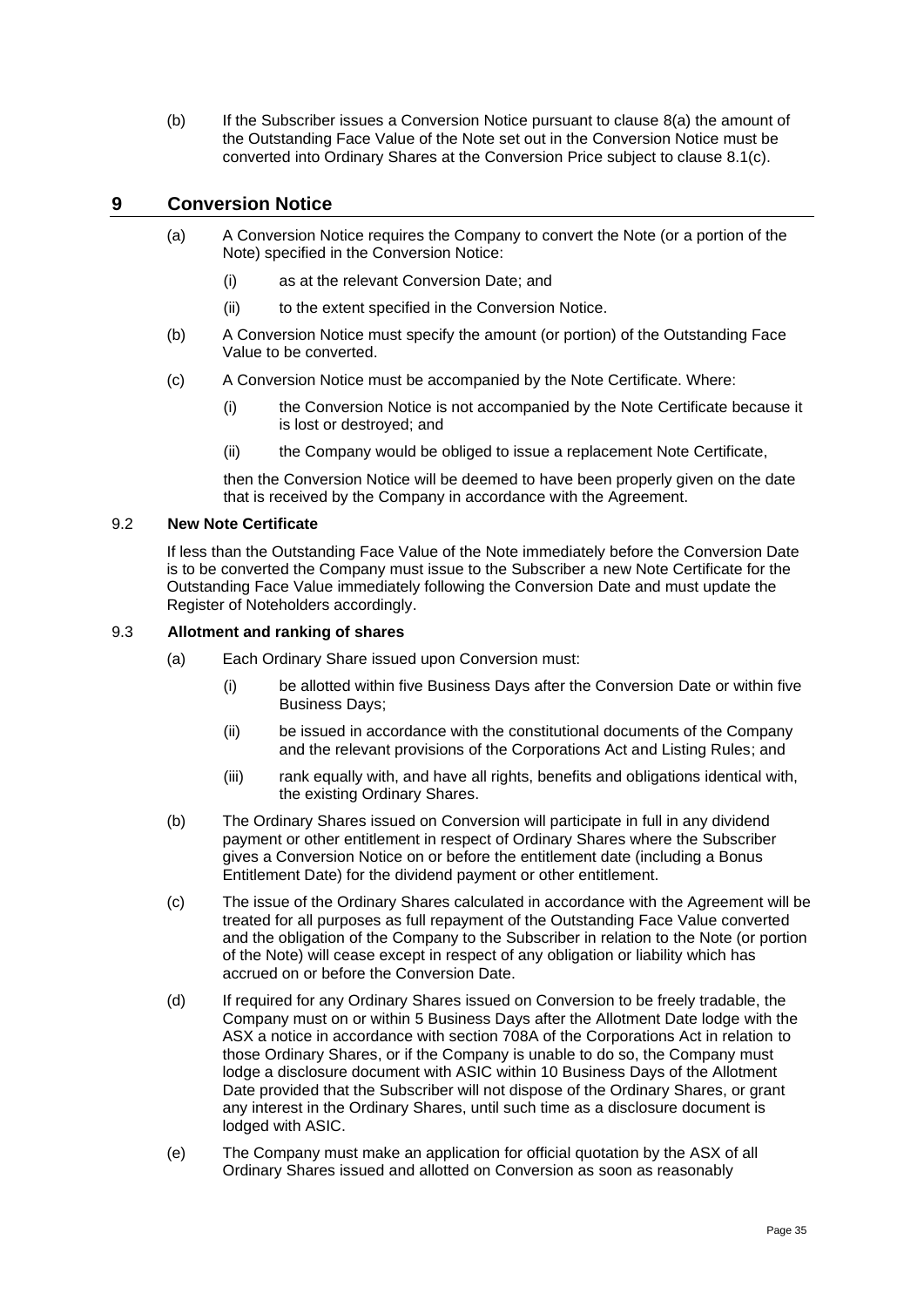practicable after such issue and allotment and in any event within the time stipulated by the Listing Rules.

- (f) Within 5 Business Days an Allotment Date, the Subscriber must be issued with a holding statement from the registry of the Company for the Ordinary Shares.
- (g) Unless otherwise directed by the Subscriber, any issue and allotment of Ordinary Shares to the Subscriber under the terms of the Agreement is to be settled electronically with the Subscriber to the account notified by the Subscriber to the Company for the purposes of this clause.

#### <span id="page-35-0"></span>**10 Anti-Dilution**

#### 10.1 **Bonus issues**

If the Company conducts a bonus issue of Ordinary Shares at any time prior to the full repayment or conversion of the full Outstanding Face Value of the Note, the basis for Conversion of the Note as at the record date of the bonus issue will be adjusted by the number of bonus Ordinary Shares that the Subscriber would have received if the Notes it then holds had been converted at the Conversion Price prior to the record date for the bonus issue.

#### 10.2 **Reconstructions**

If there is a reconstruction of the issued capital of the Company, including without limitation any:

- (a) reduction, repayment by way of reduction, consolidation or reclassification or division of the issued capital of the Company;
- (b) an issue of shares in the Company by way of capitalisation of profits or reserves; or
- (c) an issue of shares the Company in lieu of dividends or distributions,

then the basis for conversion of the Note will be reconstructed in the same proportion and manner as the reconstruction of the issued capital of the Company or otherwise in a manner that would eliminate any disadvantage to the Subscriber and subject to the same provisions (if any) with respect to the rounding of entitlements as are sanctioned by the meeting of shareholders of the Company which approves that reconstruction. Such reconstruction must not result in the Subscriber receiving a benefit that holders of Ordinary Shares do not receive.

#### **11 20% Cap**

If the Company is required to issue Ordinary Shares to the Subscriber and the issue of the Ordinary Shares would cause the Subscriber to hold a relevant interest (which term has the meaning given in the Corporations Act) in more than 20% of the Company, then the Company must, in satisfaction of the requirement to issue Ordinary Shares, immediately pay to the Subscriber, as directed by the Subscriber, in Immediately Available Funds, the value of the Ordinary Shares that were required to be issued to the Subscriber.

#### **12 Transfer of Notes**

#### 12.1 **Transfer of Notes**

Other than in respect of a transfer of the Note by the Subscriber to a member of its Group, the Subscriber may only transfer the Note with the approval of the Company, such approval not to be unreasonably withheld, by an instrument in writing in common form or in such other form as the Company may approve (acting reasonably).

#### 12.2 **Procedure on transfer**

- (a) Every instrument of transfer must be signed by the transferor and transferee unless complying with the provision of any law whereby such instrument is deemed to be signed in the event of such compliance.
- (b) Every instrument of transfer must be sent to the Company and must be accompanied by the Note Certificate and evidence of the payment of any applicable stamp duty.
- (c) Where: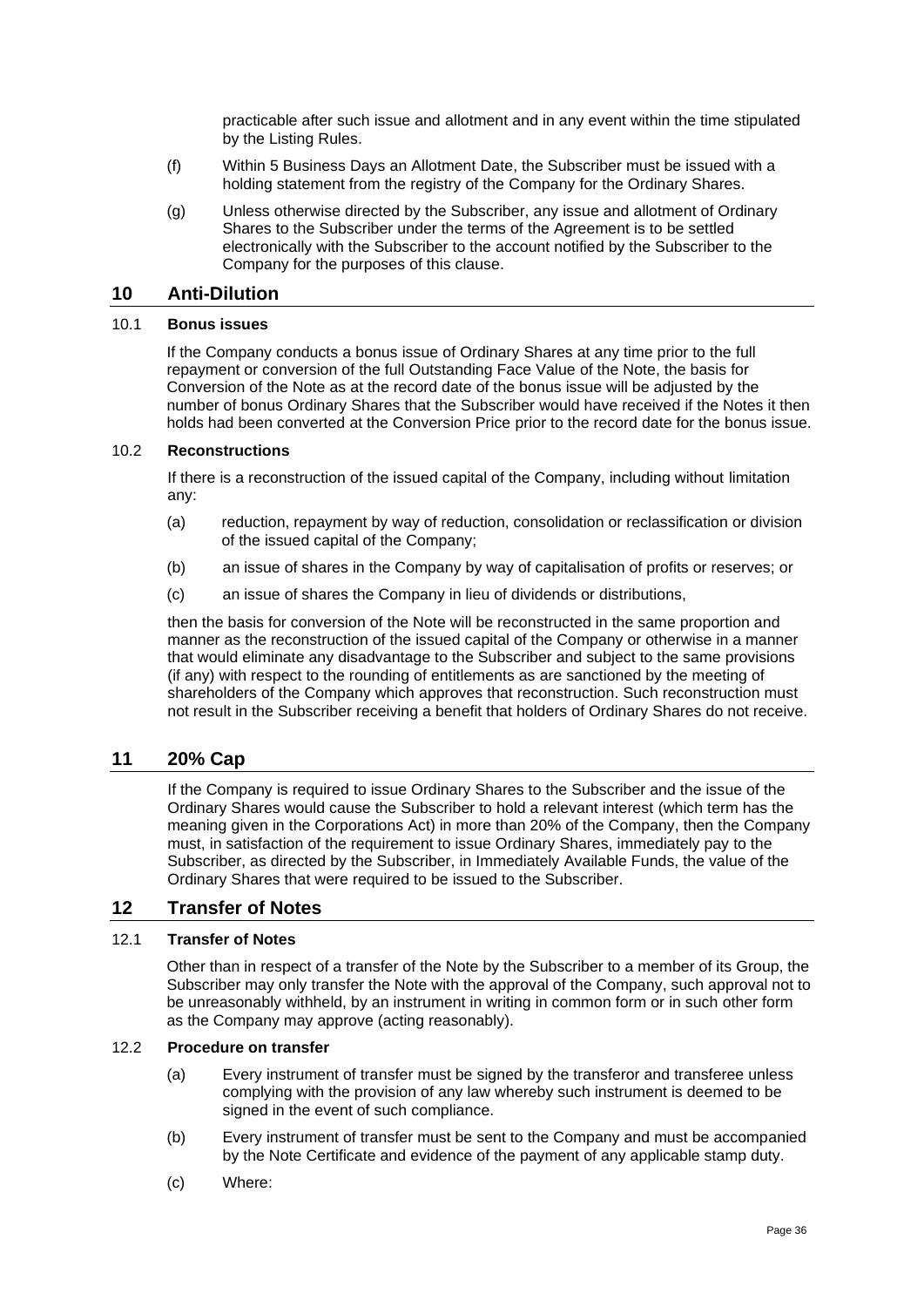- (i) an instrument of transfer is not accompanied by a Note Certificate because it is lost or destroyed; and
- (ii) the Company would be obliged to issue a replacement Note Certificate in accordance with the Agreement,

the instrument of transfer will be deemed to have been properly given on the date that it is received by the Company in accordance with the Agreement.

#### <span id="page-36-1"></span>12.3 **Restrictions on transfer**

- (a) No transfer will be effected during the five Business Days (or such shorter period as the Company may decide) immediately preceding the Repayment Date of the Note.
- (b) Unless otherwise directed by the Noteholder in writing, the Company will retain the Outstanding Face Value of the Note which is the subject of any transfer notice given to the Company within the period specified in clause [12.3\(a\)](#page-36-1) until the specified transferee is registered as the holder of the Note and payment can be made to the specified transferee.

#### 12.4 **Recognition of transferees**

A Noteholder registered pursuant to a transfer will be recognised by the Company as entitled to the Note free from any equity, set off or cross claim on the part of the Company against the original or any intermediate holder of the Note.

#### **13 Registers**

#### <span id="page-36-0"></span>13.1 **Register of Noteholders and Optionholders**

- (a) The Company must establish and maintain a register of Noteholders (**Register of Noteholders**) and a register of Optionholders (**Register of Optionholders**) at its registered office or at such other place permitted by the Corporations Act as the Company may determine.
- (b) The Register of Noteholders must set out the name and address of the Noteholder and the Outstanding Face Value on the Note from time to time.
- (c) The Register of Optionholders must set out the name and address of the Optionholder, the number of Options issued to the Optionholder, the exercise price and expiry date of each Option.
- (d) The Subscriber must promptly notify the Company of any change of its name or registered address accompanied, in the case of change of name, by such evidence as the Company may reasonably require and the Company must promptly update the Register of Noteholders or the Register of Optionholders accordingly (as applicable).

#### 13.2 **Note Certificates**

Where the portion of the Outstanding Face Value specified in any Note Certificate that is cancelled in connection with the Conversion of any Note is less than the entire Outstanding Face Value in respect of that Note, the Company must issue to the Noteholder a Note Certificate in respect of the difference within 10 Business Days from the date when the conversion is recorded in the Register of Noteholders. The amount equal to the difference will comprise the new Outstanding Face Value in respect of that Note.

#### 13.3 **Option Certificates**

Where a portion of the options specified in any Option Certificate that is cancelled in connection with the exercise of any option is less than the entire number of options in respect of that Option Certificate, the Company must issue to the Optionholder an Option Certificate in respect of the difference within 10 Business Days from the date when the exercise is recorded in the Register of Optionholders. The amount equal to the difference will comprise the new option.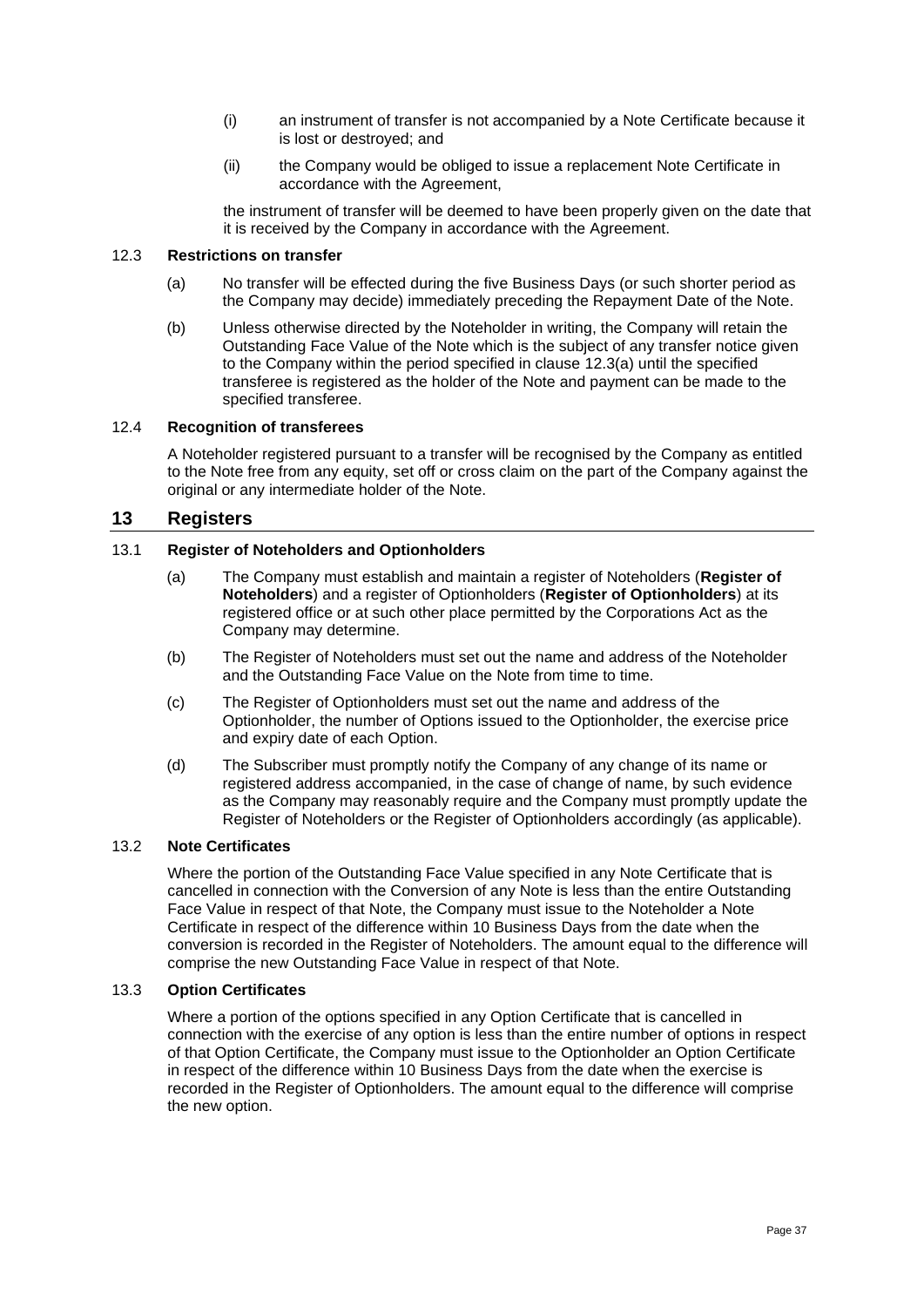#### <span id="page-37-0"></span>**14 Negative covenants**

The Company undertakes to the Subscriber that it will not without the Subscriber's prior written approval (which may not be unreasonably withheld):

- (a) **no Security Interests:** create or permit to subsist any Security Interest over all or any part of its assets other than a Permitted Encumbrance;
- (b) **no dividends or distributions:** pay, make or declare any dividend or other distribution);
- (c) **capital restructuring:** purchase its own shares, reduce its share capital, return capital to shareholders or in any other way restructure its capital, if in each case to do so would be likely to have a material adverse effect on the Company's ability to perform and comply with its obligations under the Note or on the Noteholder's rights under the Agreement;
- (d) **mergers:** enter into any merger or consolidation or make any acquisition of any other entity, company or business or do anything which would have the effect that the Company or any member of its Group was operating business or activity which was not within the course of, or directly connected with, a business carried on by it as the date of the Agreement;
- (e) **investments:** deposit or invest in or with any person except in the ordinary course of the Company's business and on ordinary commercial terms;
- (f) **alteration of constitution:** cause or permit its constitution to be amended or replaced without the prior written approval of the Subscriber;
- (g) **change in business:** take any action which constitutes or results in any material alteration to the nature of its business; or
- (h) **significant outgoings:** make or incur any aggregate payment or outgoing exceeding \$250,000 other than in the ordinary course of business.

#### <span id="page-37-1"></span>14.2 **General notices to Subscriber**

The Company will send to the Subscriber a copy of all reports, accounts, statements, notices and circulars issued to its members or any class thereof at the same time as the same are dispatched to the members.

#### <span id="page-37-2"></span>14.3 **Attendance at members' meetings**

Without prejudice to the rights of the Subscriber in its capacity as a shareholder of the Company, the Company will permit the Subscriber to attend but not to vote at any general meeting of its members.

#### 14.4 **Term of covenants and obligations**

Unless the Subscriber otherwise agrees in writing, the Company must, at its own cost, comply with the negative covenants and its obligations in clauses [14,](#page-37-0) [14.2](#page-37-1) and [14.3](#page-37-2) until the Outstanding Face Value has been unconditionally repaid in full or has been fully converted into Ordinary Shares.

#### <span id="page-37-3"></span>**15 Undertakings**

#### 15.1 **Information: miscellaneous**

The Company must supply to the Subscriber:

- (a) copies of all documents dispatched by the Company to its shareholders (or any class of them) or its creditors generally (or any class of them) at the same time as they are dispatched to the extent such document and information is not available on the ASX website;
- (b) promptly upon becoming aware of them, the details of any litigation, arbitration or administrative proceedings which are current, threatened or pending against the Company and which might, if adversely determined, have a Material Adverse Effect;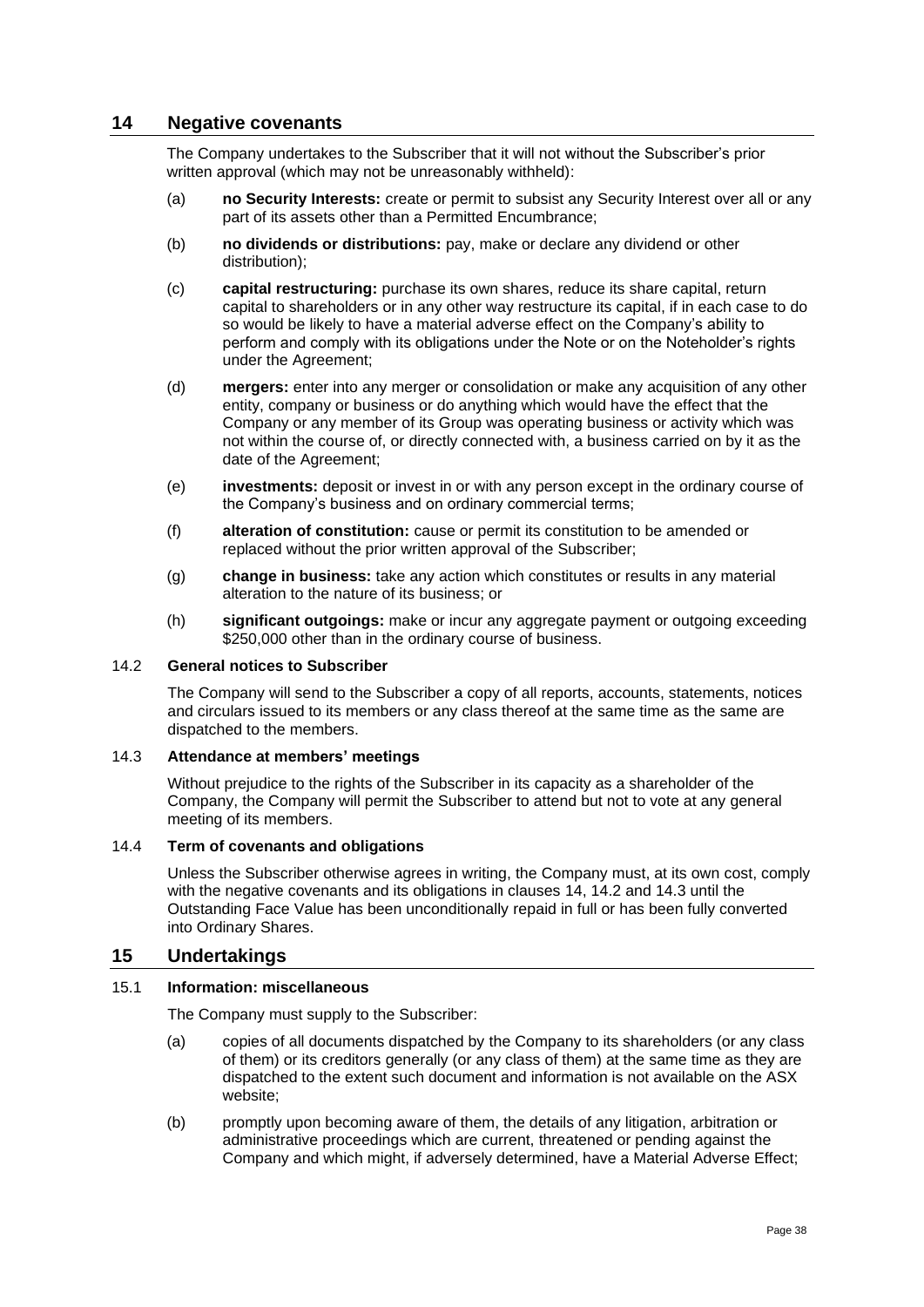- (c) promptly after receipt, copies of any notices of default or claims of breach received or sent relating to any contract to which it is a party which might, if adversely determined, have a Material Adverse Effect;
- (d) any other information which the Subscriber reasonably requests in relation to the Company or any Subsidiary or any of their assets.

#### 15.2 **Notification of default**

- (a) The Company must notify the Subscriber of any Event of Default (and the steps, if any, being taken to remedy it) promptly upon becoming aware of its occurrence.
- (b) At the request of the Subscriber, the Company must provide to the Subscriber a certificate signed by at least 2 directors of the Company stating:
	- (i) if an Event of Default has occurred; and
	- (ii) if so, full details of the relevant Event of Default and the remedial action being taken or proposed.

#### 15.3 **Proper accounts**

The Company must keep accounting records which give a true and fair view of its financial condition and state of affairs and which are prepared in accordance with the Corporations Act and the Listing Rules.

#### 15.4 **Negative pledge and disposal of assets**

- (a) The Company must not create or allow to exist or agree to any Encumbrance over any of its assets unless expressly permitted to do so by a Transaction Document.
- (b) The Company must not acquire an asset which is, or upon its acquisition will be, subject to an Encumbrance other than a Permitted Encumbrance without the prior consent of the Subscriber not to be unreasonably withheld.
- (c) The Company must not sell, assign, transfer or otherwise dispose of or part with possession of any material assets or allow any interest in them to arise or be varied (or agree, attempt or take any step to do so) whether in one or more voluntary transactions or not, except in the ordinary course of its business or with the consent of the Subscriber not to be unreasonably withheld.
- (d) The Company must not enter into any arrangement which, if complied with, would prevent any member of the Group from complying with its obligations under the Transaction Documents.

#### 15.5 **Financial obligations**

The Company must not incur any Financial Indebtedness other than under as permitted by the Transaction Documents or with the approval of the Subscriber not to be unreasonably withheld.

#### 15.6 **No change to business**

The Company must not engage in any business other than, or do anything which would result in substantial changes to, its existing core businesses and operations without the approval of the Subscriber not to be unreasonably withheld.

#### 15.7 **Financial accommodation**

The Company must not provide any financial accommodation or give any Guarantee in respect of any financial accommodation, to or for the benefit of any person other than as permitted by a Transaction Document.

#### 15.8 **Restrictions on dealings**

The Company must not:

- (a) enter into an agreement;
- (b) acquire or dispose of an asset;
- (c) obtain or provide a service;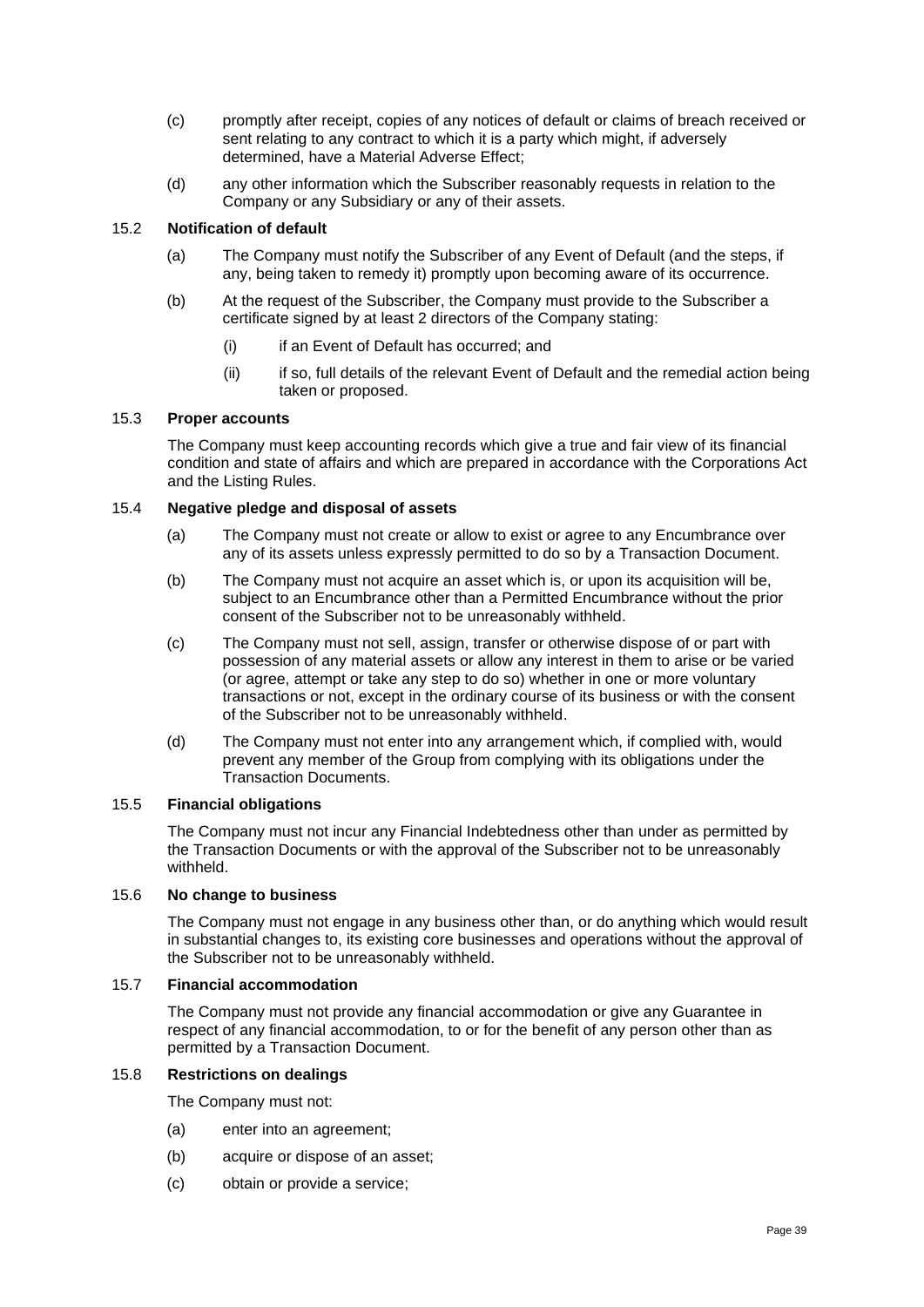- (d) obtain a right or incur an obligation; or
- (e) implement any other transaction,

with any person unless it does so on terms which are no less favourable to it than arm's length terms.

#### <span id="page-39-0"></span>15.9 **Inspection**

- (a) The Company must permit any representatives of the Subscriber from time to time to visit and inspect the property, projects and operations of the Company, and inspect and take copies of the Company's associated books and records, at reasonable times and at those times to discuss the affairs, finances, accounts and condition of the Company with the officers and employees of the Subscriber and the advisers of the Subscriber (including independent accountants) appointed by the Subscriber.
- <span id="page-39-1"></span>(b) Without limiting the preceding Clause, at any time following the occurrence of an Event of Default, the Company must permit any representatives designated by the Subscriber to visit and inspect the financial records and the property of the Company, at reasonable times and as often as reasonably requested and to make extracts from and copies of the financial records, and permit any representatives of the Company to discuss the affairs, finances, accounts and condition of the Company with the officers and employees of the Subscriber exercising the rights under this clause (including independent accountants) and the advisers of the Subscriber (including independent accountants) appointed by the Subscriber.
- (c) The Company shall pay or reimburse the Subscriber for all reasonable costs and expenses of the Subscriber incurred in connection with the exercise of the rights:
	- (i) under Clause [15.9\(a\)](#page-39-0) for up to two visits by the Subscriber or its representatives per calendar year; and
	- (ii) under Clause [15.9\(b\)](#page-39-1) at any time while an Event of Default is continuing.

#### 15.10 **Taxes**

The Company must:

- (a) pay all rates and Taxes due and payable by it, except those which it is contesting in good faith;
- (b) pay all rates and Taxes contested in good faith which remain due and payable by it after final determination or settlement of the contest; and
- (c) if it is not a member of a Tax Consolidated Group as at the date of this document, only become a member of one with the consent of the Subscriber.

#### 15.11 **Insurance**

The Company must insure and keep insured with reputable insurers its assets and those of its Subsidiaries which are of an insurable nature in a manner and to an extent which is reasonable and customary for a business enterprise engaged in a similar business and in a similar locality and for property of a similar nature.

#### 15.12 **Term of undertakings**

Unless the Subscriber otherwise agrees in writing, the Company must, at its own cost, comply with its undertakings in this Clause [15](#page-37-3) until the Outstanding Face Value has been unconditionally repaid in full or has been fully converted into Ordinary Shares.

#### 15.13 **Cash balance**

The Company undertakes to maintain at all times a cash balance of no less than \$1,500,000 until the Outstanding Face Value has been unconditionally repaid in full or has been fully converted into Ordinary Shares.

#### 15.14 **Maintenance of Secured Property**

The Company must:

(a) maintain and protect its Secured Property;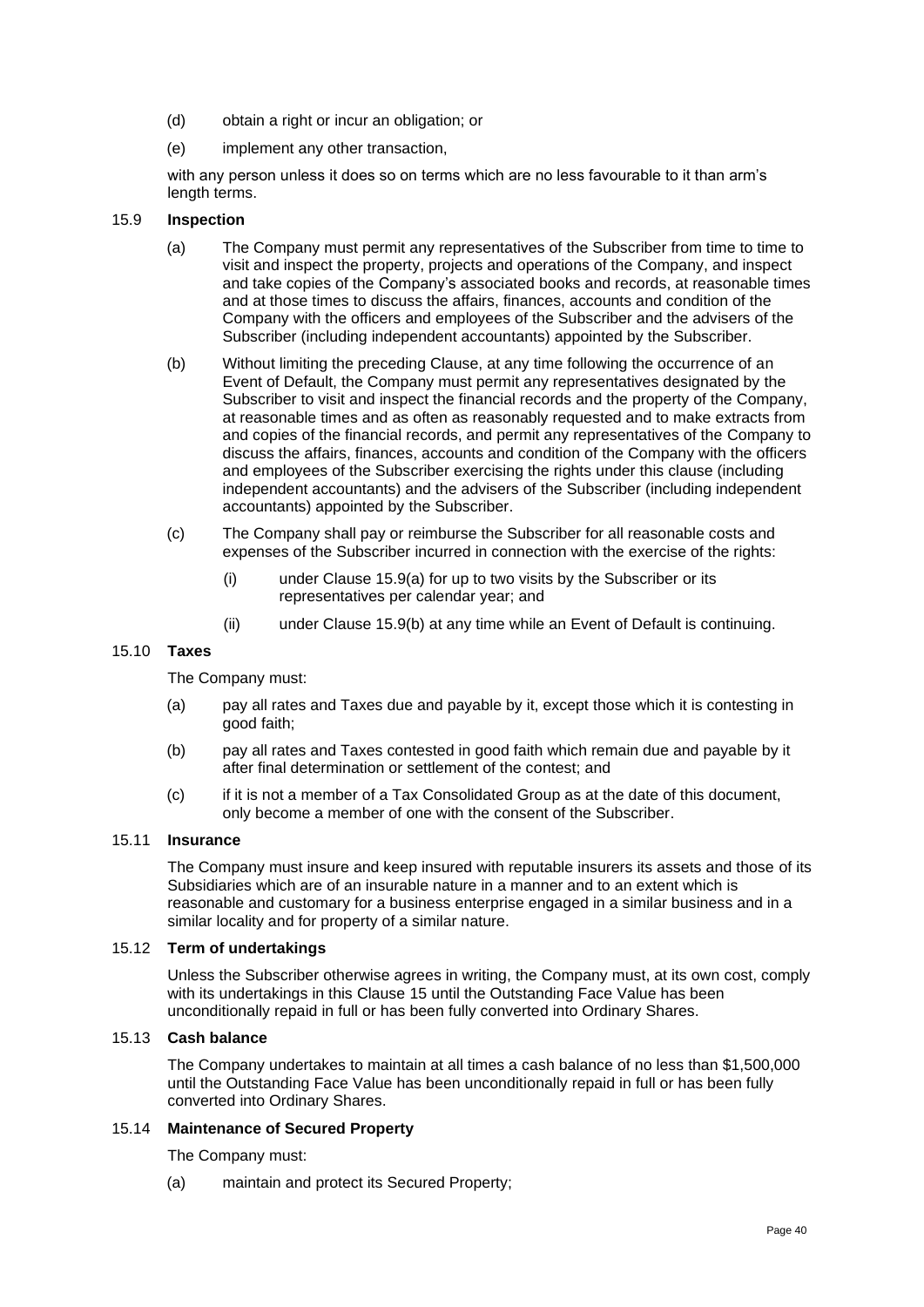- (b) remedy every defect in its title to any part of its Secured Property;
- (c) take or defend all legal proceedings to protect or recover any of its Secured Property; and
- (d) keep its Secured Property valid and subsisting and free from liability to forfeiture, cancellation, avoidance or Loss.

#### 15.15 **Perfection, registration and protection of security**

- (a) The Company must ensure that:
	- (i) each Secured Document is perfected in relation to all the Secured Property in all jurisdictions; and
	- (ii) each Security Document is registered and filed in all registers in all jurisdictions,

in which it must be perfected, registered and filed to ensure the enforceability, validity, perfection and priority of the Secured Property against all persons and to be effective as a security.

(b) Whenever the Subscriber requires that the Secured Property be perfected in a particular way in relation to any part of the Secured Property, the Company must, ensure that the Secured Property is perfected in that way.

#### **16 Events of Default**

#### <span id="page-40-0"></span>16.1 **Events of Default**

Each of the following is an Event of Default:

- (a) **Non-payment:** the Company fails to pay within three Business Days of its due date any amount payable under any of the Transaction Documents;
- (b) **Other obligations:** the Company fails to perform any other undertaking or obligation required of it under any Transaction Document, unless the failure:
	- (i) is capable of remedy; and
	- (ii) is remedied within ten Business Days of the receipt by the Company of a notice from the Subscriber specifying the failure;
- (c) **Authorisations**: the Company fails to obtain any Authorisation necessary to enable it comply with its obligations under any Transaction Document or any Authorisation of that kind ceases to be in full force and effect;
- (d) **Misrepresentation**: a representation, warranty or statement made, or taken to be made, by or on behalf of the Company in a Transaction Document (or any document given by or on behalf of the Company in connection with a Transaction Document) is incorrect or misleading when made or taken to be made and the error is reasonably likely to have a Material Adverse Effect and, if the circumstances giving rise to the misrepresentation can be remedied, the Company does not remedy them within 10 Business Days of the Subscriber notifying the Company, or the Company becoming aware of the relevant circumstances (whichever is the earlier);
- <span id="page-40-1"></span>(e) **Winding-up**: an application or order is made for the winding-up or dissolution of the Company or any member of the Group or a resolution is passed or any steps are taken to pass a resolution for the winding-up or dissolution of the Company or any member of the Group otherwise than for the purpose of an amalgamation or reconstruction which has the prior written consent of the Subscriber not to be unreasonably withheld;
- (f) **Receiver:** a receiver, controller (within the meaning of section 9 of the Corporations Act) or analogous person is appointed to, or the holder of a Security Interest takes possession of all or any part of the assets of the Company;
- (g) **Statutory demand:** the Company or any member of the Group is taken to have failed to comply with a statutory demand pursuant to section 459F of the Corporations Act;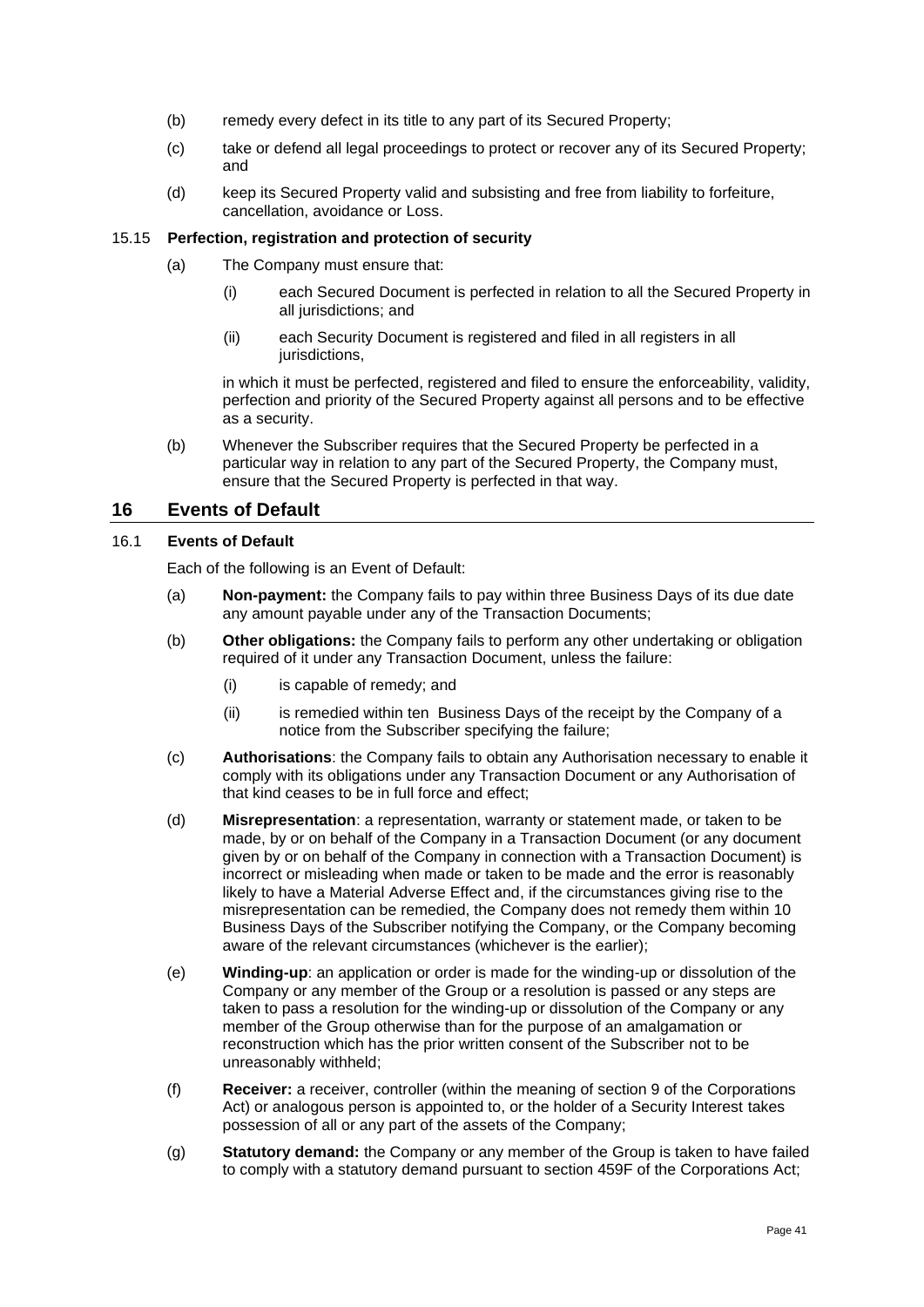- (h) **Compromise or arrangement:** the Company or any member of the Group takes any step for the purpose of entering into a compromise or arrangement with any of its members or creditors except for the purpose of reconstruction, amalgamation, merger or consolidation on terms approved by the Subscriber;
- (i) **Insolvency**: the Company or any member of the Group is or becomes unable to pay its debts when they are due or is or becomes unable to pay its debts within the meaning of the Corporations Act or is presumed to be insolvent under the Corporations Act;
- (j) **Ceasing business**: the Company or any member of the Group ceases or threatens to cease to carry on business;
- <span id="page-41-0"></span>(k) **Administrator**: an administrator is appointed or a resolution is passed or any steps are taken to appoint, or to pass a resolution to appoint, an administrator to the Company or any member of the Group;
- (l) **Analogous event**: anything analogous to or having a substantially similar effect to any of the events specified in Clauses [16.1\(e\)](#page-40-1) to [16.1\(k\)](#page-41-0) happens in relation to the Company or any member of the Group under the laws of any jurisdiction;
- (m) **Distress or other execution:** the process of any court of authority is invoked against the Company or a material part of the property of the Company to enforce any judgement or order for any amount;
- (n) **Encumbrance**: any Encumbrance is or becomes enforceable against any asset of the Company or any member of the Group for amounts totalling more than \$100,000;
- (o) **Cross-default:** any of the following occurs in each case provided that the event would be reasonably likely to have a Material Adverse Effect on the Company's ability to perform and comply with its obligations under the Note or on the Noteholder's rights under the Agreement:
	- (i) any Financial Indebtedness of the Company or any member of the Group becomes due (other than at the option of the Company or member of the Group) prior to its stated maturity by reason of the occurrence of an event of default or analogous occurrence (however described);
	- (ii) any Financial Indebtedness of the Company or any member of the Group is not paid when due (having regard to any applicable grace period);
	- (iii) any Security Interest granted by the Company or any member of the Group is enforced or becomes capable of enforcement by reason of the occurrence of an event of default or analogous occurrence (however described);
	- (iv) any stock, share, debenture, bond or similar instrument issued by the Company is required or becomes capable of being required to be redeemed or repurchased prior to its stated maturity by reason of the occurrence of an event of default or analogous occurrence (however described);
- (p) **Termination**: any termination or failure, or threatened termination of any material licenses, permits and consents necessary for the operation of the business of the Company or the Group.
- (q) **Judgment**: a judgment in an amount exceeding \$50,000 is obtained against the Company or any member of the Group and is not set aside or satisfied within 7 days or has not been stayed pending the outcome of an appeal to any higher court;

#### (r) **Vitiation of Transaction Documents**:

- (i) all or any part of any provision of any Transaction Document is or becomes illegal, void, voidable, unenforceable or otherwise of limited force or effect;
- (ii) any person becomes entitled to terminate, rescind or avoid all or any material part or material provision of any Transaction Document;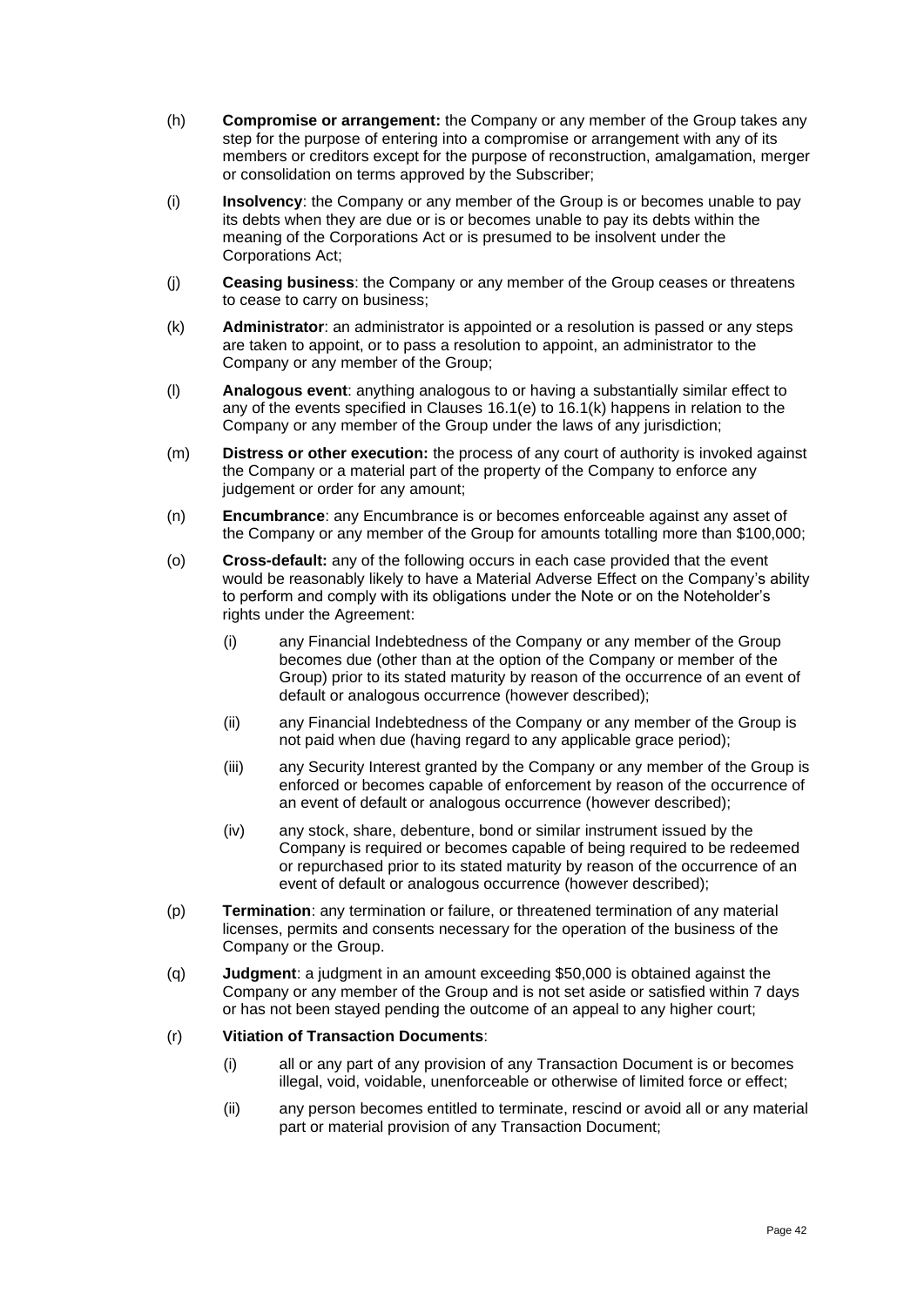- (iii) the execution, delivery or performance of any Transaction Document by the Company violates, breaches or results in a contravention of any law, regulation or Authorisation; and
- (iv) an Encumbrance created by or purportedly created by a Security Document does not have or ceases to have the priority it is expressed to have under the relevant Security Document or becomes ineffective to secure the payment of the money or compliance with the obligations which it purports to secure, otherwise than solely due to the fraud, negligence or misconduct of the Subscriber;
- (s) **Delisting**: any securities of the Company are removed from the official list of ASX or suspended from trading on the ASX for 10 consecutive trading days;
- (t) **Deregistration**: the Company is deregistered;
- (u) **Prior claims**: a person asserts in writing that they have a better claim than the Subscriber in respect of any property subject to an Encumbrance granted by the Company under the Transaction Documents unless that claim:
	- (i) is under a Permitted Encumbrance which is expressly permitted to rank ahead;
	- (ii) would not reasonably be likely to have a Material Adverse Effect; or
	- (iii) is withdrawn or waived in writing within 30 days;
- (v) **Reduction of capital**: without the prior written consent of the Subscriber, the Company takes any action to reduce its capital, buy back any of its shares or make any of its shares capable of being called up only in certain circumstances (such as by passing a resolution or calling a meeting to consider such a resolution);
- (w) **Compulsory acquisition**:
	- (i) all or a material part of the Company's property is compulsorily acquired by any Governmental Agency; or
	- (ii) the Company sells or divests itself of all or a material part of its property pursuant to a binding order from a Governmental Agency;
- (x) **Failure to comply with waiver:** if any Event of Default (or occurrence which would otherwise have been or become an Event of Default) is conditionally waived by the Subscriber and the Company does not comply with those conditions, or those conditions are not fulfilled (whether by the Company or any other person) or are or become incapable of fulfilment;
- (y) **Investigations:** a person is appointed under any legislation to investigate or manage any part of the affairs of the Company or any member of the Group;
- (z) **Material adverse change:** an event with a Material Adverse Effect occurs; or
- (aa) **Inability to perform:** the Company ceases for any reason to be able to lawfully carry out all the transactions contemplated in any of the Transaction Documents.

#### <span id="page-42-0"></span>16.2 **Consequences of default**

- (a) If an Event of Default occurs, the Subscriber may then or at any time subsequently by notice to the Company:
	- (i) convert the Notes into Ordinary Shares at the Conversion Price;
	- (ii) declare all money owing under any of the Transaction Documents (including the Outstanding Face Value) to be immediately due and payable, and the Company must immediately pay that money (including accrued interest and fees) and provide cash cover for the full amount of any money contingently owing under any of the Transaction Documents; and/or
	- (iii) cancel its obligations (if any) under any of the Transaction Documents.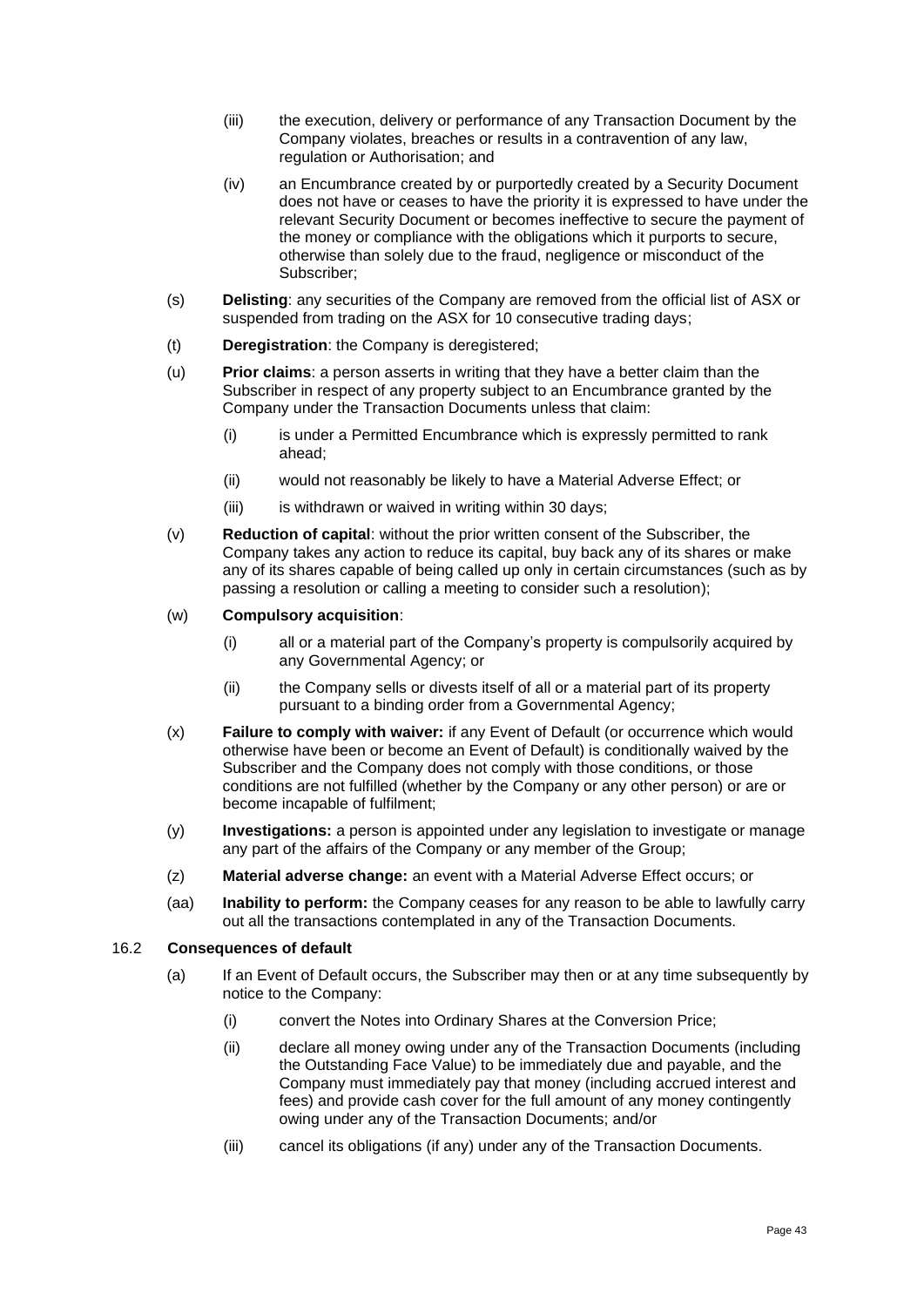(b) For the avoidance of doubt, if the Subscriber does not exercise its rights under clause [16.2](#page-42-0) the Agreement will remain on-foot and both parties shall comply with their respective obligations under the Agreement and any Transaction Document.

#### **17 Costs and Indemnity**

#### 17.1 **Costs**

The Company must pay all reasonable costs and expenses of the Subscriber and any employee, officer, agent or contractor of the Subscriber in relation to:

- <span id="page-43-0"></span>(a) the enforcement, protection or waiver, or attempted or contemplated enforcement or protection, of any rights under any Transaction Document;
- (b) the consent or approval of the Subscriber given under any Transaction Document; and
- <span id="page-43-1"></span>(c) any enquiry by any Government Agency involving the Company insofar as it relates to any Transaction Document or transactions contemplated by any Transaction Document,

including, but not limited to, any administration costs of the Subscriber in connection with the matters referred to in Clauses [17.1\(a\)](#page-43-0) and [17.1\(c\)](#page-43-1) and any professional consultant's fees and any legal costs and expenses on a full indemnity basis. The Company must pay its own costs and expenses in relation to the negotiation, preparation, execution, delivery, stamping, registration, completion, variation and discharge of any Transaction Document.

#### 17.2 **Indemnity**

The Company indemnifies the Subscriber against any claim, action, damage, Loss, liability, cost, charge, expense (including legal expenses on a full indemnity basis), outgoing or payment which the Subscriber pays, suffers, incurs or is liable for, in respect of any of the following:

- (a) the occurrence of any Default; and
- (b) the Subscriber exercising its Powers consequent upon or arising out of the occurrence of any Default.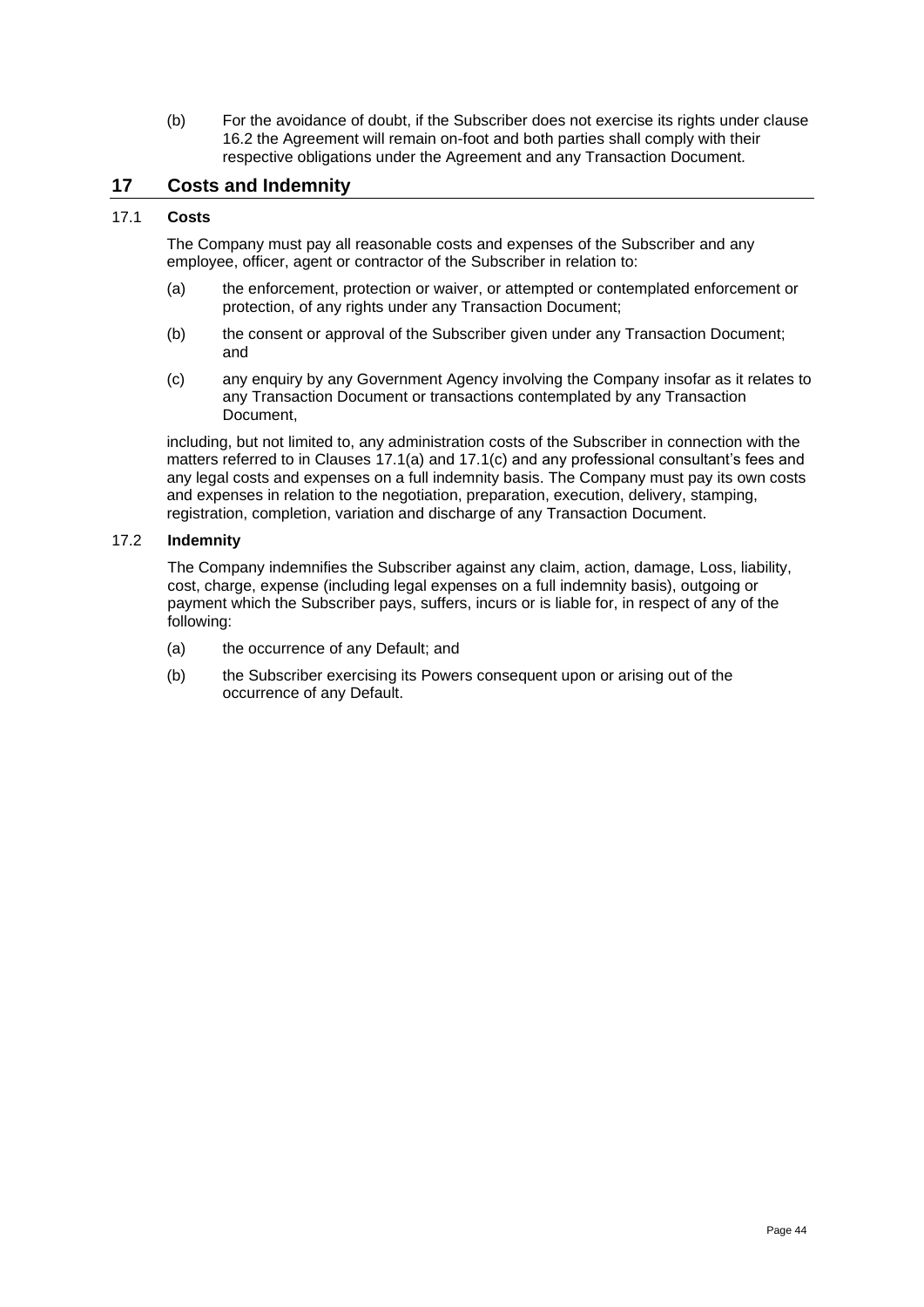### <span id="page-44-0"></span>**Schedule 4 Terms and conditions of Director Options**

- 1. (**Entitlement**): Subject to the terms and conditions set out below, each Option entitles the holder, on exercise, to the issue of one fully paid ordinary share in the Company (**Share**).
- 2. (**Plan**): The Options are granted under the Company's Employee Securities Incentive Plan (**Plan**) for nil cash consideration. In the event of any inconsistency between the Plan and these terms and conditions, these terms and conditions will apply to the extent of the inconsistency.
- 3. (**Exercise Price**): Subject to the terms and conditions set out below, the amount payable upon exercise of each Option will be \$0.40 (**Exercise Price**).
- 4. (**Expiry Date**): Each Option will expire on the earlier to occur of:
	- (a) 5:00pm WST on 31 July 2025 and
	- (b) the Option lapsing and being forfeited under the Plan or these terms and conditions,

(**Expiry Date**). For the avoidance of doubt any unexercised Option will automatically lapse on the Expiry Date.

- 5. (**Exercise**): The holder may exercise their Options in whole or in part (and if exercised in part, in multiples of 1,000 on each occasion) by lodging with the Company, on or prior to the Expiry Date:
	- (a) a written notice of exercise of Options in the form provided by the Company specifying the number of Options being exercised (**Notice of Exercise**); and
	- (b) a cheque or electronic funds transfer, or other means of payment acceptable to the Company, including cashless exercise as described in paragraph [6,](#page-44-1) for the Exercise Price for the number of Options being exercised. Cheques shall be in Australian currency made payable to the Company and crossed "Not Negotiable".

An Notice of Exercise is only effective when the Company has received the full amount of the Exercise Price in cleared funds.

<span id="page-44-1"></span>6. (**Cashless exercise of Options**): Subject to Board approval at the time of exercise, the holder may elect not to be required to provide payment of the Exercise Price for the number of Options specified in a Notice of Exercise but that on exercise of those Options the Company will transfer or allot to the holder that number of Shares equal in value to the positive difference between the then Market Value of the Shares at the time of exercise and the Exercise Price that would otherwise be payable to exercise those Options (with the number of Shares rounded down to the nearest whole Share).

Where **Market Value** means, at any given date, the volume weighted average price of Shares traded on the ASX over the five (5) trading days immediately preceding that given date.

- 7. (**Timing of issue of Shares and quotation of Shares on exercise**): As soon as practicable after the valid exercise of an Option, the Company will:
	- (a) issue, allocate or cause to be transferred to the Participant the number of Shares to which the Participant is entitled under the Plan;
	- (b) issue a substitute Certificate for any remaining unexercised Options held by the Participant;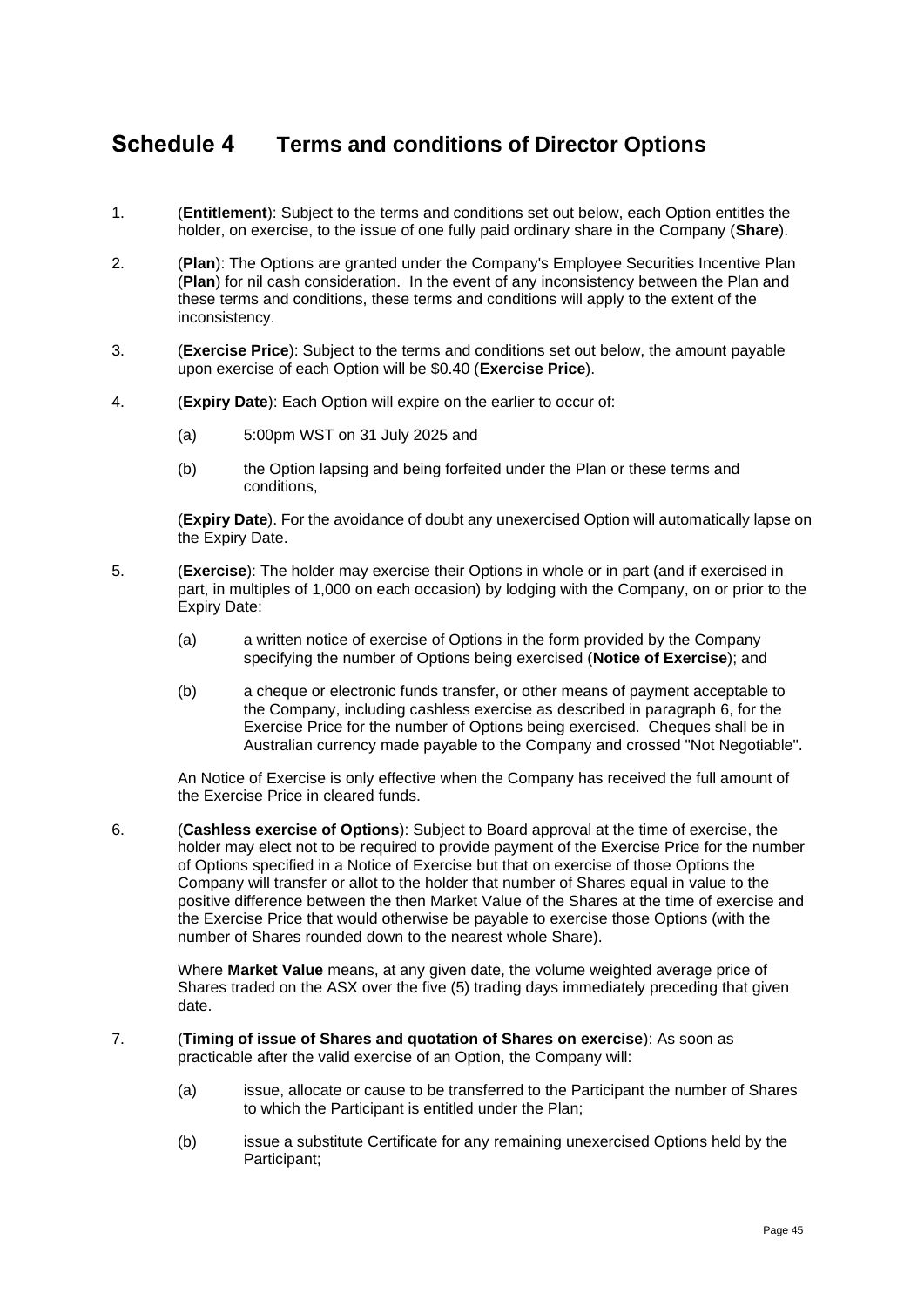- (c) if required and subject to paragraph [8,](#page-45-0) give ASX a notice that complies with section 708A(5)(e) of the Corporations Act; and
- (d) do all such acts, matters and things to obtain the grant of quotation of the Shares by ASX in accordance with the Listing Rules and subject to the expiry of any restriction period that applies to the Shares under the Corporations Act or the Listing Rules.
- <span id="page-45-0"></span>8. (**Restrictions on transfer of Shares**): If the Company is unable to give ASX a notice that complies with section 708A(5)(e) of the Corporations Act, Shares issued on exercise of the Options may not be traded until 12 months after their issue unless the Company, at its sole discretion, elects to issue a prospectus pursuant to section 708A(11) of the Corporations Act. The Company may place a holding lock on those Shares until the end of the 12 month period.
- 9. (**Shares issued on exercise**): All Shares issued upon the exercise of Options will upon issue rank *pari passu* in all respects with the then Shares of the Company.
- 10. (**Transfer**): The Options are not transferable except in accordance with the Plan and subject to compliance with the Corporations Act and the Listing Rules.
- 11. (**Quotation**): No application for quotation of the Options will be made by the Company.
- 12. (**Dividend and voting rights**): The Options do not confer on the holder an entitlement to vote at general meetings of the Company or to receive dividends.
- 13. (**Participation in new issues**): Subject always to the rights under items [15](#page-45-1) and [16,](#page-45-2) there are no participation rights or entitlements inherent in the Options and holders of Options will not be entitled to participate in new issues of capital offered to holders of Shares, such as bonus issues and entitlement issues.
- 14. (**Change in exercise price**): Subject always to the rights under items [15](#page-45-1) and [16,](#page-45-2) there will be no change to the exercise price of the Options or the number of Shares over which the Options are exercisable in the event of the Company making a pro-rata issue of Shares or other securities to the holders of Shares in the Company.
- <span id="page-45-1"></span>15. (**Adjustment for bonus issue**): If securities are issued pro-rata to shareholders generally by way of bonus issue (other than an issue in lieu of dividends by way of dividend reinvestment), the number of Options to which the holder is entitled will be increased by that number of securities which the holder would have been entitled if the Options held by the holder were exercised immediately prior to the record date of the bonus issue, and in any event in a manner consistent with the Listing Rules at the time of the bonus issue.
- <span id="page-45-2"></span>16. (**Reorganisation of capital**): In the event that the issued capital of the Company is reconstructed (including consolidation, subdivision, reduction or return), all the holder's rights as a holder of Options will be changed to the extent necessary to comply with the Listing Rules at the time of reorganisation provided that, subject to compliance with the Listing Rules, following such reorganisation the holder's economic and other rights are not diminished or terminated.
- 17. (**Leavers**): The Options will not lapse where the holder of the Options (or in the case of Options held by a Nominated Party, the person in respect of the provision of whose services the Options were granted) is no longer employed, or their engagement or office is discontinued with the Company, unless the Board determines otherwise in its discretion in accordance with the Plan.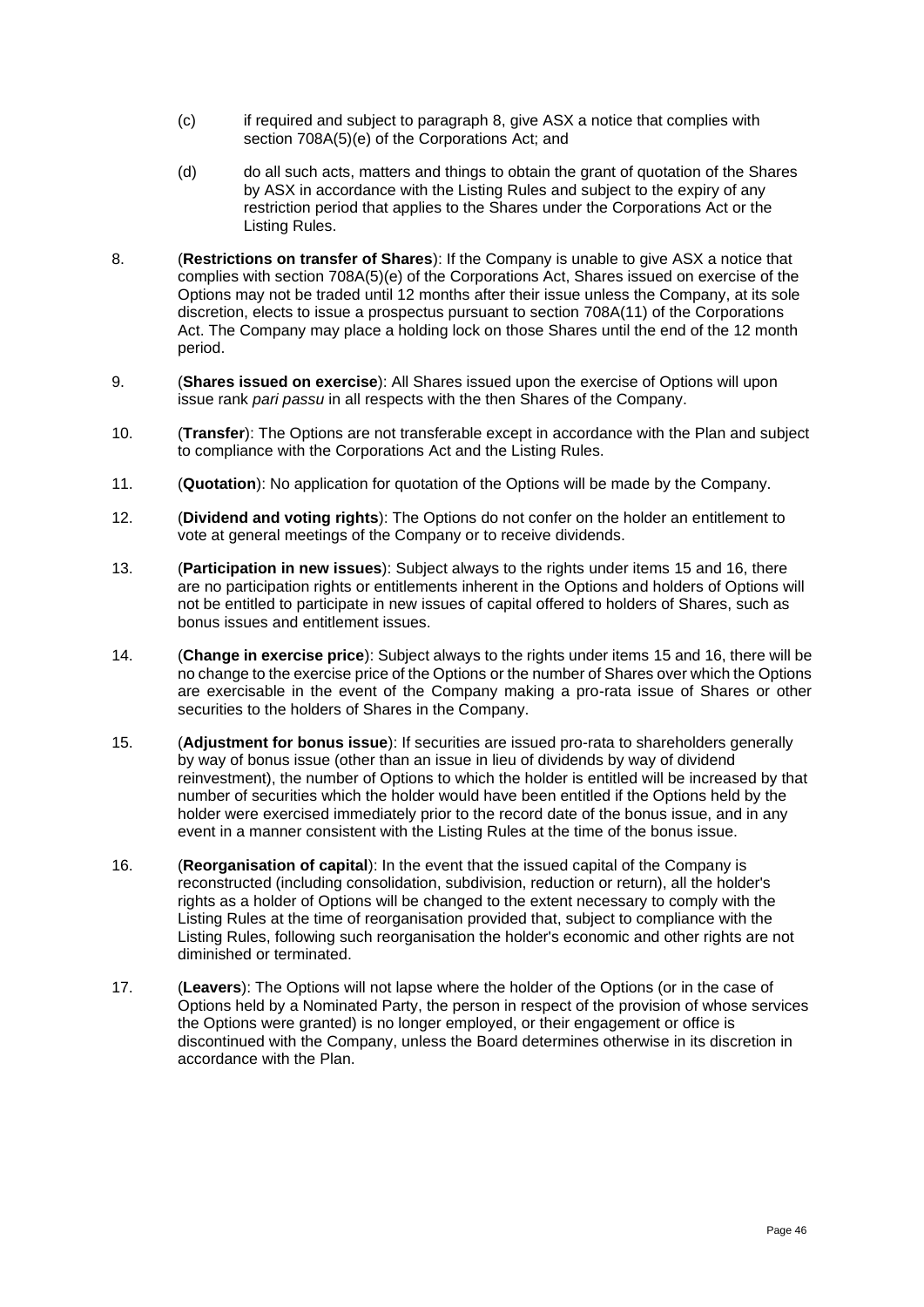# <span id="page-46-0"></span>**Schedule 5 Valuation of Director Options**

The key inputs used in the Black-Scholes valuation of the Director Options described in Resolution 6 are as follows:

|                             | <b>Director Options</b> |
|-----------------------------|-------------------------|
| Underlying share price (\$) | 0.19                    |
| Exercise price (\$)         | 0.40                    |
| <b>Expected volatility</b>  | 100%                    |
| Life of the options (years) | 3.5                     |
| <b>Expected dividends</b>   | Nil                     |
| Risk free rate              | 1.29%                   |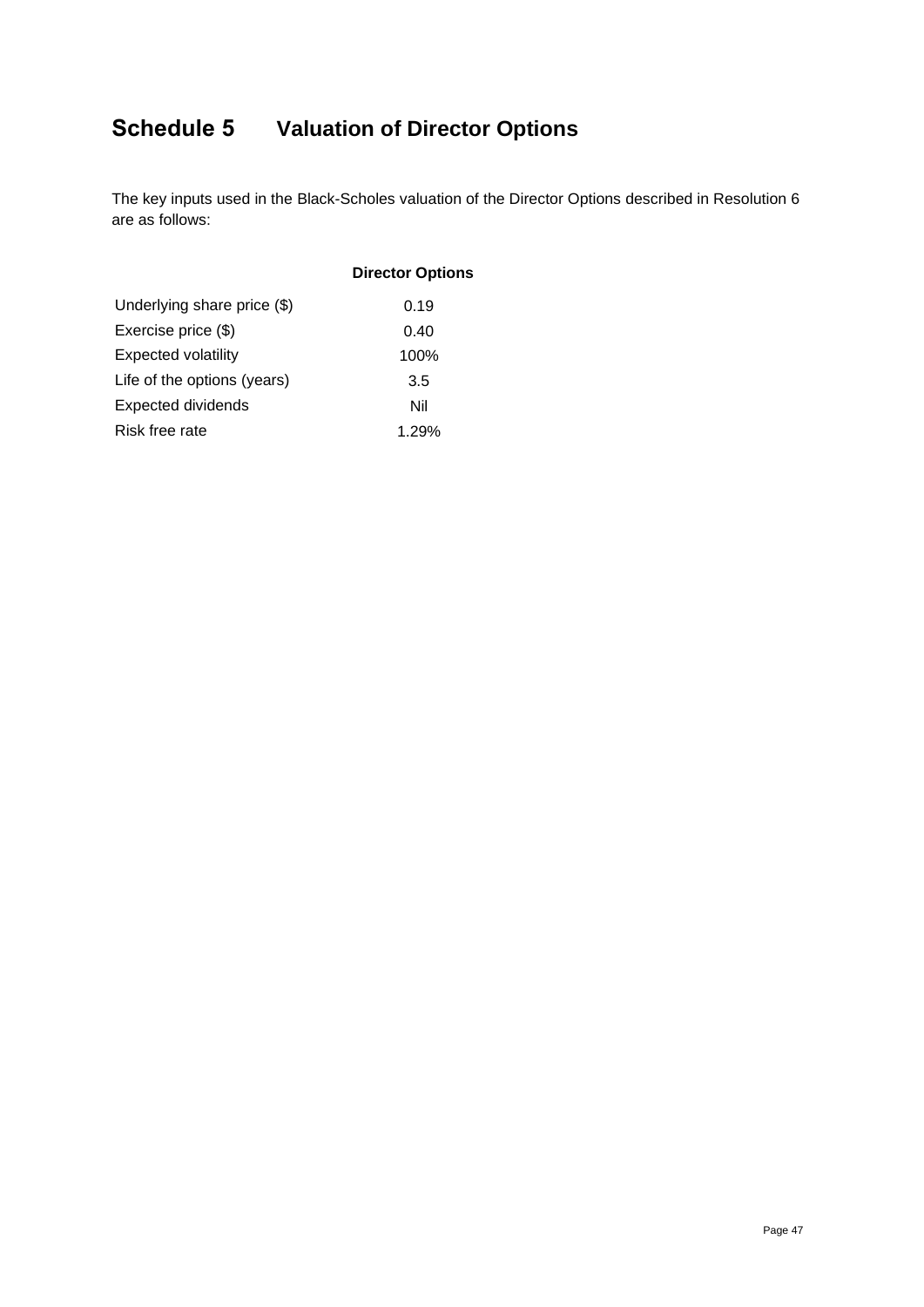### <span id="page-47-0"></span>**Schedule 6 Summary of Employee Securities Incentive Plan**

#### 1. (**Eligible Participant**): Eligible Participant means a person that:

- (a) is an "eligible participant" (as that term is defined in ASIC Class Order 14/1000) in relation to the Company or an Associated Body Corporate (as that term is defined in ASIC Class Order 14/1000). For the avoidance of doubt, this term includes Directors; and
- (b) has been determined by the Board to be eligible to participate in the Plan from time to time.
- 2. (**Purpose**): The purpose of the Plan is to:
	- (a) assist in the reward, retention and motivation of Eligible Participants;
	- (b) link the reward of Eligible Participants to Shareholder value creation; and
	- (c) align the interests of Eligible Participants with shareholders of the Group (being the Company and each of its Associated Bodies Corporate), by providing an opportunity to Eligible Participants to receive an equity interest in the Company in the form of Securities.
- 3. (**Plan administration**): The Plan will be administered by the Board. The Board may exercise any power or discretion conferred on it by the Plan rules in its sole and absolute discretion. The Board may delegate its powers and discretion.
- 4. (**Eligibility, invitation and application**): The Board may from time to time determine that an Eligible Participant may participate in the Plan and make an invitation to that Eligible Participant to apply for Securities on such terms and conditions as the Board decides.

On receipt of an Invitation, an Eligible Participant may apply for the Securities the subject of the invitation by sending a completed application form to the Company. The Board may accept an application from an Eligible Participant in whole or in part. If an Eligible Participant is permitted in the invitation, the Eligible Participant may, by notice in writing to the Board, nominate a party in whose favour the Eligible Participant wishes to renounce the invitation.

- 5. (**Grant of Securities**): The Company will, to the extent that it has accepted a duly completed application, grant the Participant the relevant number of Securities, subject to the terms and conditions set out in the invitation, the Plan rules and any ancillary documentation required.
- 6. (**Terms of Convertible Securities**): Each 'Convertible Security' represents a right to acquire one or more Shares (for example, under an option or performance right), subject to the terms and conditions of the Plan.

Prior to a Convertible Security being exercised a Participant does not have any interest (legal, equitable or otherwise) in any Share the subject of the Convertible Security by virtue of holding the Convertible Security. A Participant may not sell, assign, transfer, grant a security interest over, collateralise a margin loan against, utilise for the purposes of short selling, enter into a derivative with reference to, or otherwise deal with a Convertible Security that has been granted to them. A Participant must not enter into any arrangement for the purpose of hedging their economic exposure to a Convertible Security that has been granted to them.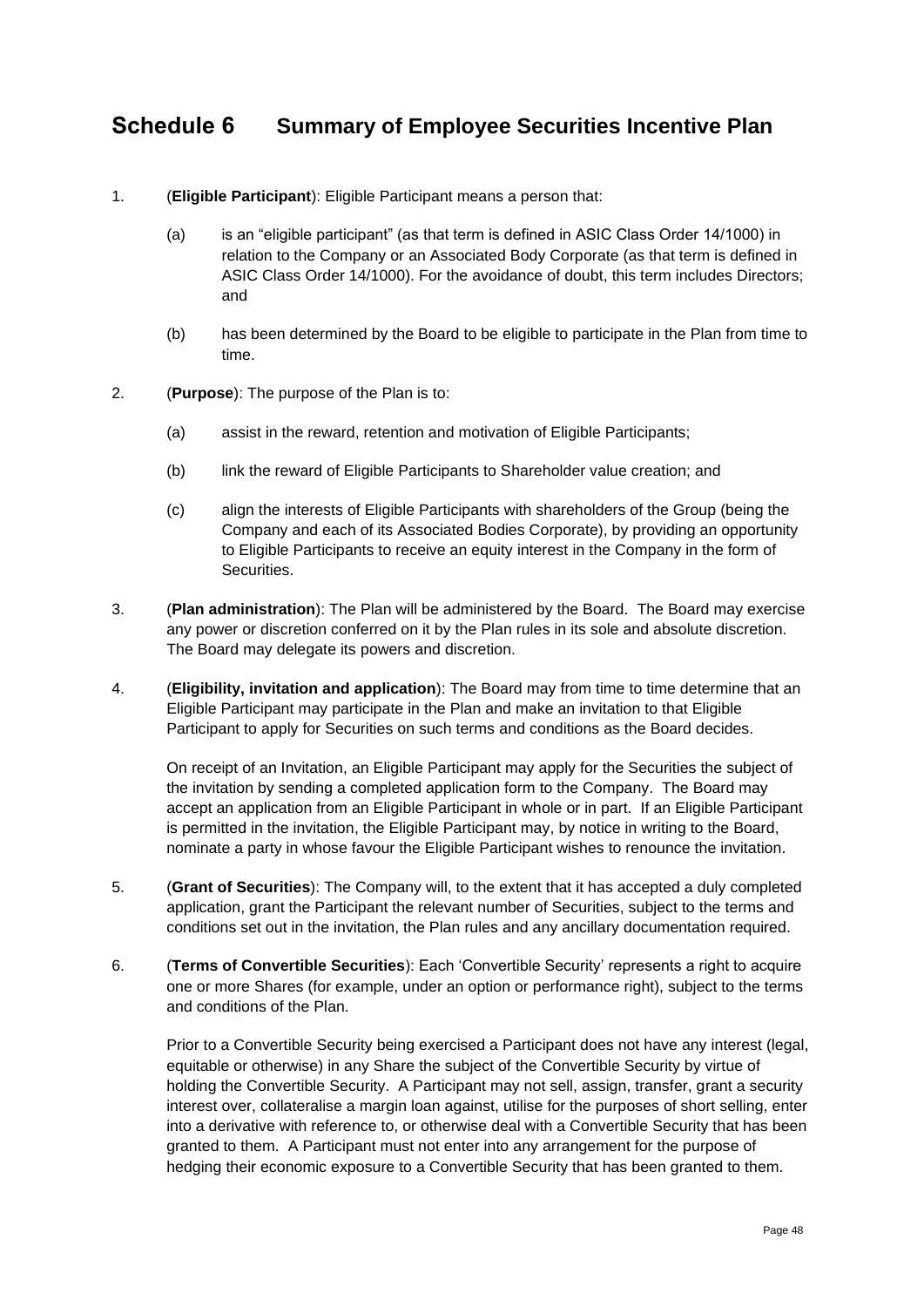- 7. (**Vesting of Convertible Securities**): Any vesting conditions applicable to the grant of Convertible Securities will be described in the invitation. If all the vesting conditions are satisfied and/or otherwise waived by the Board, a vesting notice will be sent to the Participant by the Company informing them that the relevant Convertible Securities have vested. Unless and until the vesting notice is issued by the Company, the Convertible Securities will not be considered to have vested. For the avoidance of doubt, if the vesting conditions relevant to a Convertible Security are not satisfied and/or otherwise waived by the Board, that Convertible Security will lapse.
- 8. (**Exercise of Convertible Securities and cashless exercise**): To exercise a Convertible Security, the Participant must deliver a signed notice of exercise and, subject to a cashless exercise of Convertible Securities (see below), pay the exercise price (if any) to or as directed by the Company, at any time prior to the earlier of any date specified in the vesting notice and the expiry date as set out in the invitation.

At the time of exercise of the Convertible Securities, the Participant may elect not to be required to provide payment of the exercise price for the number of Convertible Securities specified in a notice of exercise, but that on exercise of those Convertible Securities the Company will transfer or issue to the Participant that number of Shares equal in value to the positive difference between the Market Value of the Shares at the time of exercise and the exercise price that would otherwise be payable to exercise those Convertible Securities.

"Market Value" means, at any given date, the volume weighted average price per Share traded on the ASX over the 5 trading days immediately preceding that given date, unless otherwise specified in an invitation.

A Convertible Security may not be exercised unless and until that Convertible Security has vested in accordance with the Plan rules, or such earlier date as set out in the Plan rules.

- 9. (**Delivery of Shares on exercise of Convertible Securities**): As soon as practicable after the valid exercise of a Convertible Security by a Participant, the Company will issue or cause to be transferred to that Participant the number of Shares to which the Participant is entitled under the Plan rules and issue a substitute certificate for any remaining unexercised Convertible Securities held by that Participant.
- 10. (**Forfeiture of Convertible Securities**): Where a Participant who holds Convertible Securities ceases to be an Eligible Participant or becomes insolvent, all unvested Convertible Securities will automatically be forfeited by the Participant, unless the Board otherwise determines in its discretion to permit some or all of the Convertible Securities to vest.

Where the Board determines that a Participant has acted fraudulently, dishonestly, negligently, or in contravention of a Group policy, or has wilfully breached his or her duties to the Group, the Board may in its discretion deem all unvested Convertible Securities held by that Participant to have been forfeited.

Unless the Board otherwise determines, or as otherwise set out in the Plan rules:

- (a) any Convertible Securities which have not yet vested will be forfeited immediately on the date that the Board determines (acting reasonably and in good faith) that any applicable vesting conditions have not been met or cannot be met by the relevant date; and
- (b) any Convertible Securities which have not yet vested will be automatically forfeited on the expiry date specified in the invitation.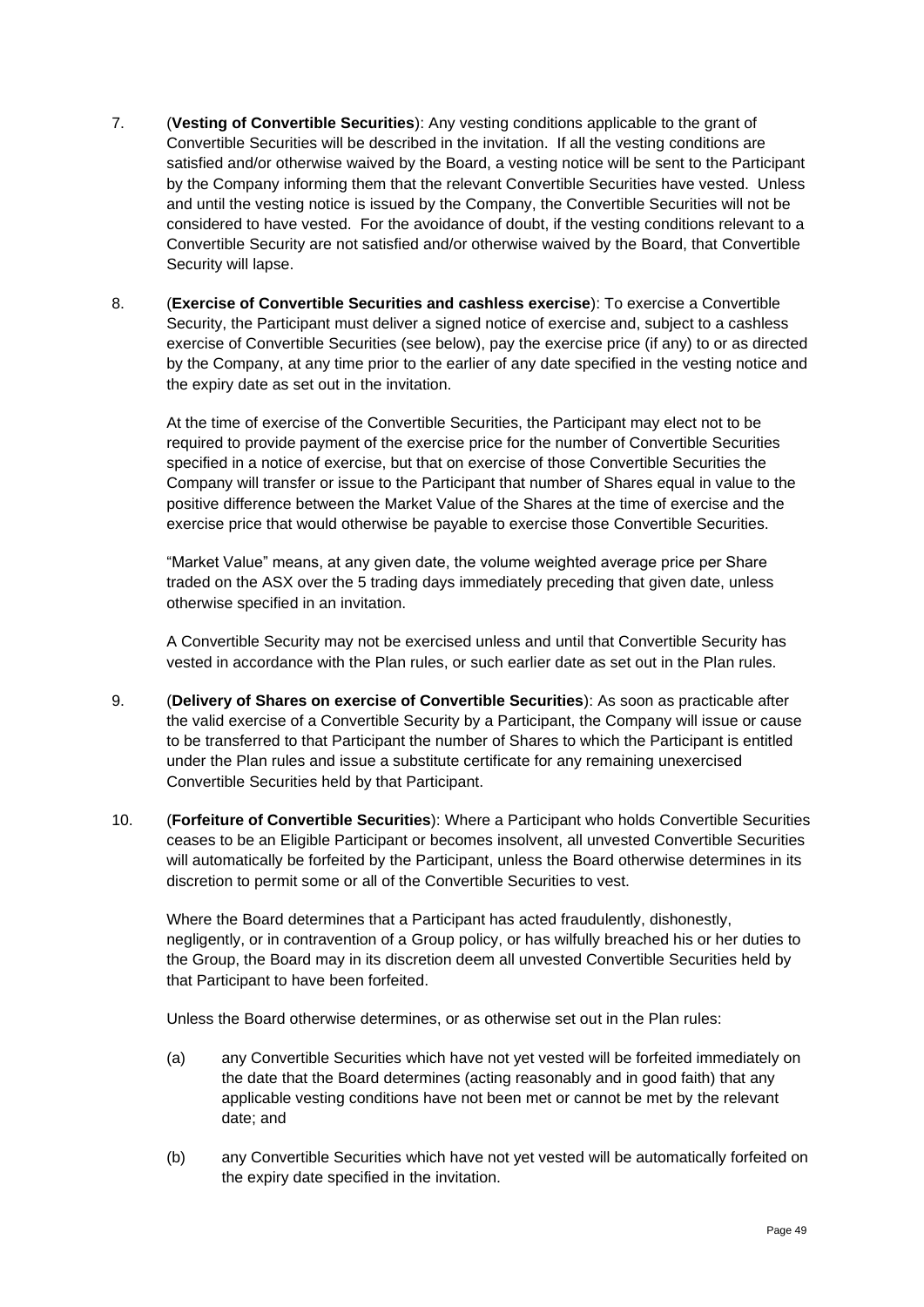- 11. (**Change of control**): If a change of control event occurs in relation to the Company, or the Board determines that such an event is likely to occur, the Board may in its discretion determine the manner in which any or all of the Participant's Convertible Securities will be dealt with, including, without limitation, in a manner that allows the Participant to participate in and/or benefit from any transaction arising from or in connection with the change of control event.
- 12. (**Rights attaching to Plan Shares**): All Shares issued under the Plan, or issued or transferred to a Participant upon the valid exercise of a Convertible Security, (Plan Shares) will rank pari passu in all respects with the Shares of the same class. A Participant will be entitled to any dividends declared and distributed by the Company on the Plan Shares and may participate in any dividend reinvestment plan operated by the Company in respect of Plan Shares. A Participant may exercise any voting rights attaching to Plan Shares.
- 13. (**Disposal restrictions on Plan Shares**): If the invitation provides that any Plan Shares are subject to any restrictions as to the disposal or other dealing by a Participant for a period, the Board may implement any procedure it deems appropriate to ensure the compliance by the Participant with this restriction.

For so long as a Plan Share is subject to any disposal restrictions under the Plan, the Participant will not:

- (a) transfer, encumber or otherwise dispose of, or have a security interest granted over that Plan Share; or
- (b) take any action or permit another person to take any action to remove or circumvent the disposal restrictions without the express written consent of the Company.
- 14. (**Adjustment of Convertible Securities**): If there is a reorganisation of the issued share capital of the Company (including any subdivision, consolidation, reduction, return or cancellation of such issued capital of the Company), the rights of each Participant holding Convertible Securities will be changed to the extent necessary to comply with the Listing Rules applicable to a reorganisation of capital at the time of the reorganisation.

If Shares are issued by the Company by way of bonus issue (other than an issue in lieu of dividends or by way of dividend reinvestment), the holder of Convertible Securities is entitled, upon exercise of the Convertible Securities, to receive an allotment of as many additional Shares as would have been issued to the holder if the holder held Shares equal in number to the Shares in respect of which the Convertible Securities are exercised.

Unless otherwise determined by the Board, a holder of Convertible Securities does not have the right to participate in a pro rata issue of Shares made by the Company or sell renounceable rights.

- 15. (**Participation in new issues**): There are no participation rights or entitlements inherent in the Convertible Securities and holders are not entitled to participate in any new issue of Shares of the Company during the currency of the Convertible Securities without exercising the Convertible Securities.
- 16. (**Amendment of Plan**): Subject to the following paragraph, the Board may at any time amend any provisions of the Plan rules, including (without limitation) the terms and conditions upon which any Securities have been granted under the Plan and determine that any amendments to the Plan rules be given retrospective effect, immediate effect or future effect.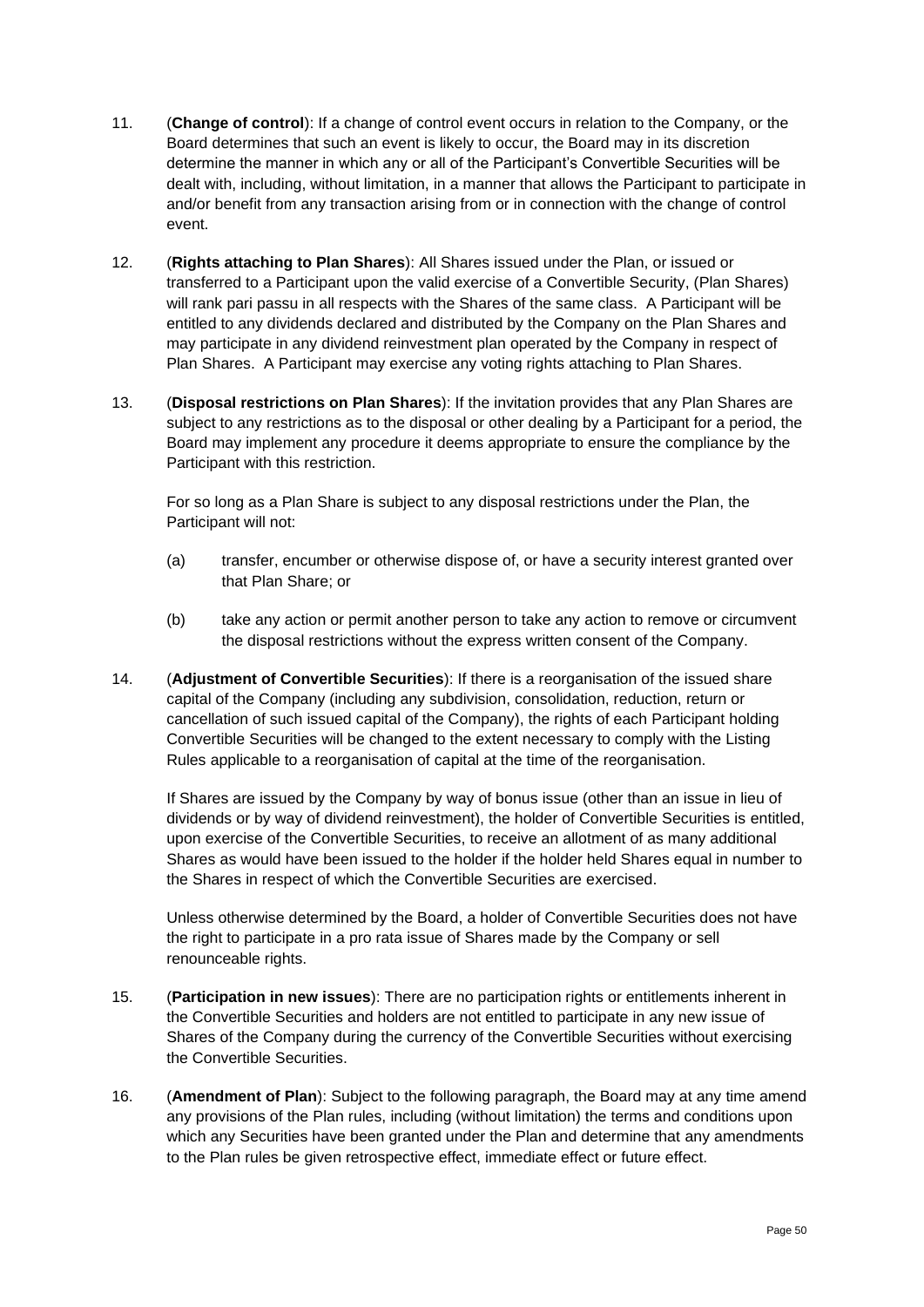No amendment to any provision of the Plan rules may be made if the amendment materially reduces the rights of any Participant as they existed before the date of the amendment, other than an amendment introduced primarily for the purpose of complying with legislation or to correct manifest error or mistake, amongst other things, or is agreed to in writing by all Participants.

17. (**Plan duration**): The Plan continues in operation until the Board decides to end it. The Board may from time to time suspend the operation of the Plan for a fixed period or indefinitely, and may end any suspension. If the Plan is terminated or suspended for any reason, that termination or suspension must not prejudice the accrued rights of the Participants.

If a Participant and the Company (acting by the Board) agree in writing that some or all of the Securities granted to that Participant are to be cancelled on a specified date or on the occurrence of a particular event, then those Securities may be cancelled in the manner agreed between the Company and the Participant.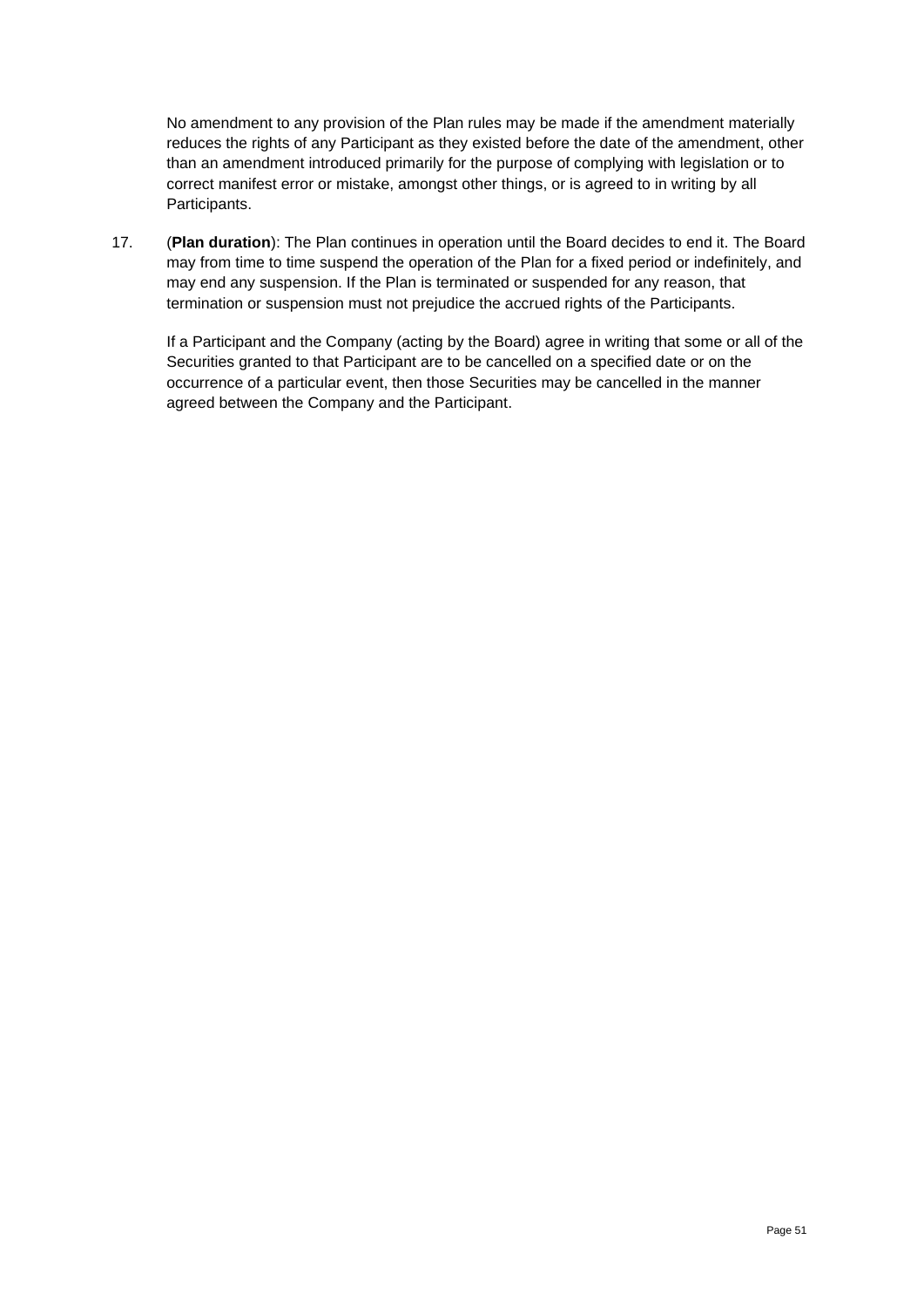### <span id="page-51-0"></span>**Schedule 7 Summary of Underwriting Agreement termination events**

Lazarus may terminate its obligations under the Underwriting Agreement if:

- 1. (**Company default**): the Company fails to perform an obligation under the Underwriting Agreement;
- 2. (**Indices fall**): the S&P ASX 200 Index closes on any business day from the date of the Underwriting Agreement at a level that is 8% or more below the level of the Index at the close of trading on the business day before the date of the Underwriting Agreement;
- 3. (**Gold Price Fall**): spot A\$ gold price referenced on Bloomberg under reference "XAUAUD Curncy", is at any time after the date of the Underwriting Agreement at a level that is 8% or more below its respective level as at the close of business on the business day prior to the date of the Underwriting Agreement; or
- 4. (**Share Price Fall**): the share price or Aurumin on ASX under reference "ASX:AUN", is at any time after the date of the Underwriting Agreement below \$0.15; or
- 5. (**Entitlement Offer Document**): the Company does not lodge the prospectus with ASIC on the Lodgement Date or the prospectus or the Entitlement Offer is withdrawn by the Company;
- 6. (**Supplementary Entitlement Offer Document**):
	- (a) Lazarus, having elected not to exercise its right to terminate its obligations under the Underwriting Agreement as a result of an adverse change, forms the view on reasonable grounds that a Supplementary Entitlement Offer Document should be lodged with ASIC for any of the reasons referred to in section 719 of the Corporations Act and the Company fails to lodge a Supplementary Entitlement Offer Document in such form and content and within such time as Lazarus may reasonably require; or
	- (b) the Company lodges a Supplementary Entitlement Offer Document without the prior written agreement of Lazarus;
- 7. (**Non-compliance with disclosure requirements**): it transpires that the prospectus does not contain all the information that investors and their professional advisers would reasonably require to make an informed assessment of:
	- (a) the assets and liabilities, financial position and performance, profits and losses and prospects of the Company; and
	- (b) the rights and liabilities attaching to the Shares underwritten by the Underwriter (**Underwritten Shares**);
- 8. (**Misleading Entitlement Offer Document**): it transpires that there is a material statement in the prospectus that is misleading or deceptive or likely to mislead or deceive, or that there is an omission from the prospectus (having regard to the provisions of sections 711, 713 and 716 of the Corporations Act) or if any statement in the prospectus becomes misleading or deceptive or likely to mislead or deceive or if the issue of the prospectus is or becomes misleading or deceptive or likely to mislead or deceive;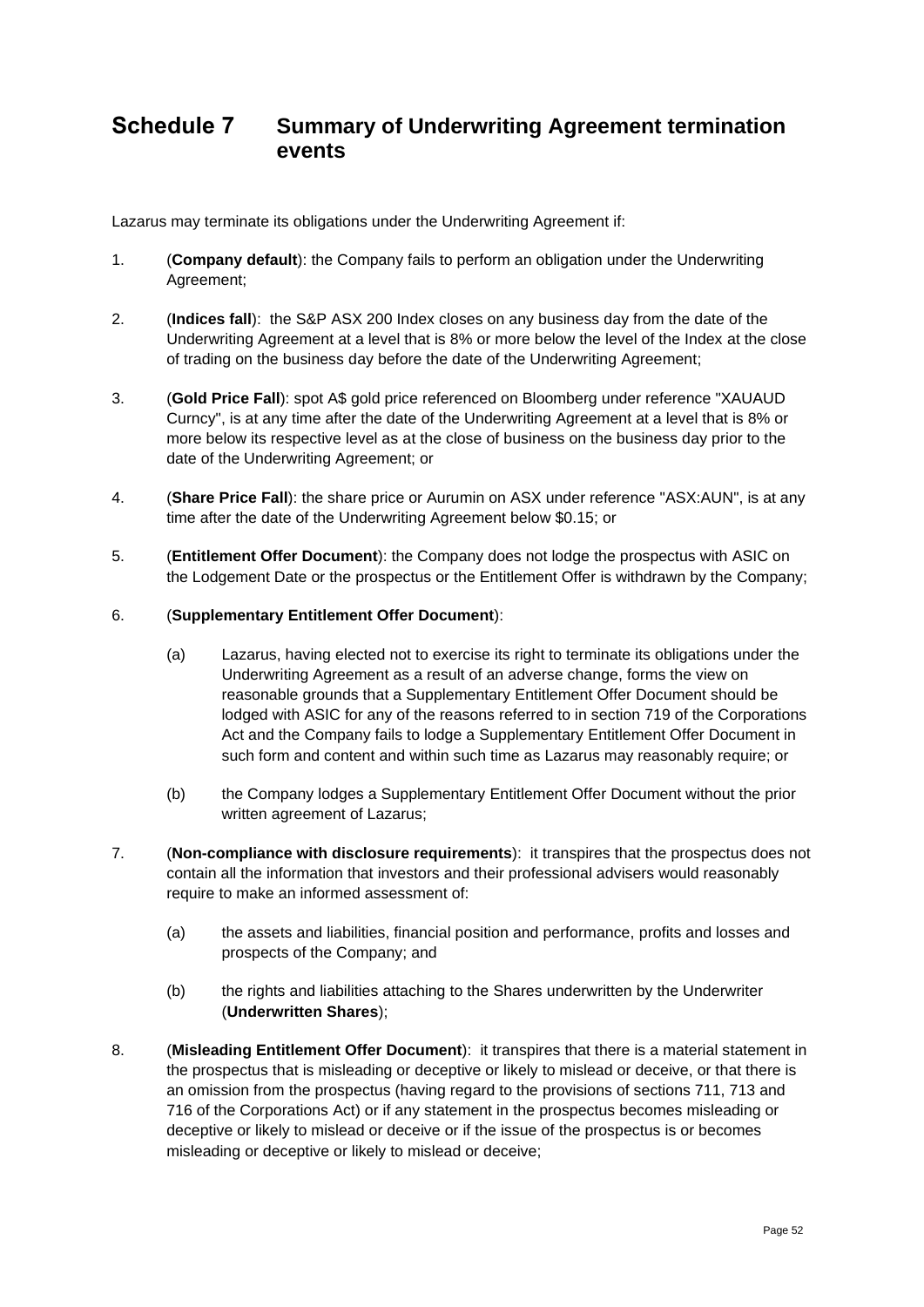- 9. (**Error in Due Diligence Results**): it transpires that any of the due diligence results or any part of the verification material was materially false, misleading or deceptive or that there was a material omission from them;
- 10. (**proceedings**) ASIC or any other person conducts any enquiry, investigation or proceedings, or takes any regulatory action or seeks any remedy, in connection with the Entitlement Offer, the Entitlement Offer prospectus or the Company's ASX announcements, or publicly foreshadows that it may do so;
- 11. (**Unable to issue Securities**) the Company is prevented from allotting and issuing the Underwritten Shares within the time required by the timetable, Listing Rules, applicable laws, an order of a court of competent jurisdiction or a government authority;
- 12. (**future matters**) Any statement or estimate in the Entitlement Offer prospectus or the Company's ASX announcements which relates to a future matter is or becomes incapable of being met or, in the reasonable opinion of Lazarus, unlikely to be met in the projected timeframe;
- 13. (**No Quotation Approval**): the Company fails to lodge an Appendix 2A and/or Appendix 3B in relation to the Underwritten Shares with ASX by the time required by the Corporations Act, the Listing Rules or any other regulation;
- 14. (**ASIC application**): an order is made under Section 1324B or any other provision of the Corporations Act in relation to the prospectus, the shortfall notice deadline date has arrived, and that application has not been dismissed or withdrawn;
- 15. (**Takeovers Panel**): the Takeovers Panel makes a declaration that circumstances in relation to the affairs of the Company are unacceptable circumstances under Pt 6.10 of the Corporations Act, which in Lazarus' reasonable opinion has a material adverse effect on the Company's ability to perform and comply with its obligations under any note issued under and in accordance with the Underwriting Agreement or on Lazarus' rights pursuant the Underwriting Agreement (**Material Adverse Effect**) provided that, for the avoidance of doubt, an event or circumstances which is general in nature is not a Material Adverse Effect;
- 16. (**Authorisation**): any authorisation which is material to anything referred to in the prospectus is repealed, revoked or terminated or expires, or is modified or amended in a manner unacceptable to Lazarus acting reasonably;
- 17. (**Indictable offence**): a director of the Company is charged with an indictable offence; or
- 18. (**Termination events**): unless, in the reasonable opinion of Lazarus reached in good faith, it has or is likely to have, or those events together have, or could reasonably be expected to have, a material adverse effect or could give rise to a liability of Lazarus under the Corporations Act, any of the following events occurs:
- 19. (**Hostilities**): there is an outbreak of hostilities or a material escalation of hostilities (whether or not war has been declared) after the date of the Underwriting Agreement involving one or more of Australia, New Zealand, Indonesia, Japan, Russia, the United Kingdom, the United States of America, India, Pakistan, the Democratic People's Republic of Korea, or the Peoples Republic of China or any member of the European Union;
- 20. (**Default**): default or breach by the Company under the Underwriting Agreement of any terms, condition, covenant or undertaking;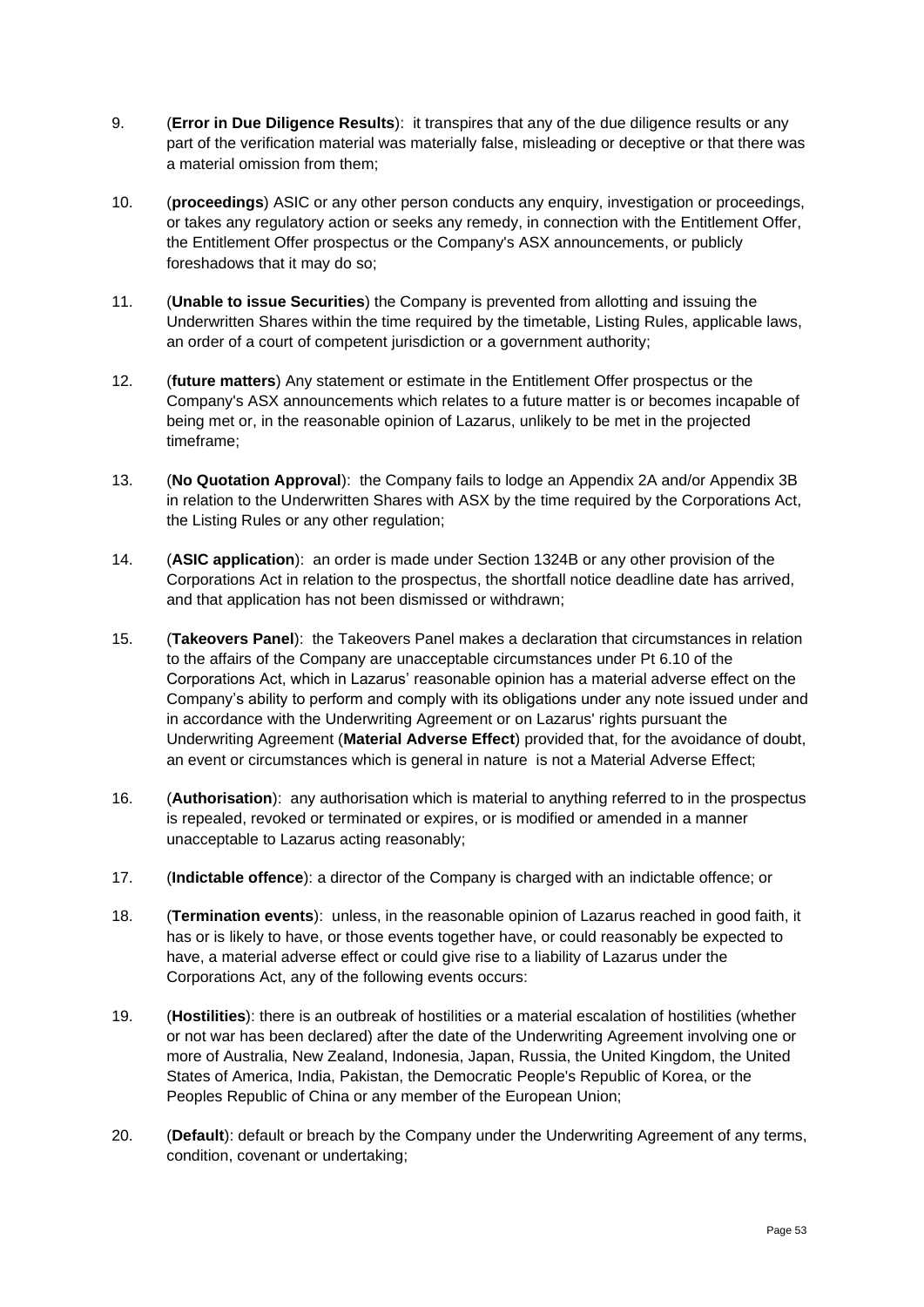- 21. (**Incorrect or untrue representation**): any representation, warranty or undertaking given by the Company in the Underwriting Agreement is or becomes untrue or incorrect in a material respect;
- 22. (**Contravention of constitution or Act**): a contravention by a relevant company of any provision of its constitution, the Corporations Act, the Listing Rules or any other applicable legislation or any policy or requirement of ASIC or ASX;
- 23. (**Adverse change**): an event occurs which gives rise to a Material Adverse Effect or any adverse change or any development including a prospective adverse change after the date of the Underwriting Agreement in the assets, liabilities, financial position, trading results, profits, forecasts, losses, prospects, business or operations of any relevant company;
- 24. (**Error in Due Diligence Results**): it transpires that any of the due diligence results or any part of the verification material was materially false, misleading or deceptive or that there was a material omission from them;
- 25. (**Significant change**): a "new circumstance" as referred to in Section 719(1) of the Corporations Act arises that is materially adverse from the point of view of an investor;
- 26. (**Public statements**): without the prior approval of Lazarus a public statement is made by the Company in relation to the Entitlement Offer or the prospectus, other than a statement the Company is required to make in order to ensure its disclosure obligations under the Listing Rules and the Corporations Act;
- 27. (**Misleading information**): any information supplied at any time by the Company or any person on its behalf to Lazarus in respect of any aspect of the Entitlement Offer or the affairs of any relevant company is or becomes misleading or deceptive or likely to mislead or deceive;
- 28. (**Official Quotation qualified**): the official quotation is qualified or conditional other than conditional approval, provided such condition would not, in the reasonable opinion of Lazarus, have a material adverse effect;
- 29. (**Change in Act or policy**): there is introduced, or there is a public announcement of a proposal to introduce, into the Parliament of Australia or any of its States or Territories any Act or prospective Act or budget or the Reserve Bank of Australia or any Commonwealth or State authority adopts or announces a proposal to adopt any new, or any major change in, existing, monetary, taxation, exchange or fiscal policy;
- 30. (**Prescribed Occurrence**):a Prescribed Occurrence occurs, other than as disclosed in the prospectus. A '**Prescribed Occurrence**' means:
	- (a) the Company or a related corporation converting all or any of its Shares into a larger or smaller number of Shares;
	- (b) the Company or a related corporation resolving to reduce its Share capital in any way;
	- (c) the Company or a related corporation:
	- (d) entering into a buy-back agreement; or
	- (e) resolving to approve the terms of a buy-back agreement under section 257C or 257D of the Corporations Act;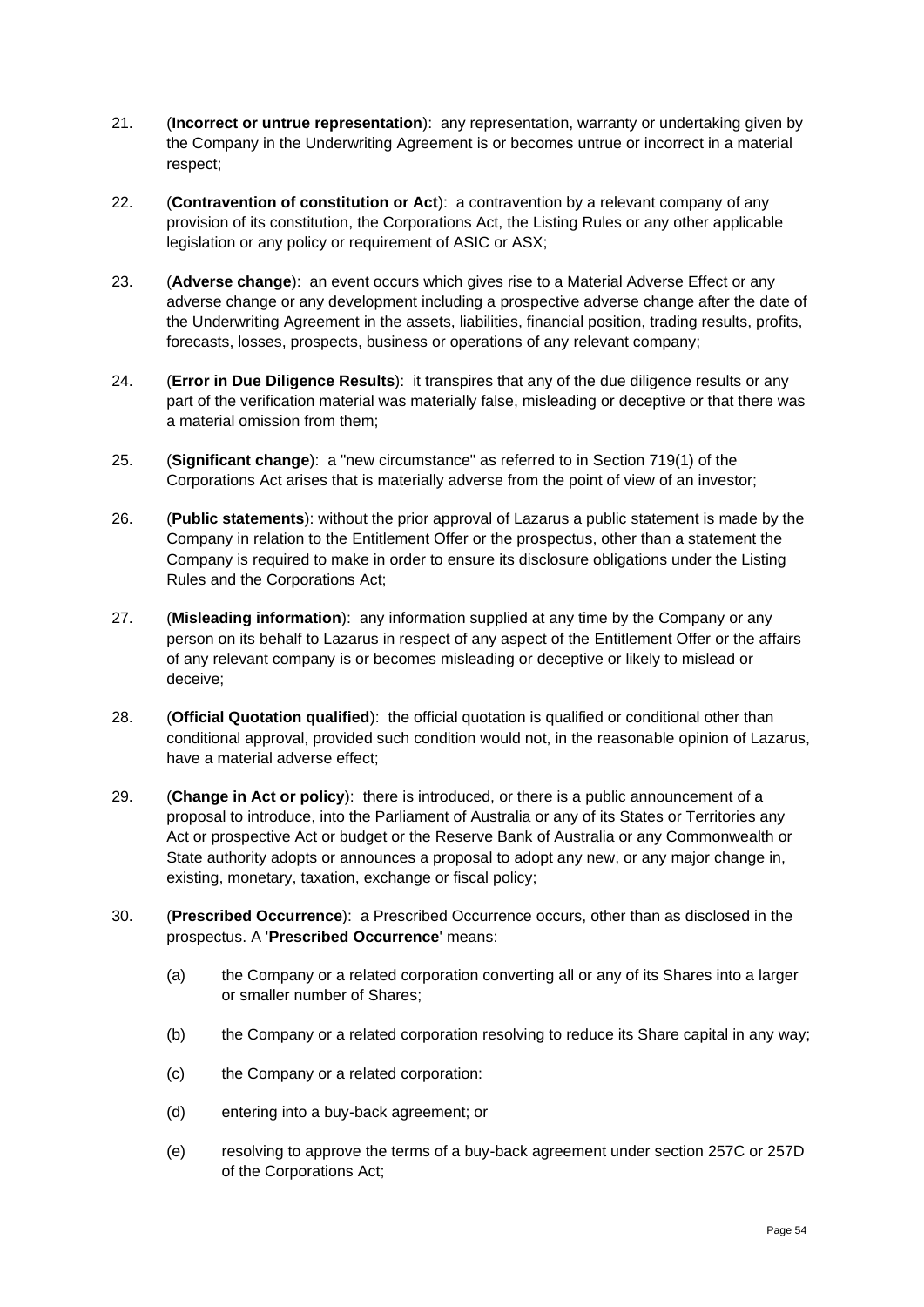- (f) the Company or a related corporation making an issue of, or granting an option to subscribe for, any of its Shares, or agreeing to make such an issue or grant such an option;
- (g) the Company or a related corporation issuing, or agreeing to issue, convertible notes;
- (h) the Company or a related corporation disposing, or agreeing to dispose, of the whole, or a substantial part, of its business or property;
- (i) the Company or a related corporation charging, agreeing to charge, the whole, or a substantial part, of its business or property;
- (j) the Company or a related corporation resolving that it be wound up;
- (k) the appointment of a liquidator or provisional liquidator to the Company or a related corporation;
- (l) the making of an order by a court for the winding up of the Company or a related corporation;
- (m) an administrator of the Company or a related corporation, being appointed under section 436A, 436B or 436C of the Corporations Act;
- (n) the Company or a related corporation executing a deed of company arrangement; or
- (o) the appointment of a receiver, or a receiver and manager, in relation to the whole, or a substantial part, of the property of the Company or a related corporation.
- 31. (**Suspension of debt payments**): the Company suspends payment of its debts generally;
- 32. (**Event of Insolvency**): an insolvency event occurs in respect of a relevant company;
- 33. (**Judgment against a relevant company**): a judgment in an amount exceeding \$500,000 is obtained against a relevant company and is not set aside or satisfied within 14 days;
- 34. (**Litigation**): litigation, arbitration, administrative or industrial proceedings are after the date of the Underwriting Agreement commenced against any relevant company, except as disclosed in the prospectus;
- 35. (**Board and senior management composition**): there is a change in the composition of the Board or a change in the senior management of the Company before the date of issue of the Underwritten Shares without the prior written consent of Lazarus (such consent not to be unreasonably withheld);
- 36. (**Change in shareholdings**): there is a material change in the major or controlling shareholdings of a relevant company (other than as a result of the Entitlement Offer, a matter disclosed in the prospectus) or a takeover offer or scheme of arrangement pursuant to Chapter 5 or 6 of the Corporations Act is publicly announced in relation to a relevant company;
- 37. (**Timetable**): there is a delay in any specified date in the proposed timetable which is greater than 3 business days;
- 38. (**Force Majeure**): a force majeure affecting the Company's business or any obligation under the Underwriting Agreement lasting in excess of 7 days occurs;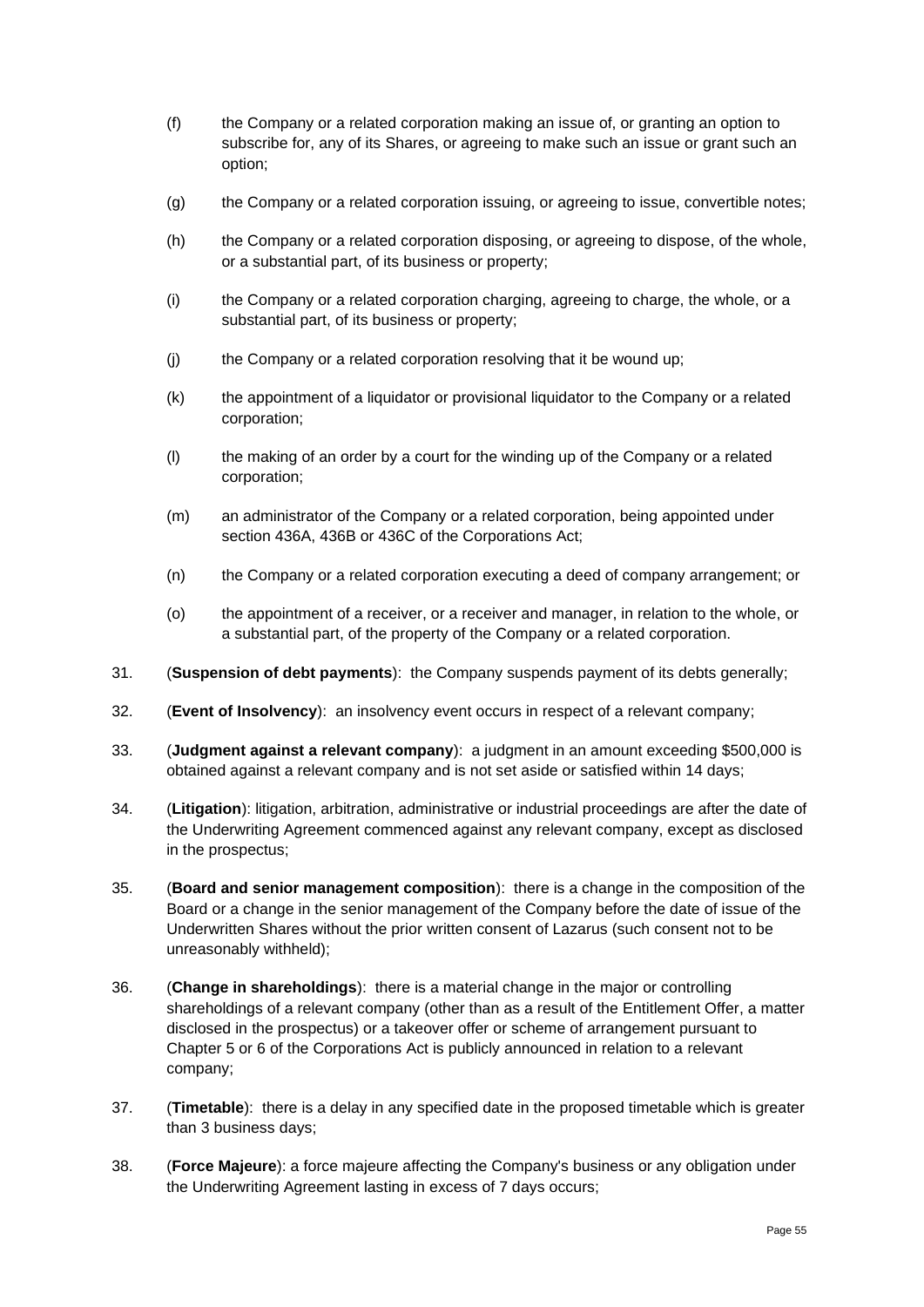- 39. (**Certain resolutions passed**): a relevant company passes or takes any steps to pass a resolution under Section 254N, Section 257A or Section 260B of the Corporations Act or a resolution to amend its constitution without the prior written consent of Lazarus;
- 40. (**Capital structure**): any relevant company alters its capital structure in any manner not contemplated by the prospectus or the Acquisition;
- 41. (**Breach of Contracts**): any of the Contracts are terminated or substantially modified; or
- 42. (**Market conditions**): a suspension or material limitation in trading generally on ASX occurs or any material adverse change or disruption occurs in the existing financial markets, political or economic conditions of Australia, Japan, the United Kingdom, the United States of America or other international financial markets.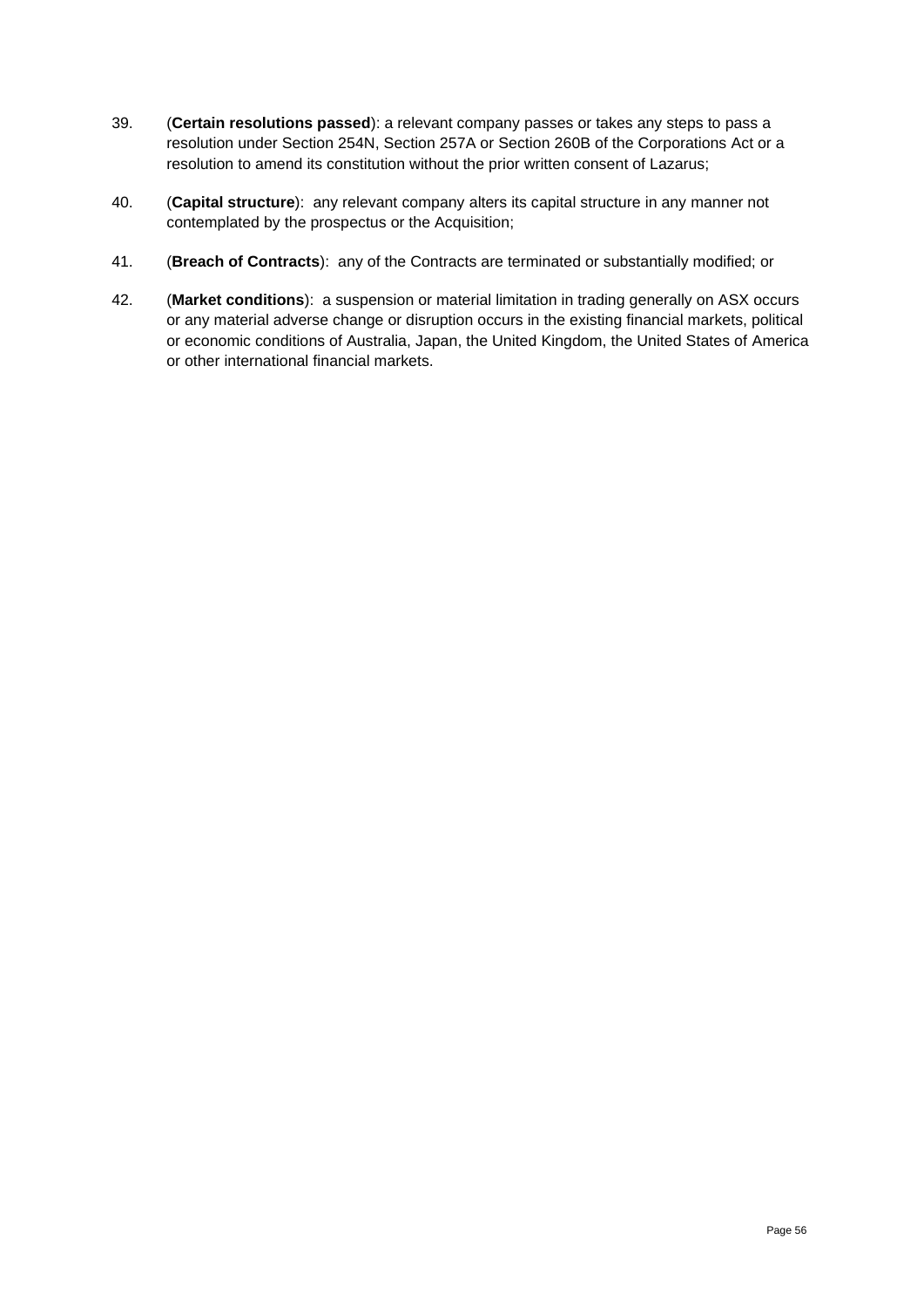

ABN 64 639 427 099

### **Need assistance?**

**Phone:**

**Online:**



1300 850 505 (within Australia) +61 3 9415 4000 (outside Australia)

www.investorcentre.com/contact

**AUN** MR SAM SAMPLE FLAT 123 123 SAMPLE STREET THE SAMPLE HILL SAMPLE ESTATE SAMPLEVILLE VIC 3030



#### **YOUR VOTE IS IMPORTANT**

For your proxy appointment to be effective it must be received by 1:00pm **(AWST) on Sunday 6 February 2022.**

# **Proxy Form**

\*<br>\* London<br>Timografia

#### **How to Vote on Items of Business Lodge your Proxy Form:**

All your securities will be voted in accordance with your directions.

#### **APPOINTMENT OF PROXY**

**Voting 100% of your holding:** Direct your proxy how to vote by marking one of the boxes opposite each item of business. If you do not mark a box your proxy may vote or abstain as they choose (to the extent permitted by law). If you mark more than one box on an item your vote will be invalid on that item.

**Voting a portion of your holding:** Indicate a portion of your voting rights by inserting the percentage or number of securities you wish to vote in the For, Against or Abstain box or boxes. The sum of the votes cast must not exceed your voting entitlement or 100%.

**Appointing a second proxy:** You are entitled to appoint up to two proxies to attend the meeting and vote on a poll. If you appoint two proxies you must specify the percentage of votes or number of securities for each proxy, otherwise each proxy may exercise half of the votes. When appointing a second proxy write both names and the percentage of votes or number of securities for each in Step 1 overleaf.

**A proxy need not be a securityholder of the Company.**

#### **SIGNING INSTRUCTIONS FOR POSTAL FORMS**

**Individual:** Where the holding is in one name, the securityholder must sign.

**Joint Holding:** Where the holding is in more than one name, all of the securityholders should sign.

**Power of Attorney:** If you have not already lodged the Power of Attorney with the registry, please attach a certified photocopy of the Power of Attorney to this form when you return it.

**Companies:** Where the company has a Sole Director who is also the Sole Company Secretary, this form must be signed by that person. If the company (pursuant to section 204A of the Corporations Act 2001) does not have a Company Secretary, a Sole Director can also sign alone. Otherwise this form must be signed by a Director jointly with either another Director or a Company Secretary. Please sign in the appropriate place to indicate the office held. Delete titles as applicable.

#### **PARTICIPATING IN THE MEETING**

#### **Corporate Representative**

If a representative of a corporate securityholder or proxy is to participate in the meeting you will need to provide the appropriate "Appointment of Corporate Representative". A form may be obtained from Computershare or online at www.investorcentre.com/au and select "Printable Forms".

**Online:**

Lodge your vote online at

www.investorvote.com.au using your secure access information or use your mobile device to scan the personalised QR code.

Your secure access information is



**SRN/HIN: I9999999999 Control Number: 999999 PIN: 99999**

**XX**

For Intermediary Online subscribers (custodians) go to www.intermediaryonline.com

**By Mail:**

Computershare Investor Services Pty Limited GPO Box 242 Melbourne VIC 3001 Australia

**By Fax:**

1800 783 447 within Australia or +61 3 9473 2555 outside Australia



**PLEASE NOTE:** For security reasons it is important that you keep your SRN/HIN confidential.